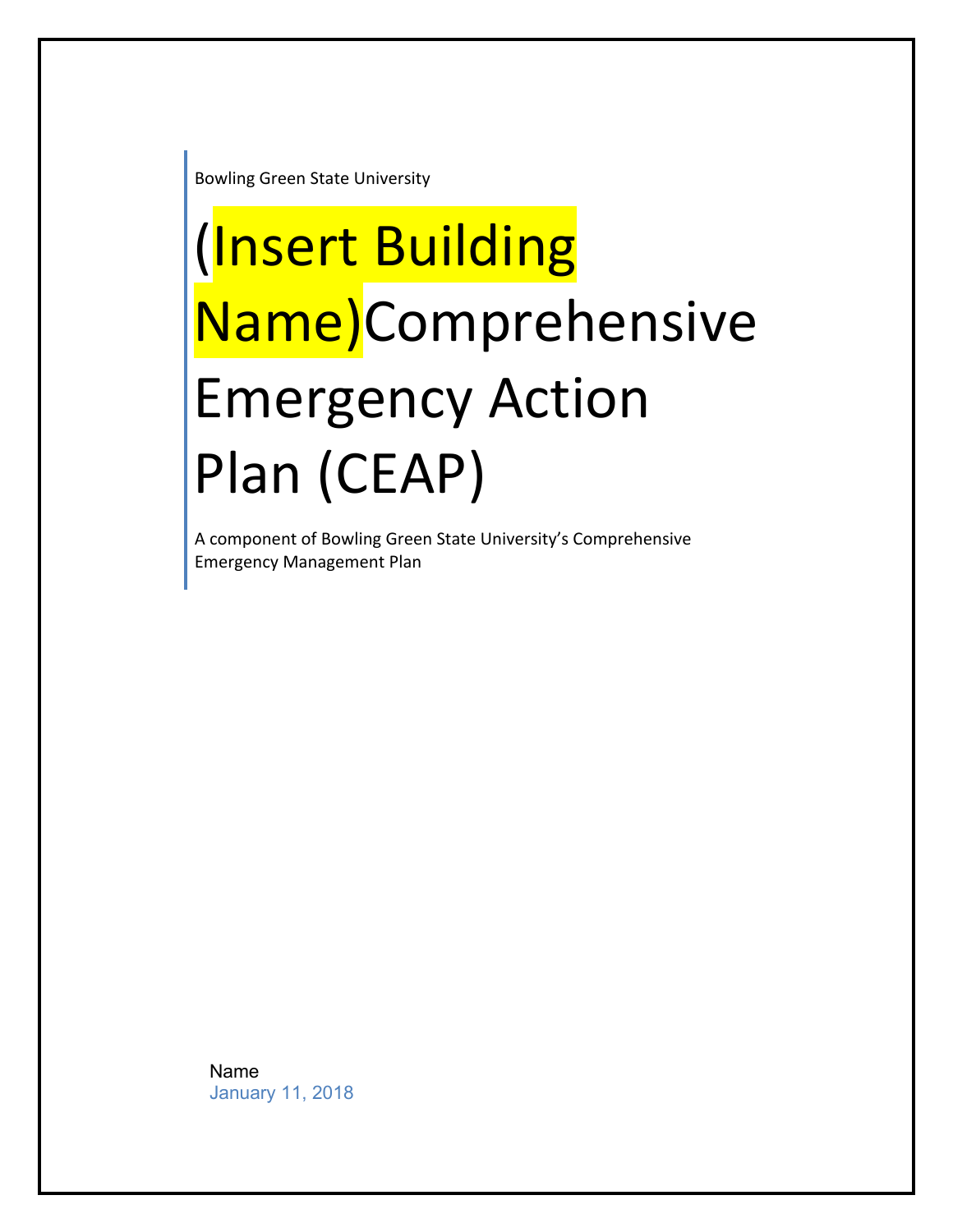# **Table of Contents**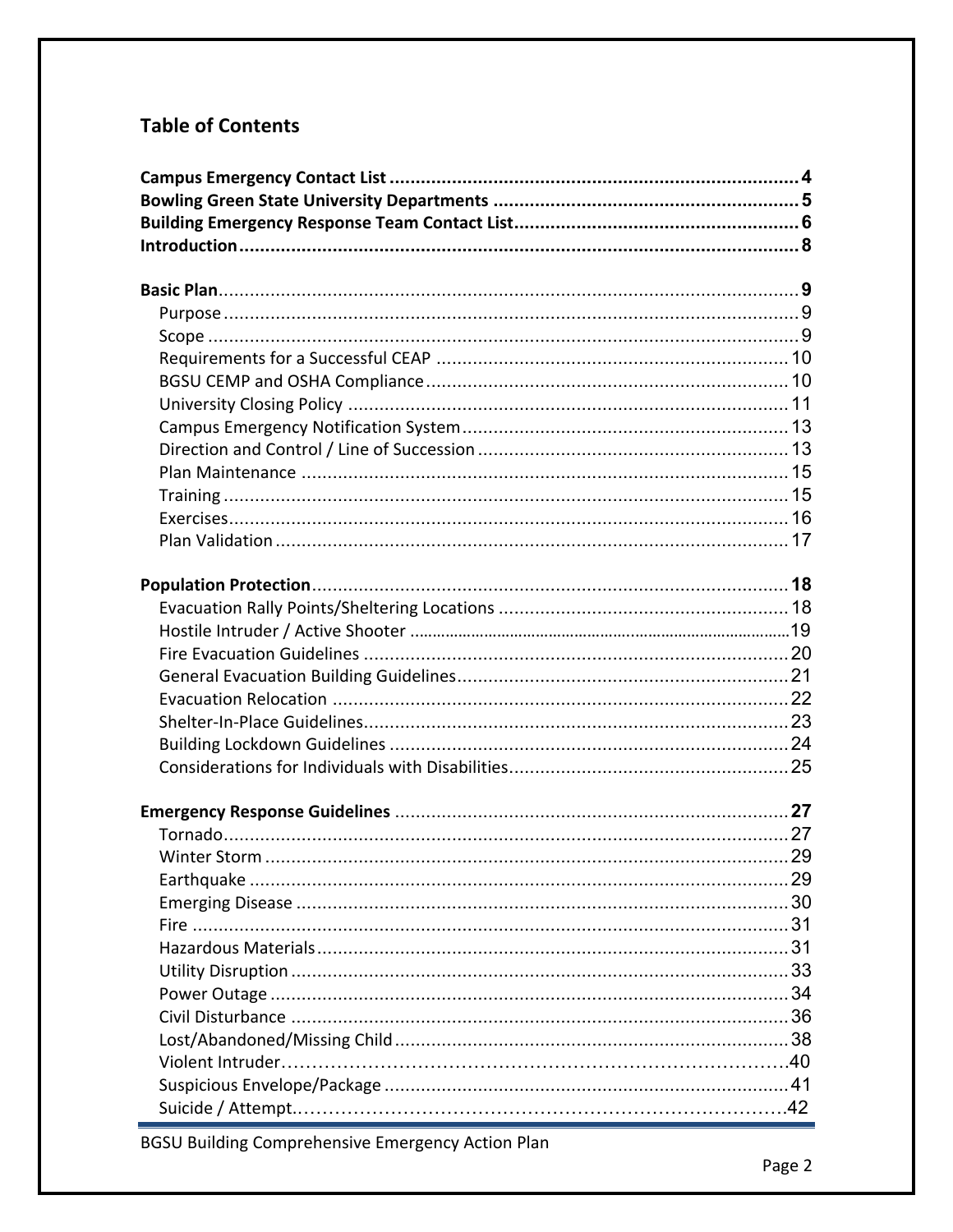| <b>Attachments</b>                                         | -46                 |
|------------------------------------------------------------|---------------------|
| <b>Building Assessment Log</b>                             | Attachment A        |
| <b>Building CEAP Plan Revision &amp; Distribution List</b> | Attachment B        |
| <b>Bomb Threat Checklist</b>                               | Attachment C        |
| <b>Emergency Supplies (Optional)</b>                       | Attachment D        |
| <b>Phases of Emergency Management</b>                      | Attachment E        |
| <b>Phone Tree</b>                                          | <b>Attachment F</b> |
| <b>BGSU Evacuation Drill Evaluation Form</b>               | Attachment G        |
| Weather Radio Protocol (not included in this plan)         | <b>Attachment H</b> |
| <b>Weather Definitions (Optional)</b>                      | Attachment I        |
| Illness or Injury Report Form                              | Attachment J        |
| <b>Accident Investigation Report Form</b>                  | Attachment J-2      |
| First Report of an Injury, Occupational Disease or Death   | Attachment J-3      |
| <b>BGSU Exercise/Drill Completion Sheet</b>                | <b>Attachment K</b> |
| <b>Building Safety Map/Evacuation Plan</b>                 | Attachment L        |
|                                                            |                     |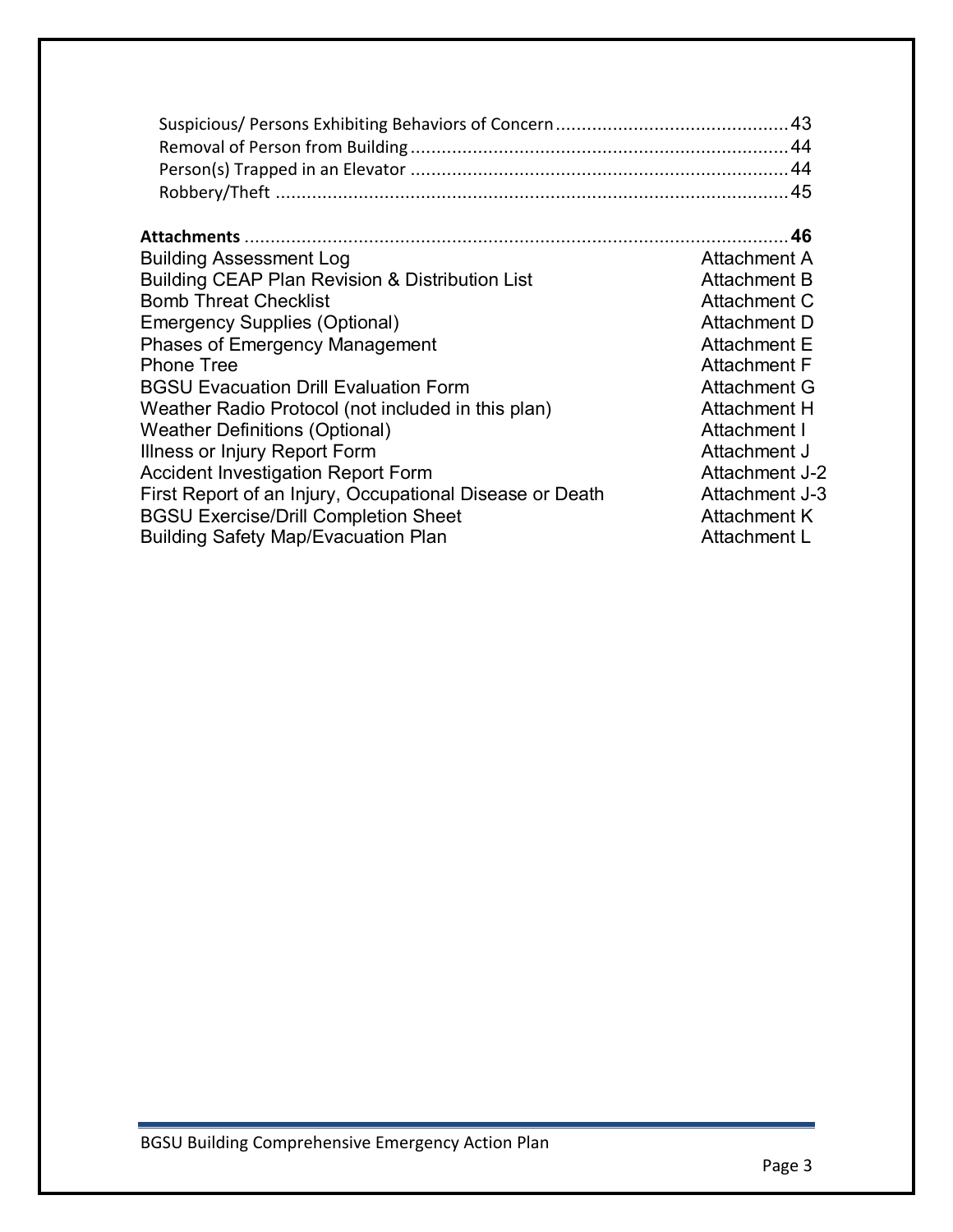# **Campus Emergency Contact List**

# **Campus Emergency Numbers**

Dialing 911 from a campus phone will immediately connect you to the BGSU Police Department.

If calling from a non-campus phone such as a cell phone, you must dial (419) 372-2346 to reach BSGU Police dispatch directly, or dial 911 and give your location and your call will be forwarded to the BGSU Police dispatcher.

#### **Important Campus Phone Numbers**

If calling from a non-campus phone such as a cell phone, you must dial **(419) 372-XXXX** to reach the department you are calling.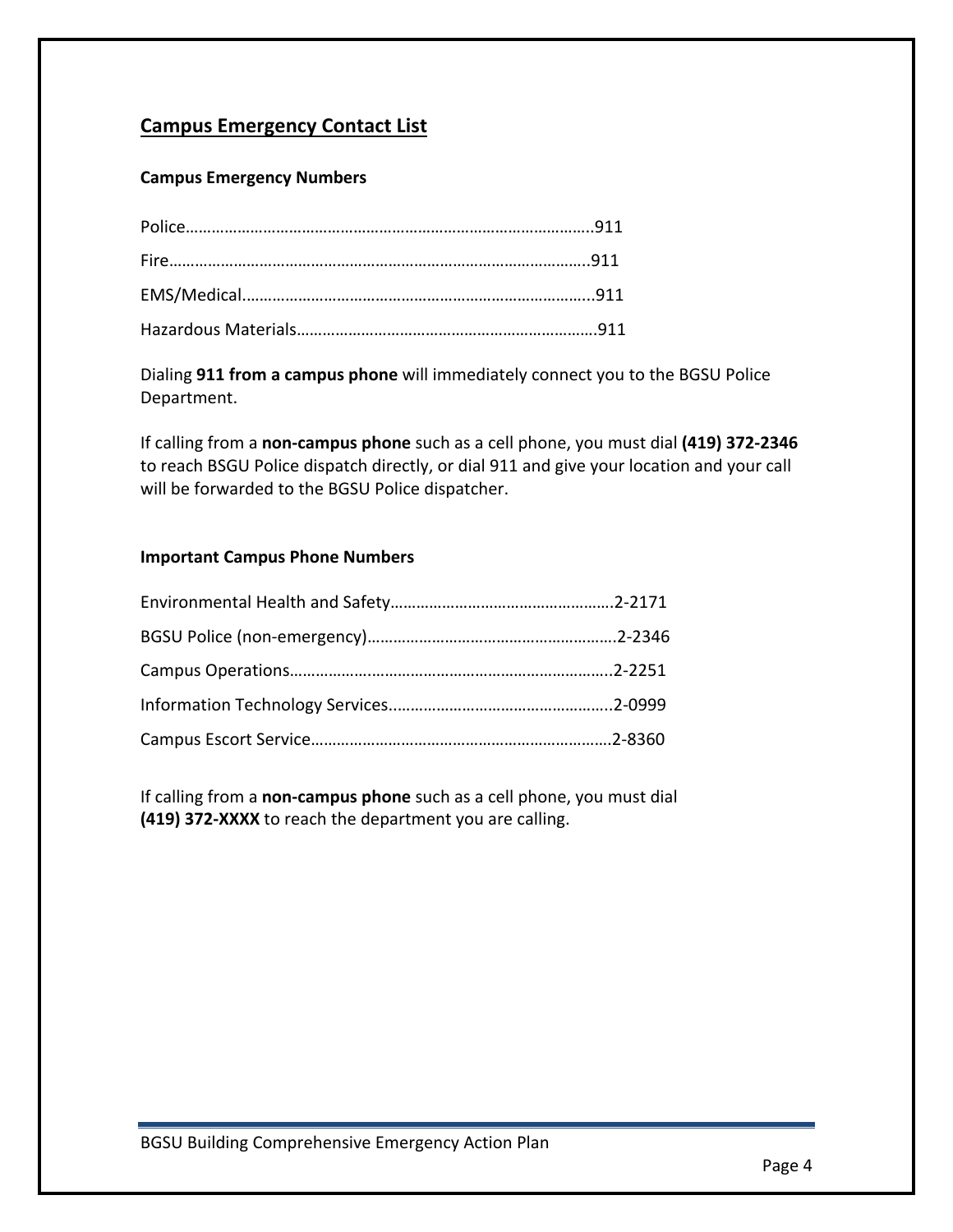# **Bowling Green State University Departments**

# **BGSU** Police Department

The BGSU Police Department provides 24-hour-a-day protection and police services to the campus including its buildings, parking lots, residence halls, and on-campus fraternity and sorority houses. The Police Department is located in the College Park Office Building at 715 E. Leroy Street on the north side of campus. It is open 24 hours a day, 7 days a week.

Website: http://www.bgsu.edu/offices/safety/index.html

# **Emergency Management**

Emergency Management (EM) is charged with creating the framework within BGSU reduces vulnerability to hazards and cope with disasters. EM protects communities by coordinating and integrating all activities necessary to build, sustain, and improve the capability to mitigate against, prepare for, respond to, and recover from threatened or actual natural disasters, acts of terrorism, or other man-made disasters with the use of emergency plans, emergency operations, essential communications, fire safety, and strategic security initiatives. EM can be reached during normal business hours.

Website: https://www.bgsu.edu/public-safety/bgsu-emergency-management-andresponse.html

# **Environmental Health and Safety**

Environmental Health and Safety is available to coordinate compliance with all federal, state, and local environmental and occupational health and safety laws. EHS will assist administrators in providing a safe and healthy learning and working environment on campus by reducing accidents, injuries, death, or serious harm to students and employees through hazard identification, hazard reduction, and training. EHS is also responsible for protecting the environment through proper handling, enforcement, use, and disposal of hazardous and toxic materials. EHS can be reached during normal business hours.

Website: http://www.bgsu.edu/offices/envhs/

# **Campus Operations**

Campus Operations provides the physical environment, utilities, and support services necessary to promote the educational and research activities at Bowling Green State University. Campus Operations is committed to providing the best service possible to the university community through facility maintenance, enhancements, sustainability, and safety initiatives in all campus environments. During business hours, contact Campus Operations directly. After hours, contact the BGSU Police Department.

Website: http://www.bgsu.edu/offices/campusoperations/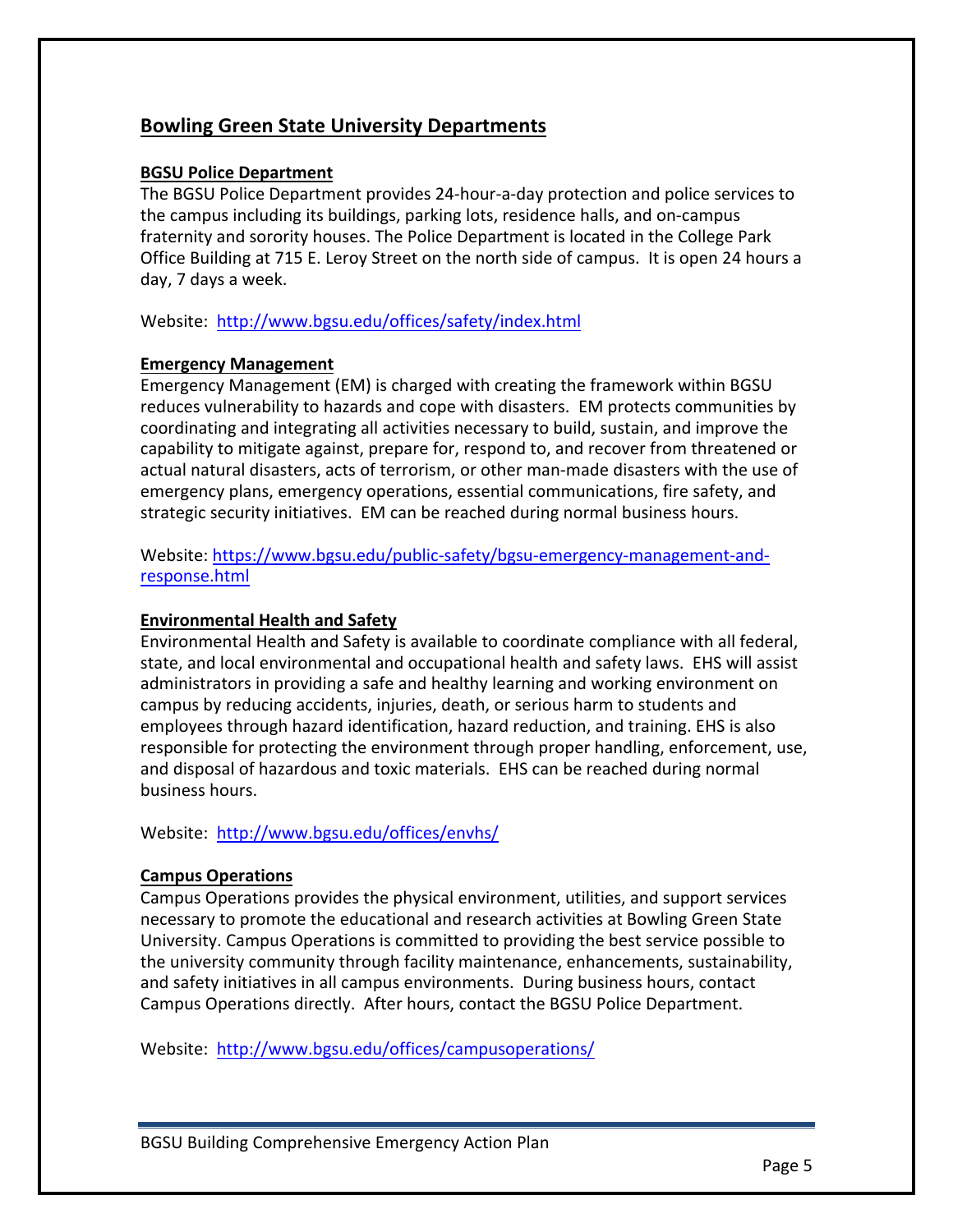# **Building Emergency Response Team Contact List**

| <b>Building Name:</b>    | <b>Building Name</b> |
|--------------------------|----------------------|
| <b>Building Address:</b> | <b>Address</b>       |

| <b>Building Emergency Response Leaders (BERL)</b>                              |                                       |  |
|--------------------------------------------------------------------------------|---------------------------------------|--|
| <b>Team Leader (Primary)</b>                                                   |                                       |  |
| Name: [Insert Name]                                                            | <b>Email: [Insert Email]</b>          |  |
| Title: [Insert Title]                                                          | Cell Phone: [Insert Phone #]          |  |
| <b>Office: [Insert Office Number]</b>                                          | <b>Campus Phone: [Insert Phone #]</b> |  |
| <b>Team Leader (Alternate)</b>                                                 |                                       |  |
| <b>Name: [Insert Name]</b>                                                     | <b>Email: [Insert Email]</b>          |  |
| Title: [Insert Title]                                                          | <b>Cell Phone: [Insert Phone #]</b>   |  |
| <b>Office: [Insert Office Number]</b><br><b>Campus Phone: [Insert Phone #]</b> |                                       |  |

| <b>Evacuation Rally Point Coordinators</b> |                                |  |
|--------------------------------------------|--------------------------------|--|
| <b>Rally Point 1 (Primary)</b>             |                                |  |
| Name: [Insert Name]                        | <b>Email: [Insert Email]</b>   |  |
| Title: [Insert Title]                      | Cell Phone: [Insert Phone #]   |  |
| Office: [Insert Office Number]             | Campus Phone: [Insert Phone #] |  |
| <b>Rally Point 1 (Alternate)</b>           |                                |  |
| Name: [Insert Name]                        | <b>Email: [Insert Email]</b>   |  |
| Title: [Insert Title]                      | Cell Phone: [Insert Phone #]   |  |
| Office: [Insert Office Number]             | Campus Phone: [Insert Phone #] |  |
| <b>Rally Point 2 (Primary)</b>             |                                |  |
| Name: [Insert Name]                        | <b>Email: [Insert Email]</b>   |  |
| Title: [Insert Title]                      | Cell Phone: [Insert Phone #]   |  |
| Office: [Insert Office Number]             | Campus Phone: [Insert Phone #] |  |
| <b>Rally Point 2 (Alternate)</b>           |                                |  |
| Name: [Insert Name]                        | <b>Email: [Insert Email]</b>   |  |
| Title: [Insert Title]                      | Cell Phone: [Insert Phone #]   |  |
| Office: [Insert Office Number]             | Campus Phone: [Insert Phone #] |  |
| <b>Rally Point 3 (Primary)</b>             |                                |  |
| Name: [Insert Name]                        | <b>Email: [Insert Email]</b>   |  |
| Title: [Insert Title]                      | Cell Phone: [Insert Phone #]   |  |
| Office: [Insert Office Number]             | Campus Phone: [Insert Phone #] |  |
| <b>Rally Point 3 (Alternate)</b>           |                                |  |
| Name: [Insert Name]                        | <b>Email: [Insert Email]</b>   |  |
| Title: [Insert Title]                      | Cell Phone: [Insert Phone #]   |  |
| <b>Office: [Insert Office Number]</b>      | Campus Phone: [Insert Phone #] |  |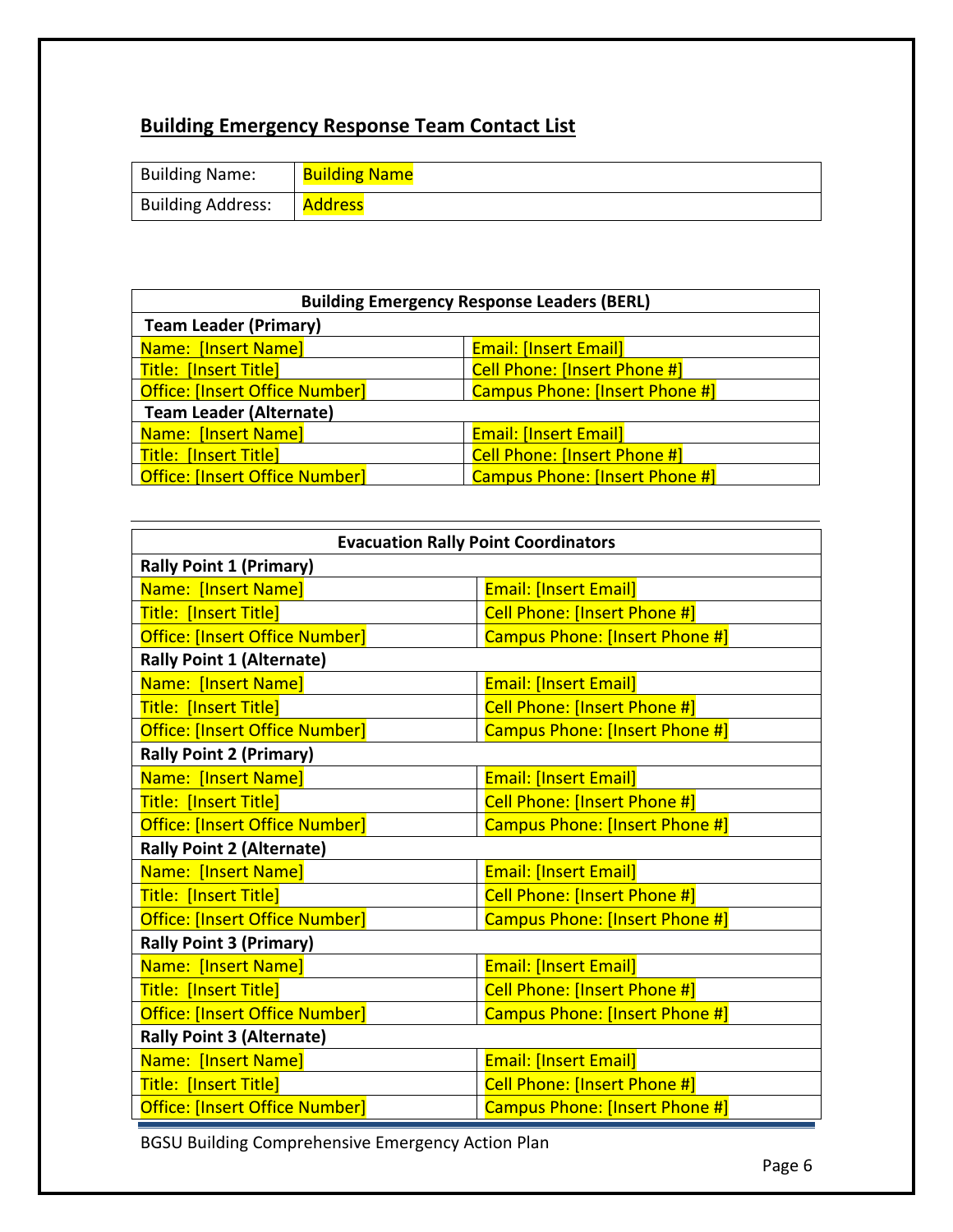| <b>Department/Floor Liaisons</b>                                        |                                     |  |
|-------------------------------------------------------------------------|-------------------------------------|--|
| <b>Department/Floor Liaison 1 (Primary)</b>                             |                                     |  |
| Name: [Insert Name]                                                     | <b>Email: [Insert Email]</b>        |  |
| Title: [Insert Title]                                                   | Cell Phone: [Insert Phone #]        |  |
| Office: [Insert Office Number]                                          | Campus Phone: [Insert Phone #]      |  |
| <b>Department/Floor Liaison 1 (Alternate)</b>                           |                                     |  |
| Name: [Insert Name]                                                     | <b>Email: [Insert Email]</b>        |  |
| Title: [Insert Title]                                                   | <b>Cell Phone: [Insert Phone #]</b> |  |
| Office: [Insert Office Number]                                          | Campus Phone: [Insert Phone #]      |  |
| <b>Department/Floor Liaison 2 (Primary)</b>                             |                                     |  |
| Name: [Insert Name]                                                     | <b>Email: [Insert Email]</b>        |  |
| Title: [Insert Title]                                                   | Cell Phone: [Insert Phone #]        |  |
| Office: [Insert Office Number]                                          | Campus Phone: [Insert Phone #]      |  |
| <b>Department/Floor Liaison 2 (Alternate)</b>                           |                                     |  |
| Name: [Insert Name]                                                     | <b>Email: [Insert Email]</b>        |  |
| Title: [Insert Title]                                                   | Cell Phone: [Insert Phone #]        |  |
| Office: [Insert Office Number]                                          | Campus Phone: [Insert Phone #]      |  |
| <b>Department/Floor Liaison 3 (Primary)</b>                             |                                     |  |
| Name: [Insert Name]                                                     | <b>Email: [Insert Email]</b>        |  |
| Title: [Insert Title]                                                   | Cell Phone: [Insert Phone #]        |  |
| Office: [Insert Office Number]                                          | Campus Phone: [Insert Phone #]      |  |
| <b>Department/Floor Liaison 3 (Alternate)</b>                           |                                     |  |
| Name: [Insert Name]                                                     | <b>Email: [Insert Email]</b>        |  |
| Title: [Insert Title]                                                   | Cell Phone: [Insert Phone #]        |  |
| Office: [Insert Office Number]<br>Campus Phone: [Insert Phone #]        |                                     |  |
| <b>Department/Floor Liaison 4 (Primary)</b>                             |                                     |  |
| Name: [Insert Name]                                                     | <b>Email: [Insert Email]</b>        |  |
| Title: [Insert Title]                                                   | Cell Phone: [Insert Phone #]        |  |
| Office: [Insert Office Number]<br>Campus Phone: [Insert Phone #]        |                                     |  |
| <b>Department/Floor Liaison 4 (Alternate)</b>                           |                                     |  |
| Name: [Insert Name]                                                     | <b>Email: [Insert Email]</b>        |  |
| <b>Title: [Insert Title]</b>                                            | <b>Cell Phone: [Insert Phone #]</b> |  |
| Campus Phone: [Insert Phone #]<br><b>Office: [Insert Office Number]</b> |                                     |  |
| <b>Department/Floor Liaison 5 (Primary)</b>                             |                                     |  |
| Name: [Insert Name]                                                     | <b>Email: [Insert Email]</b>        |  |
| Title: [Insert Title]                                                   | Cell Phone: [Insert Phone #]        |  |
| Office: [Insert Office Number]<br>Campus Phone: [Insert Phone #]        |                                     |  |
| <b>Department/Floor Liaison 5 (Alternate)</b>                           |                                     |  |
| Name: [Insert Name]                                                     | <b>Email: [Insert Email]</b>        |  |
| Title: [Insert Title]                                                   | Cell Phone: [Insert Phone #]        |  |
| Office: [Insert Office Number]                                          | Campus Phone: [Insert Phone #]      |  |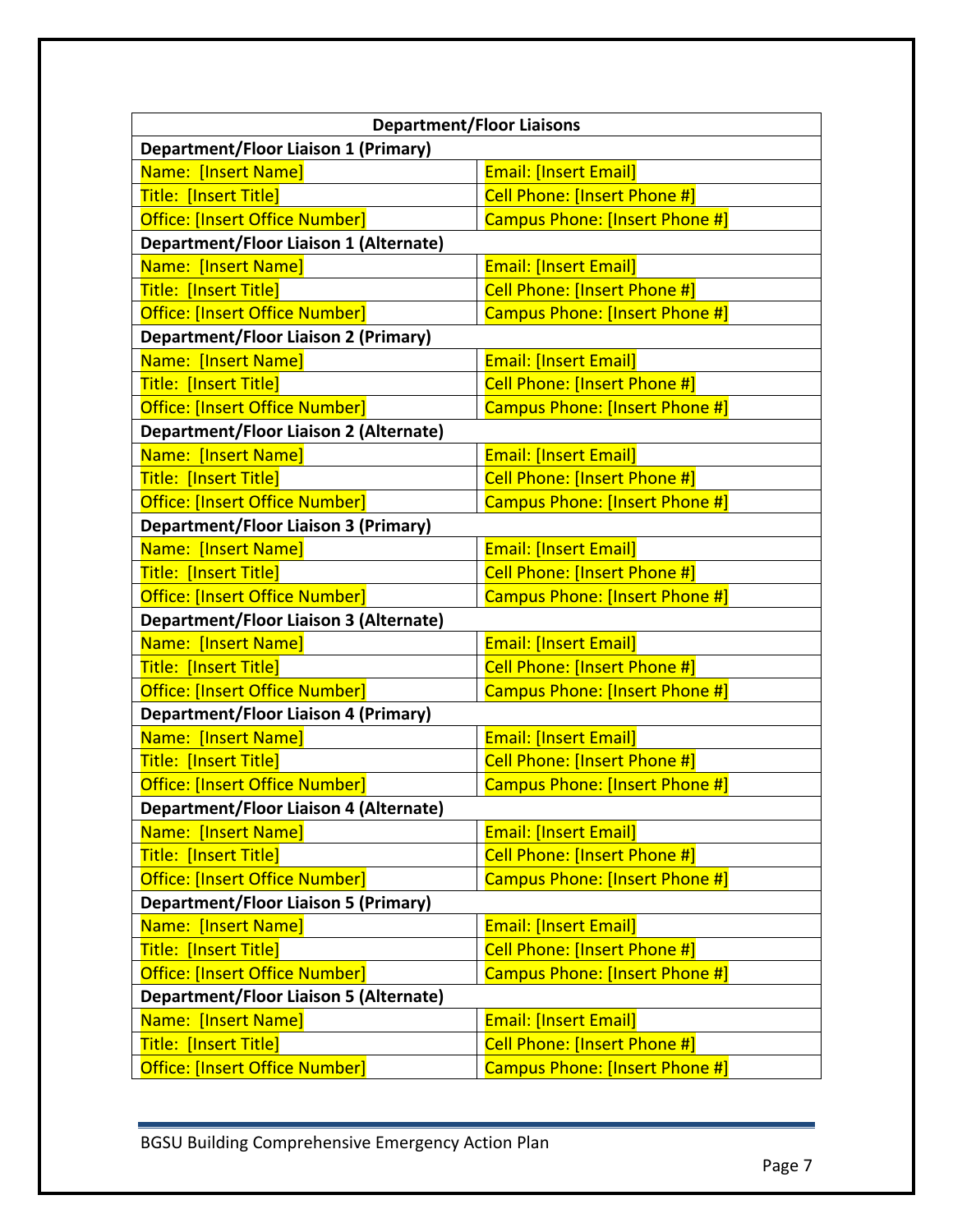# **Introduction**

The BGSU Police Department has prepared this document in a collaborative effort with the (Building) Emergency Response Team. This plan has been developed to provide the (Building) personnel with emergency response guidelines to use during an emergency or disaster that disrupts the normal day-to-day operations.



(Picture)

(Building Description)

(Building Emergency Services)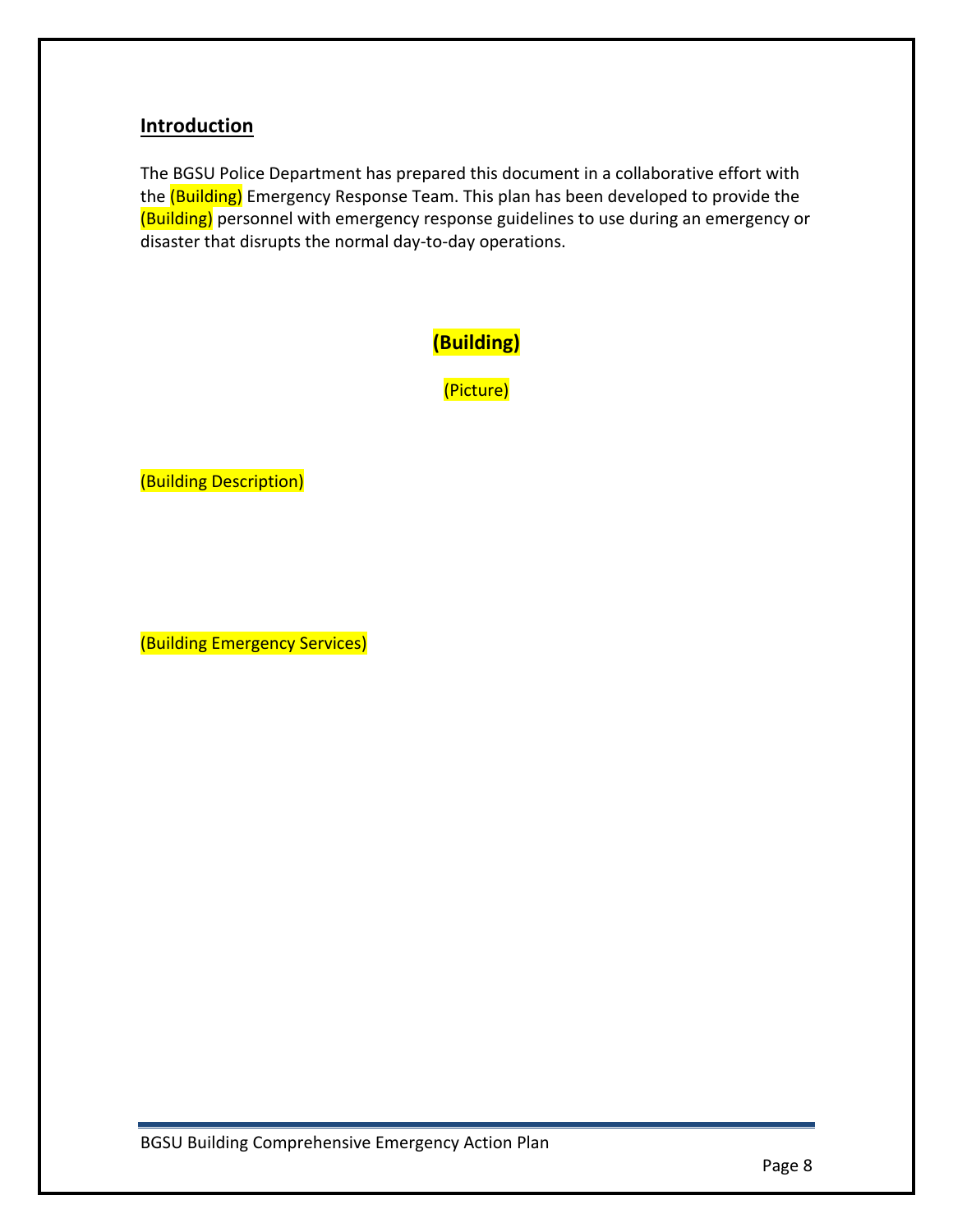# **Basic Plan**

# **Purpose**

The purpose of this plan is to provide the Building Emergency Response Team (BERT) members with a set of guidelines to be implemented when responding to an emergency or disaster occurring in BGSU owned and/or operated buildings. This plan addresses significant emergency incidents including natural, technological, and personal safety crises, which could severely disrupt day-to-day operations of these buildings. This plan will help to ensure the safety and well-being of students, faculty, staff and visitors who utilize these facilities.

# **Scope**

This plan is designed to cover emergencies ranging from an isolated, single-person medical emergency to a multi-victim mass casualty incident. The plan will follow the four phases of emergency management: Mitigation/Prevention, Preparedness, Response, and Recovery.

Incorporated within this plan are the Basic Plan, Protective Action Recommendations, Emergency Response Guidelines and Attachments.

The Basic Plan section includes the purpose, scope, and requirements for a successful CEAP, a BGSU policy page, situation and assumptions, emergency notification systems, direction and control/line of succession, plan maintenance, training, exercises and plan validation.

The Protective Action Measures section outlines the proper guidelines for evacuating the building during a fire alarm activation, general building evacuation, sheltering-inplace, and lockdown used during violent incidents.

The Emergency Response Guidelines section outlines responsibilities and procedures for the staff dealing with natural, technological and personal safety crises.

The Attachments section includes maps, definitions, forms, and a threat assessment.

The CEAP is designed to help ensure the life, safety, and well-being of students, faculty, staff, and visitors while they are utilizing the facility.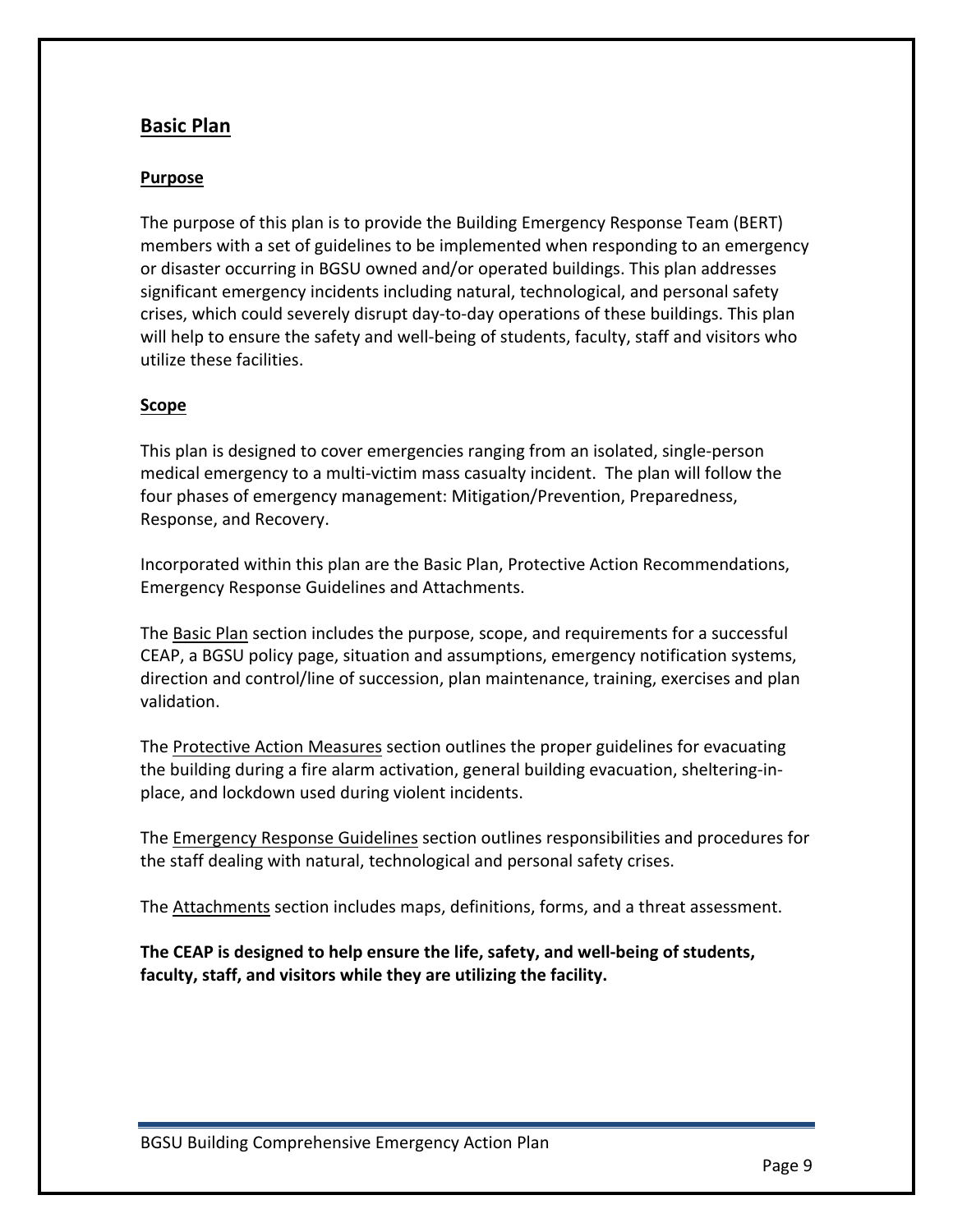# **Requirements for a Successful CEAP**

This emergency action plan should address the comprehensive and particular needs of the various occupants of BGSU owned and operated buildings when confronted with an emergency situation.

In order for the Comprehensive Emergency Action Plan to be effective, it is imperative that all faculty, staff, students and visitors follow the instructions of the Building Emergency Response Team in a prompt and orderly manner.

In addition to understanding how this emergency action plan works, each team member must actively participate and receive adequate performance based training required for implementation of this plan.

# **BGSU CEMP and OSHA Compliance**

# *Coordination with the BGSU Comprehensive Emergency Management Plan*

This plan coincides with BGSU's Comprehensive Emergency Management Plan (CEMP) to ensure optimum safety of the building occupants and efficient response in any emergency incident. It reflects Bowling Green State University's emergency response procedures and satisfies an element of the emergency action plan required by the Occupational Safety and Health Administration (O.S.H.A.) 29 CFR 1910.38.

# *29 CFR 1910.38*

**1910.38(a) Application**. An employer must have an emergency action plan whenever an OSHA standard in this part requires one. The requirements in this section apply to each such emergency action plan.

**1910.38(b)** Written and oral emergency action plans. An emergency action plan must be in writing, kept in the workplace, and available to employees for review. However, an employer with 10 or fewer employees may communicate the plan orally to employees.

**1910.38(c)** Minimum elements of an emergency action plan. An emergency action plan must include at a minimum:

**1910.38(c)(1)** Procedures for reporting a fire or other emergency; **1910.38(c)(2)** Procedures for emergency evacuation, including type of evacuation and exit route assignments;

**1910.38(c)(3)** Procedures to be followed by employees who remain to operate critical plant operations before they evacuate;

**1910.38(c)(4)** Procedures to account for all employees after evacuation; **1910.38(c)(5)** Procedures to be followed by employees performing rescue or Medical duties;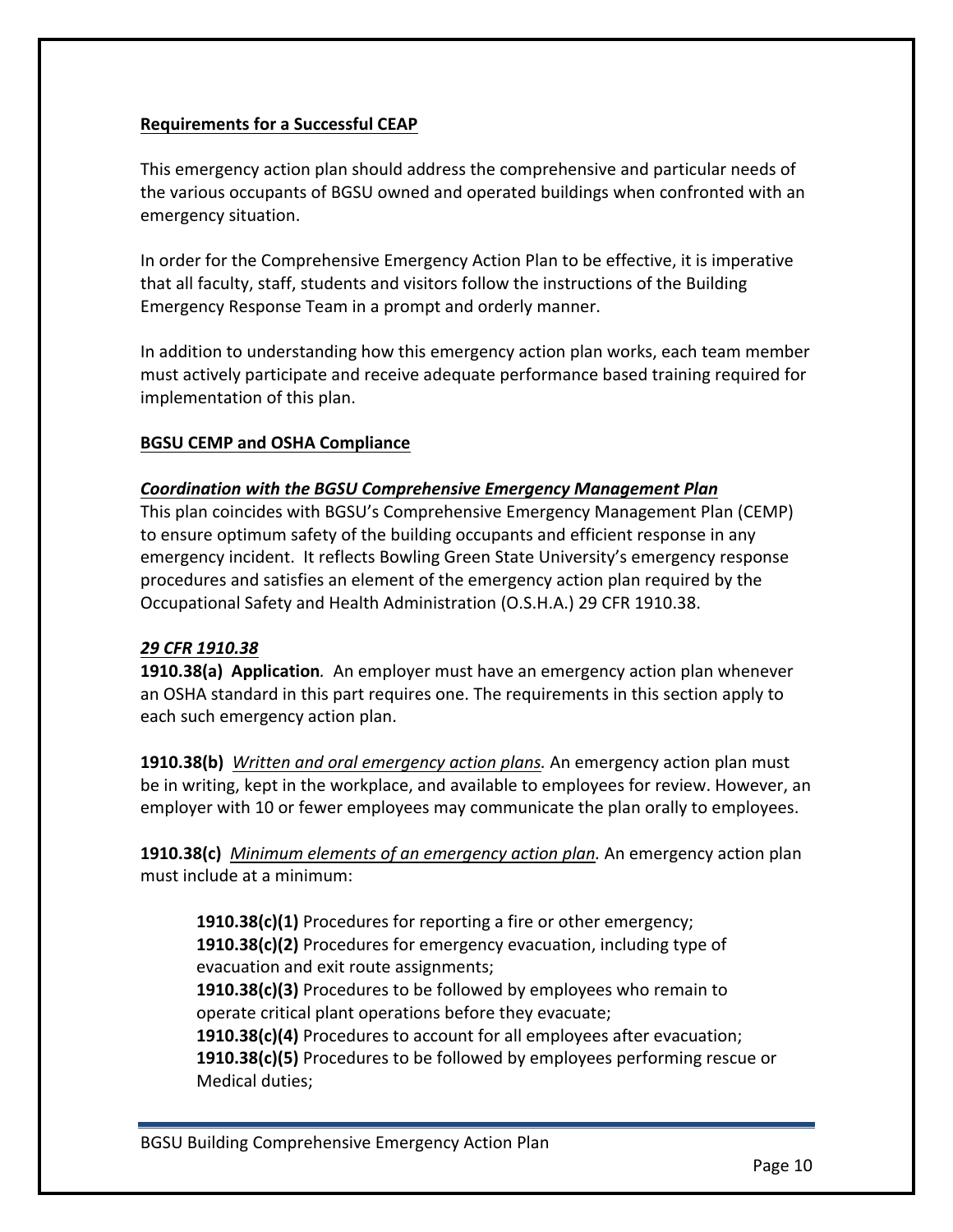**1910.38(c)(6)** The name or job title of every employee who may be contacted by employees who need more information about the plan or an explanation of their duties under the plan.

**1910.38(d)** *Employee alarm system.* An employer must have and maintain an employee alarm system. The employee alarm system must use a distinctive signal for each purpose and comply with the requirements in § 1910.165.

**1910.38(e)** *Training.* An employer must designate and train employees to assist in a safe and orderly evacuation of other employees.

**1910.38(f)** Review of emergency action plan. An employer must review the emergency action plan with each employee covered by the plan:

**1910.38(f)(1)** When the plan is developed or the employee is assigned initially to a job.

**1910.38(f)(2)** When the employee's responsibilities under the plan change; and **1910.38(f)(3)** When the plan is changed.

# **University Closing Policy**

The President or designee will determine when conditions—such as severe weather or a state of emergency—necessitate closing or cancelling classes at the entire University or any of its specific campuses. The President or designee will promptly notify other designated University officials and members of Marketing and Communications, who will contact area media. Closing information will be announced as clearly and simply as possible to avoid confusion. Cancellation of classes and closure announcements will be made as early as possible in the day and will clearly state the affected campus(es). This will be communicated via text through AlertBG, through email notification and on the University home page. Certain employees who are essential to maintaining critical operations and supporting/protecting resident students will be required to report to work during a campus closure. These employees will be designated as such by their supervisor. The complete BGSU Cancellation, Delay and Closing Policy and Procedures document can be found at the BGSU Office of General Counsel website or by contacting the BGSU Human Resources department.

# **University Closed Definition**

All campus facilities (except those needed for special operations) are closed. Only those designated as essential personnel are to report to work at their regularly scheduled times and only those personnel will receive overtime pay or compensatory time.

# **Emergency Closure Definition**

The University area must be evacuated. Due to a critical or disastrous situation, the campus area and all buildings are off limits to everyone except designated emergency personnel. No other personnel will be permitted to remain on campus.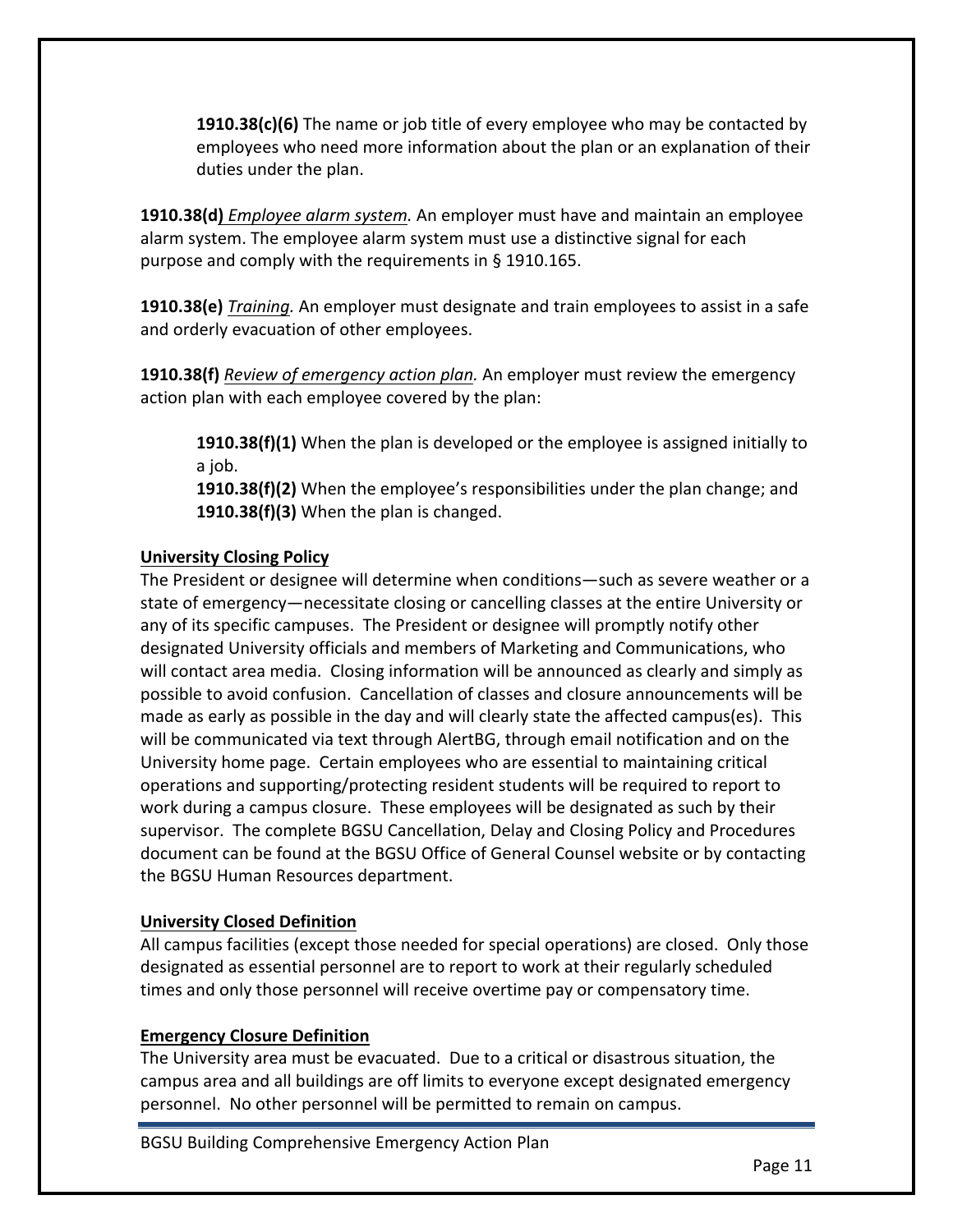# **Designated Emergency Personnel Definition**

Designated emergency personnel are only those employees necessary to protect resident students and employees and to maintain critical operations. Designated employees may include appointed maintenance, custodial, grounds, and HVAC personnel; telephone services personnel; animal laboratory and greenhouse technicians; police and safety officers; and residence hall, food service, and health services personnel. The type of emergency will dictate the employees that are considered designated emergency personnel. For example, for severe weather situations, the BGSU Severe Weather Policy designates personnel as "essential weather employees" and those employees are issued cards that identify them as such.

#### **Emergency Incidents**

The plan considers the following incidents in the development of a Comprehensive Emergency Action Plan: 

#### **Natural Hazards**

- 1. Tornado
- 2. Winter Storm
- 3. Earthquake
- 4. Emerging Disease

# **Technological Hazards**

- 1. Fire
- 2. Hazardous Materials
- 3. Utility Disruption
- 4. Power Outage
- 5. Building Flooding

# **Personal Safety**

- 1. Medical Emergencies
- 2. Civil Disturbance
- 3. Bomb Threat
- 4. Lost/Abandoned/Missing Child
- 5. Violent Intruder
- 6. Suspicious Envelope/Package
- 7. Suicide / Attempt
- 8. Suspicious/Persons Exhibiting Behaviors of Concern
- 9. Removal of Person from Building
- 10. Person(s) Trapped in an Elevator
- 11. Robbery / Theft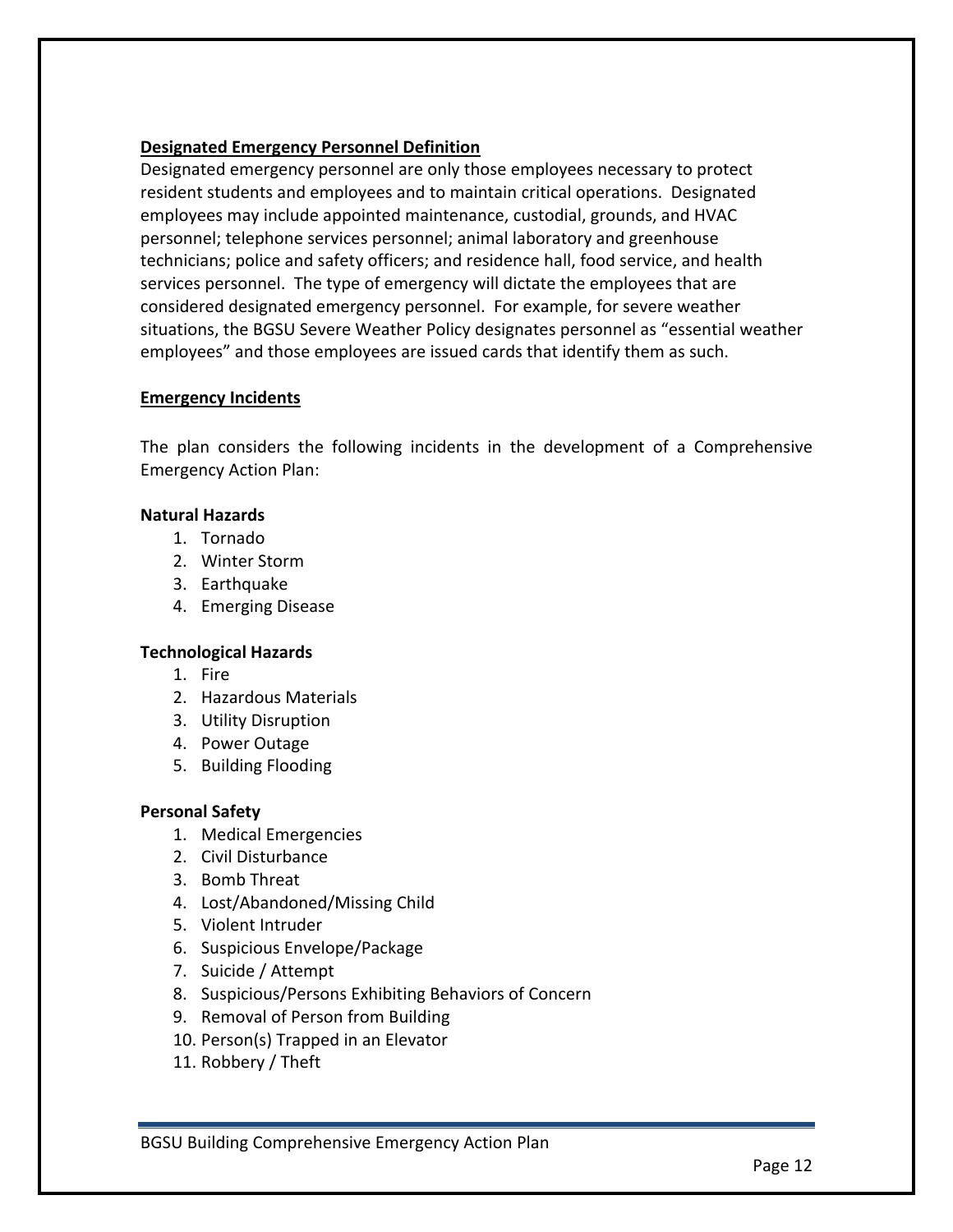# **Campus Emergency Notification System**

AlertBG is the emergency notification system at BGSU. Emergency messages will be sent by the BGSU Police Department and/or Marketing and Communications. For those who have signed up for AlertBG, emergency messages will be sent via text to cell phones. AlertBG messages will also be sent via Facebook, Twitter, a mass email to the campus community, the University home page online and on digital signage throughout campus. AlertBG will only be used for emergencies and for campus closures due to severe weather.

Community members can also dial 37-ALERT (372-5378) for a recorded message about campus conditions in the event of an emergency.

# **Other Sources of Information**

Other potential sources of useful, safety related information include the following.

#### **Crime Alerts**

Crime alerts are used by the BGSU Police Department to assist the police in gathering information, to inform the campus community of criminal or suspicious activity or crime trends and to facilitate crime prevention. Crime alerts are posted on the BGSU Department of Public Safety website and are distributed to the campus community via mass email.

# **Campus Update**

Campus updates are notifications sent to the university community via email that list upcoming events, activities, meetings, deadlines and other useful information. It is sometimes used to communicate information about traffic delays, power outages, water main breaks, gas leaks and other issues that are occurring on or near campus.

#### **BGSU Website**

During emergencies and campus closures, more detailed information may be also be provided on the University's homepage.

#### **Local TV and Radio Stations**

At times, local media is an additional source of information for severe weather, campus closures, utility disruptions, and other events covered by this plan.

# Direction and Control / Line of Succession

Direction and Control is designed to assist staff concerning who is in charge when an emergency situation occurs. This will also assist staff in the division of duties to ensure no overlapping occurs during emergencies. The line of succession is listed below and should be followed for all situations. The duties described for each position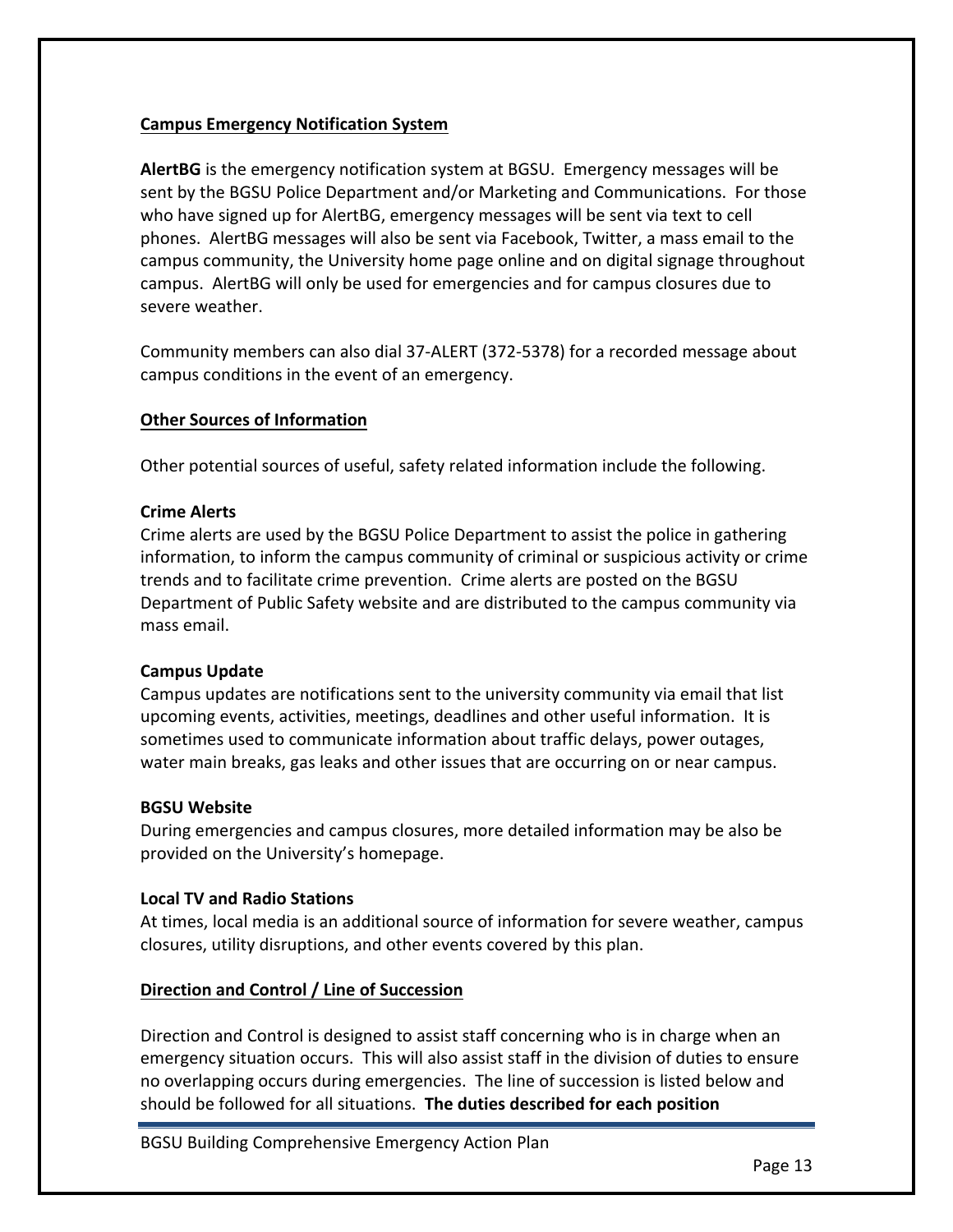**throughout this plan should only be undertaken if/when it is safe for that person to do so.** Employees should never put themselves in greater danger to carry out the functions of their assignment.

#### **Emergency Response Leaders:**

- $\triangleright$  Shall initially direct building occupants during emergencies or disasters when on site, or as deemed necessary by the BGSU Police Department or other emergency responders.
- $\triangleright$  Will be the building's liaison and will meet with emergency responders during an emergency or disaster.
- $\triangleright$  When Team Leader and alternates are unavailable, may delegate his or her authority to Evacuation Rally Point Leader 1 if he or she deems it necessary.
- $\triangleright$  Shall maintain contact with direct supervisor when necessary.
- $\triangleright$  Work with Evacuation Rally Point Coordinators to ensure accountability and to report any pertinent incident information to emergency responders.

#### **Evacuation Rally Point Coordinators:**

- $\triangleright$  Shall get a staff and student accountability report from Department/Area Liaisons once they report to your evacuation rally point.
- $\triangleright$  Shall report staff accountability status of their rally point to the BERL. This may include persons trapped in the building as well as medical emergencies and people with special needs.
- $\triangleright$  Evacuation Rally Point Coordinator 1 shall take on the role and duties of the Team Leader if Primary and Alternate Team Leaders are not present or able to assume control.

# **Department/Area Liaison:**

- $\triangleright$  Shall give an accountability report to their designated Evacuation Rally Point Leader.
- $\triangleright$  If designated Evacuation Rally Point Leader is not present or unable to assume control of his/her rally point, a Department Liaison shall assume the role and duties of the Evacuation Rally Point Leader.

# **Faculty/Staff:**

 $\triangleright$  Shall follow the instructions of the BERT members and proceed as directed during emergencies involving the building.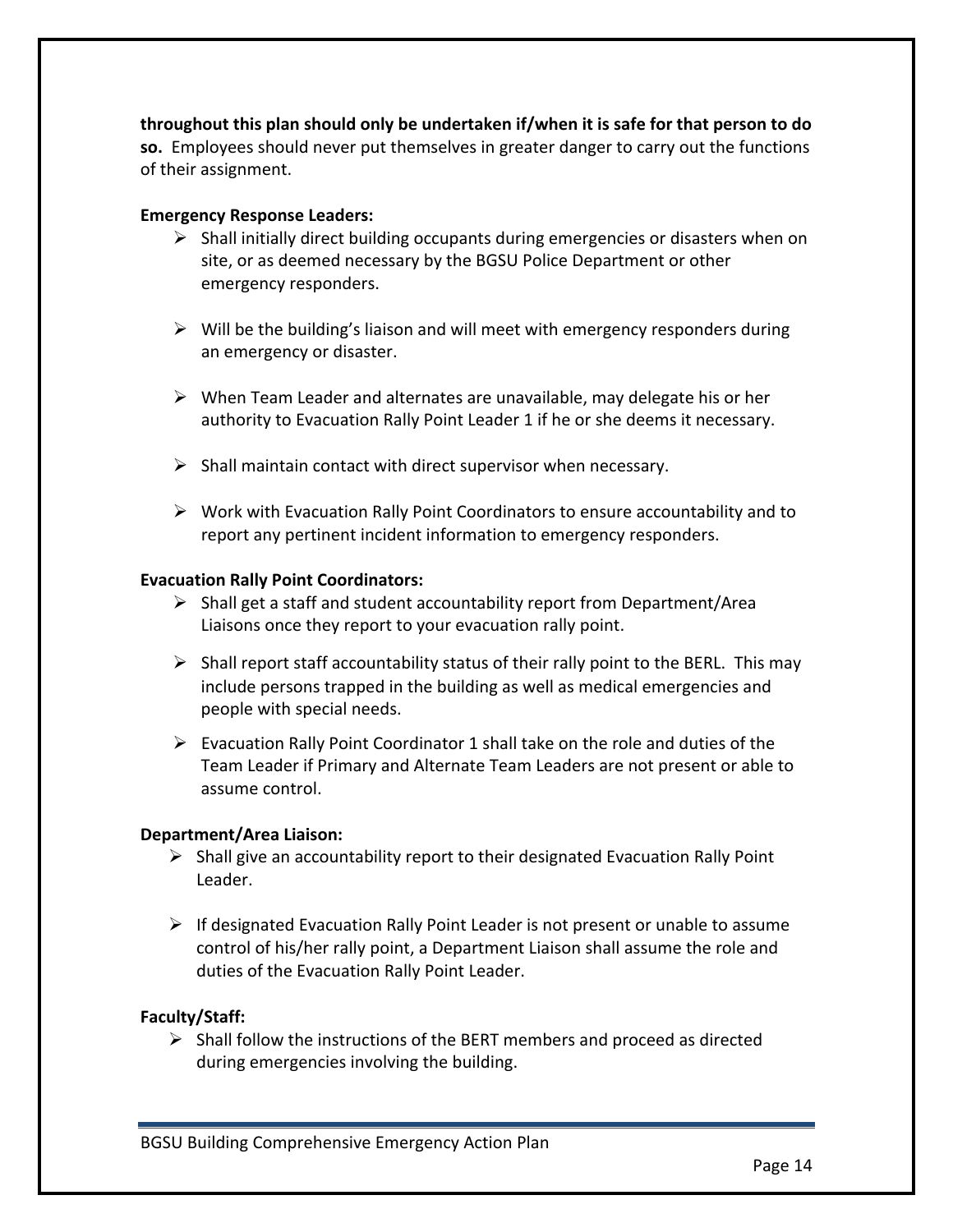- $\triangleright$  Shall report accountability of their area and other important information to Department/Area Liaisons and Evacuation Rally Point Coordinators.
- $\triangleright$  If designated Department Liaison is not present or unable to assume position of Liaison for his or her department, a faculty/staff member shall assume the role and duties of the Department Liaison.

# **Plan Maintenance**

The maintenance section of this plan is used for updating and revising the plan. Maintaining the plan is important for the occupants of the building to ensure that the plan is up to date with all the current personnel and safety changes.

# **Procedures for maintaining the plan:**

- The Director of Public Safety's designee and the BERT involved in this plan will review it annually.
- This plan will be reviewed and updated whenever there are structural or environmental changes to the building or the surrounding areas.
- The plan will also be reviewed and updated whenever a person's duties change or whenever there has been a major change in management (i.e., change of personnel).
- The plan will also be reviewed immediately after any exercises, drills or incidents that involve the plan to be implemented. Only the sections of the plan that were enacted may need to be updated.
- The plan will be revised when there is a change in safety equipment located within the facility.
- Any and all revisions and/or additions to the plan will be documented and provided to all involved agencies.
- A plan revision section will be included in the plan. (Attachment B)

# **Training**

Proper training of all personnel involved with this plan is essential for the effective implementation of the plan. Training will include, but will not be limited to introductory emergency preparedness training, fire and tornado drills, sheltering-in-place, lockdown, and fire extinguisher training. Building personnel should read through all sections of this plan to familiarize themselves with the procedures. Environmental Health and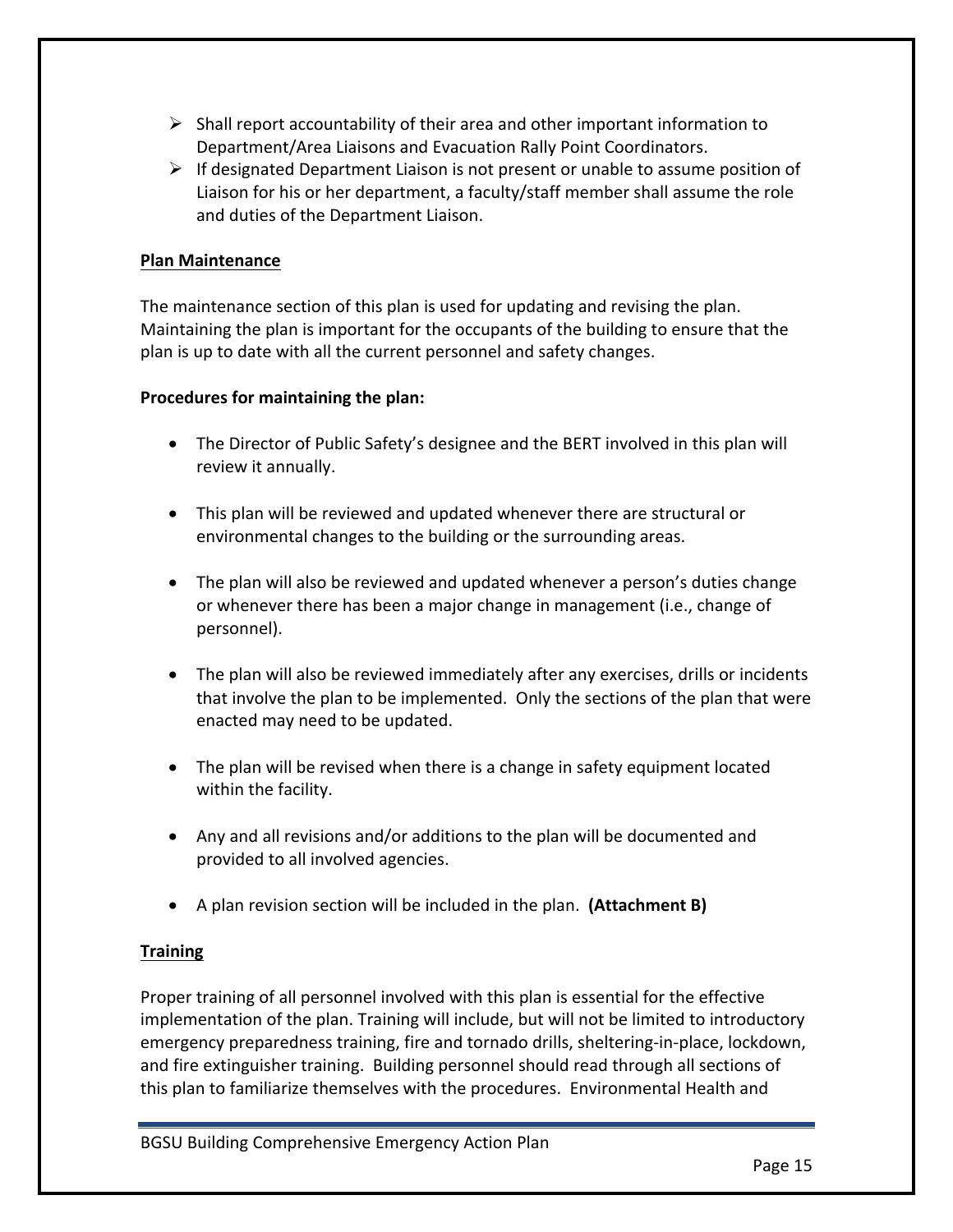Safety and the BGSU Police Department will conduct the initial training of the faculty and staff of the building.

# **Training Responsibilities:**

- Training sessions will remain current with all response activities and actions and the emergency plan will be modified when needed.
- Training protocols may be modified whenever it is deemed necessary by any or all agencies involved with the implementation of this plan.
- Training will be conducted periodically when new duties are assigned to existing personnel who have responsibilities in the plan or when new personnel are hired.

# **Exercises**

Plan validation can be achieved through the use of five different types of exercises: Seminar/Orientation, Drills, Tabletop, Functional, and Full-scale exercises.

# **Seminars/Orientations**

These exercises are used to familiarize incoming or new personnel with the University's plans and actions that are in place.

# **Drills**

Drills are small-scale exercises, usually limited to one building, and are used to ascertain the response of the occupants to a potential emergency.

# **Tabletop Exercise**

A tabletop exercise presents a simulated emergency situation. It is intended to evaluate plans, procedures, and then resolve questions of coordination and the assignment of responsibilities. Tabletop exercises are not concerned with time pressures, stress, or actual simulations of specific events. However, tabletop exercises should take into account the resources that are **currently available**, not what you hope to have. Tabletop exercises are designed to facilitate interaction between agencies, promote discussion on anticipated actions and decision-making processes, and to present response options and their potential impacts.

# **Functional Exercise**

Functional exercises are designed to validate the emergency response plan and its supporting materials, ensure all capabilities, and assess operability of designated emergency related equipment and personnel. Functional exercises can be designed to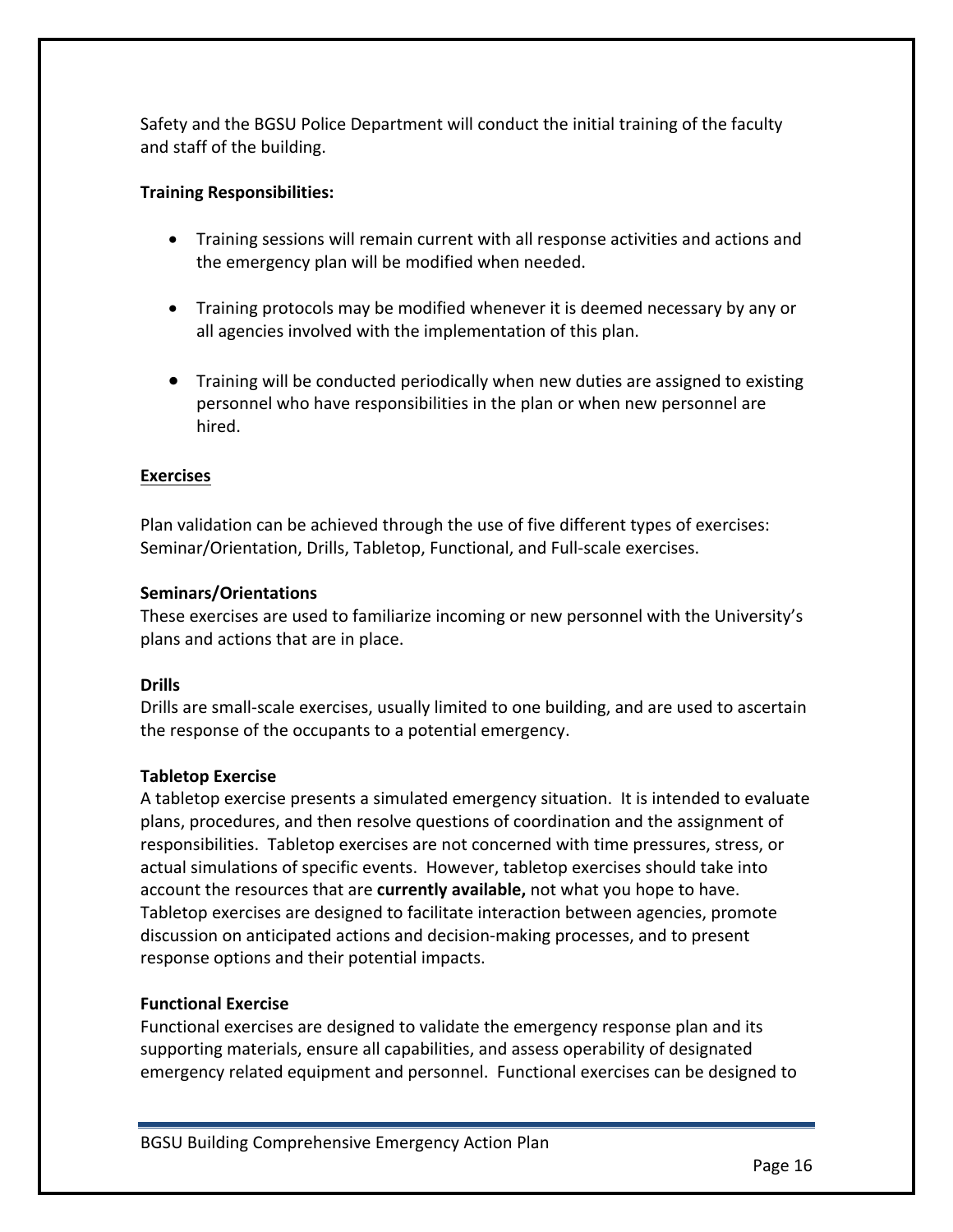evaluate the capability of one or more activities within a function or to evaluate the complexity of a function.

# **Full-Scale Exercise**

A full-scale exercise is a scenario in which all agencies involved participate in the exercise. This means emergency management facilities are activated and emergency personnel are present to assist in their roles. The purpose of the full-scale exercise is to validate the emergency plans, supporting materials, and external links. It is also done to assess the operability of emergency equipment, personnel, and the plan.

# **Plan Validation**

Plan Validation includes the activities that will ensure implementation of the plan has occurred and BERT members are aware of the components of the plan and are able to activate it when necessary.

- A training session may be given to building personnel by EHS and Police Department staff following the completion and approval of the Comprehensive Emergency Action Plan. If deemed necessary, a tabletop exercise may be conducted at the same time.
- Full-scale and functional exercises may be conducted periodically. Functional and full-scale exercises can be done more or less frequent depending on time, money, and resources available.
- If a real-time incident occurs and this plan is implemented, it will count as an exercise.
- Following all exercises and/or real-time incidents, an after action report will be completed to assess the effectiveness and weakness of the plan and shall be turned in to the BGSU Police Department. During this time personnel may propose revisions to the plan.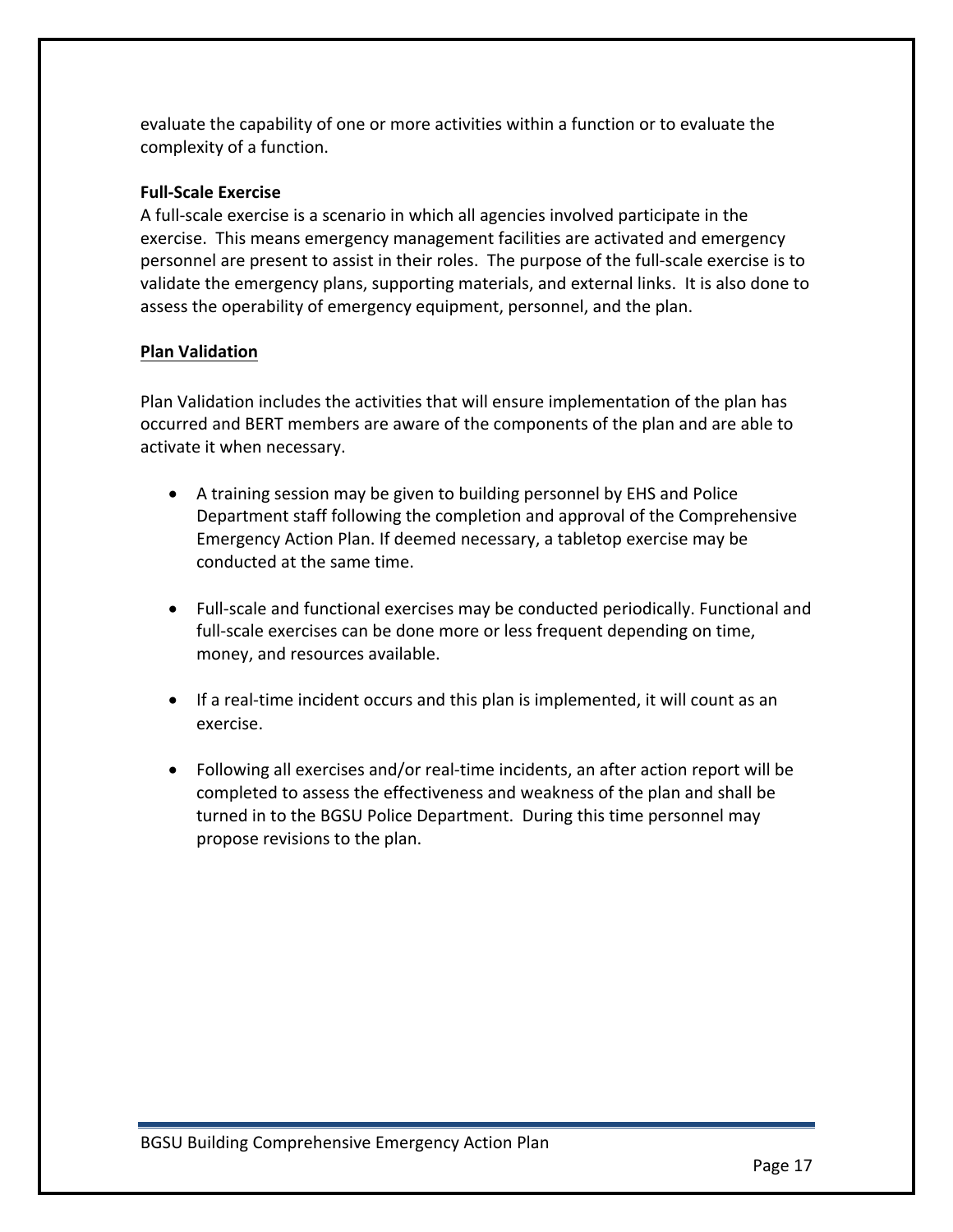# **Population Protection**

# **Evacuation Rally Points/Sheltering Locations**

# **Evacuation Rally Points**

Evacuation Rally Point  $1 - (Location)$ **Evacuation Rally Point 1 Coordinator: Evacuation Rally Point 1 Alternate:** Areas reporting to Evacuation Rally Point 1:

Evacuation Rally Point  $2 - (Location)$ **Evacuation Rally Point 2 Coordinator: Evacuation Rally Point 2 Alternate:** Areas reporting to Evacuation Rally Point 2:

#### **Tornado Shelter Locations**

**(Note – these sheltering locations MUST remain open and accessible at ALL TIMES.)** 

Tornado Shelter Location(s) -Areas reporting to Tornado Shelter Location:

# **Temporary Shelter Rally Point**

Location -

(Insert Map)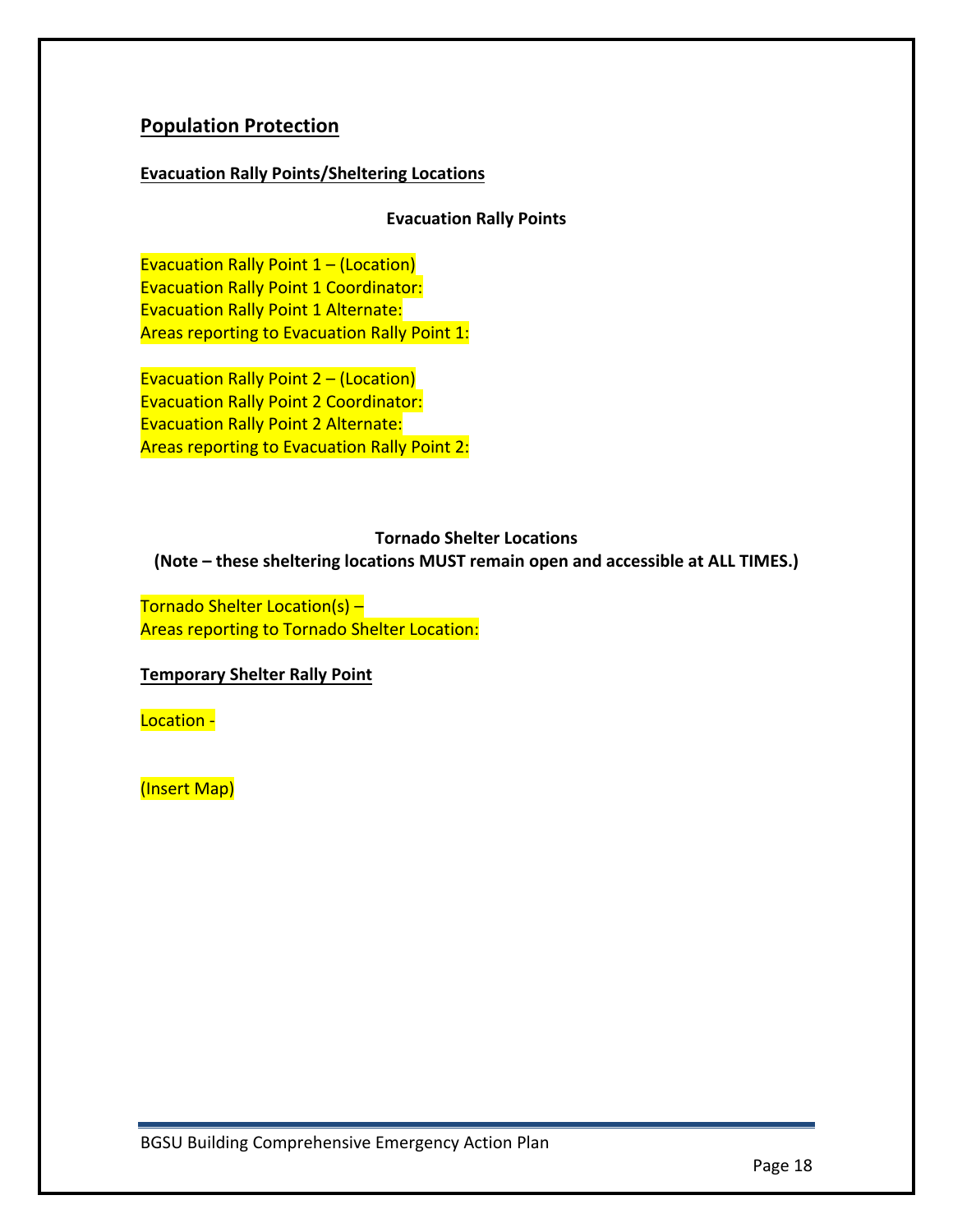# **Hostile Intruder / Active Shooter**

In the event of a hostile intruder/active shooter in your building, the first course of action that you should take, if you can do so safely, is to evacuate the building or area immediately – through exits or non-traditional routes such as windows. If evacuation is NOT an option, consider the following steps:

- Locate an area you can lockdown from the inside  $-$  This can be done by locking the door and/or barricading the entrance with various items
- Cover all windows so the intruder cannot see into the room from the hallway/entrance
- Look for an alternate way out when possible, such as a window or secondary door
- Turn lights off once the room is secure
- Make a plan and be prepared to use counter in case the intruder would gain entry into your room or space.

To learn more about hostile intruder preparedness, it is recommended that you schedule an A.L.i.C.E. training class with BGSU Police Department. This will increase your situational awareness and knowledgebase on the subject.

A.L.i.C.E. (Alert, Lockdown, Inform, Counter, Evacuate) Training instructor led classes provide preparation and a plan for individuals and organizations on how to more proactively handle the threat of an aggressive intruder or active shooter event. Whether it is an attack by an individual person or by an international group of professional's intent on conveying a political message through violence, A.L.i.C.E. Training's option based tactics have become the accepted response, versus the traditional "lockdown only" approach.

Protection and safety must be the priority in an Active Shooter event or Terrorist Attack. Circumstantial and operational concerns vary in every new situation. A.L.i.C.E. Training provides options and classes that address the unique challenges specific to Police/LE, K-12 Schools, Healthcare Facilities, Higher Education, Businesses, Government, and Houses of Worship.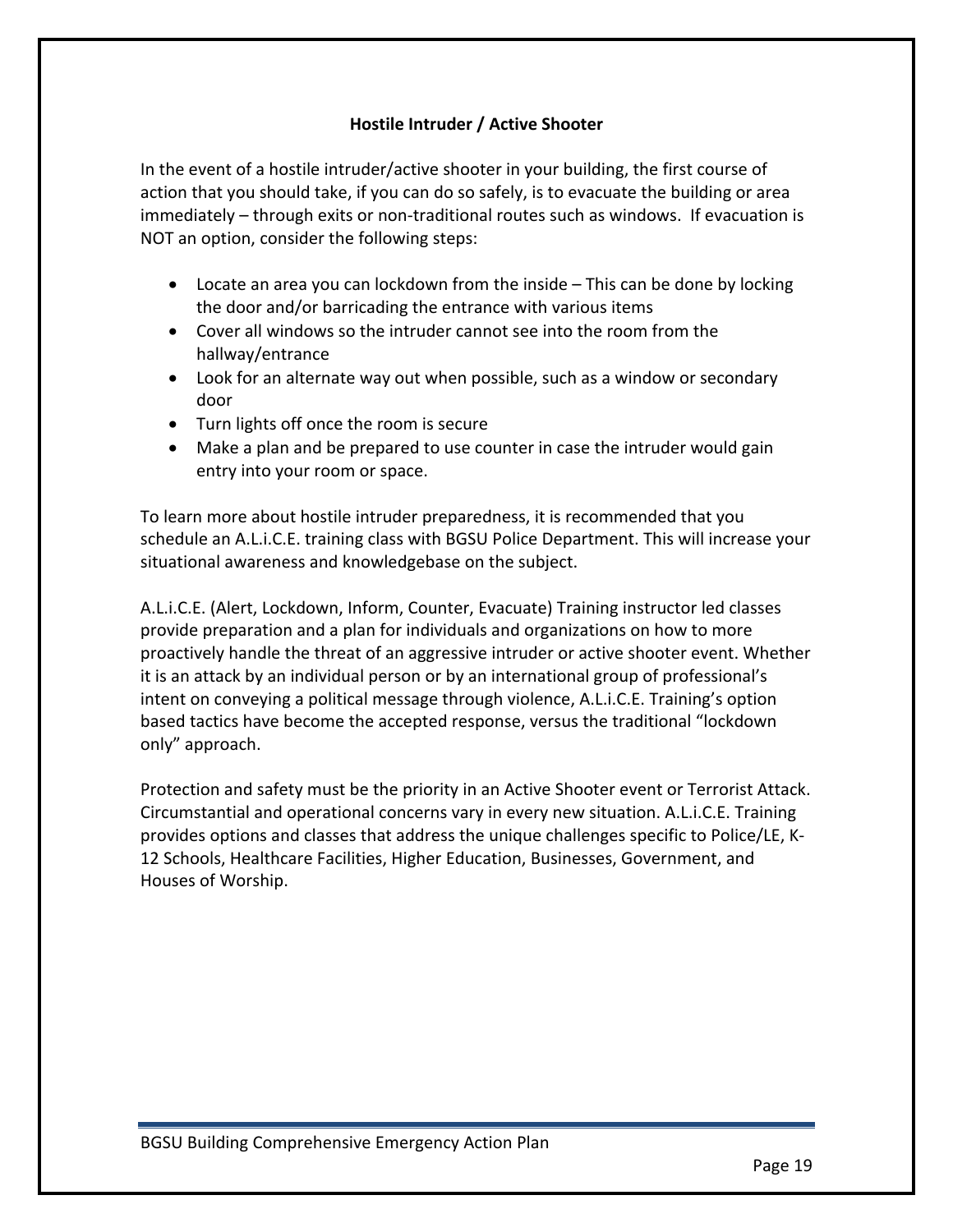# **Fire Evacuation Guidelines**

A fire evacuation is used when smoke or fire is present inside a building. This type of evacuation may occur after the fire alarm system is automatically activated by a smoke or heat detector, or by activation of a sprinkler system. Building fire alarm activation may also occur when a manual pull station is activated by a person upon discovery of a fire. When a fire is discovered or the fire alarm system is activated, all personnel must stop what they are doing and immediately evacuate the building. Upon exiting the building, all personnel should report to their designated Evacuation Rally Point.

For further instructions on fire extinguisher usage, assisting persons with disabilities and what to do if trapped in the building, proceed to the section on response to fires in the Emergency Response Guidelines section.

All Positions:

- Upon discovery of smoke or fire, activate a manual pull station and proceed to nearest exit (if fire alarm activation has not already occurred)
- Immediately evacuate and proceed to designated Evacuation Rally Point
- While evacuating the building provide assistance, as you deem reasonable, to other building occupants along your path of travel to your designated rally point.
- Direct building occupants to evacuate and proceed to nearest Evacuation Rally Point
- Notify BGSU Police Department of type and location of fire
- Ensure building occupants do not reenter the building until released by emergency responders
- Ensure order and safety of building occupants is maintained at Evacuation Rally Point

Building Emergency Response Leader (BERL):

- Obtain accountability reports and incident information from Evacuation Rally Point Coordinators
- Be available to speak with emergency responders
- Notify emergency responders of pertinent information including trapped persons; injuries; location of smoke/fire

Evacuation Rally Point Coordinator:

- Obtain accountability reports and incident information from Department Liaisons and other persons at Evacuation Rally Point
- Report accountability reports and incident information to BERL

Department Liaison and Faculty/Staff:

• Report accountability reports and incident information to Evacuation Rally Point Coordinator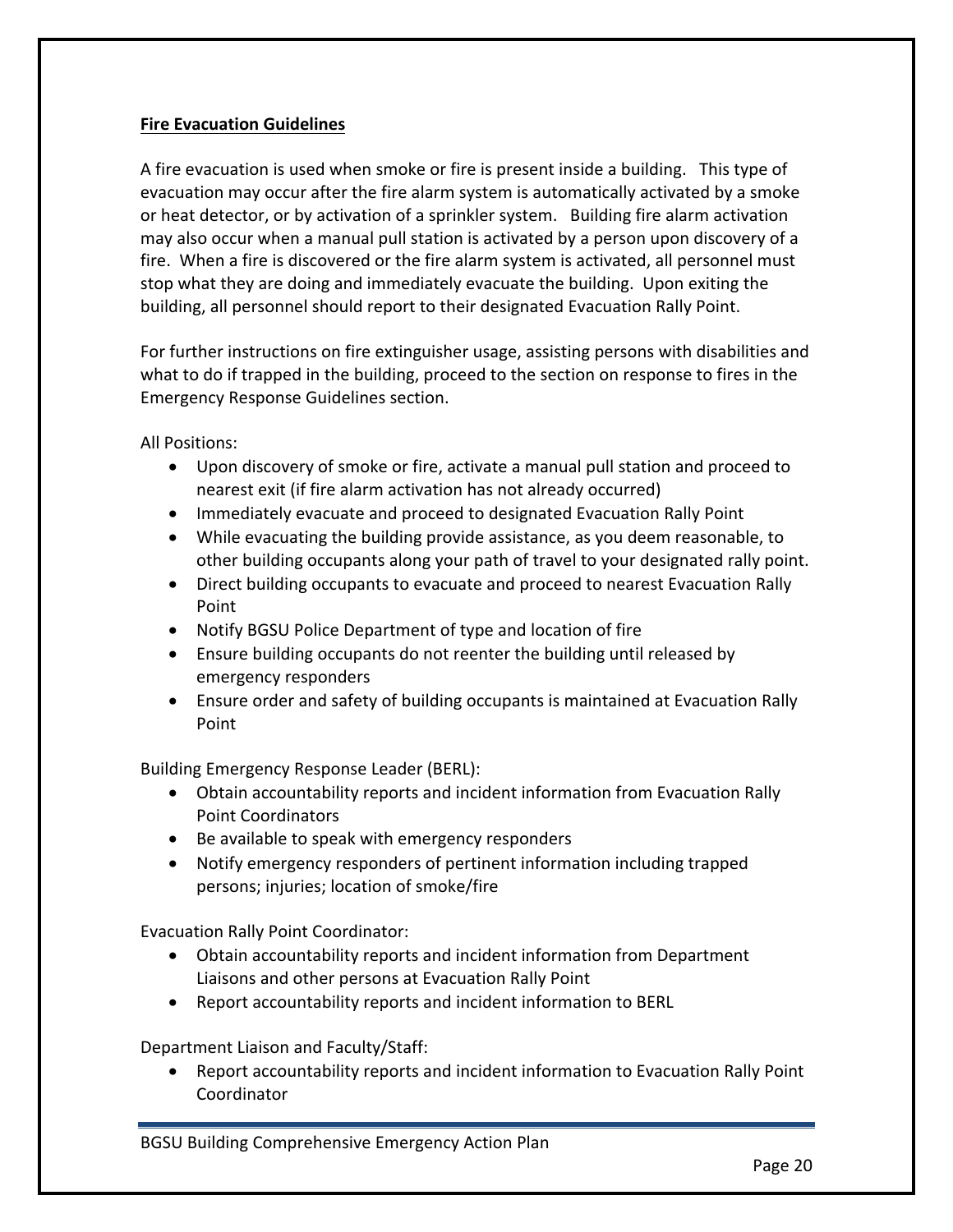# **General Evacuation Building Guidelines**

A general building evacuation will be used when fire alarm system activation is discouraged or not needed, but evacuation of the building is required for safety purposes. A general building evacuation may be used for a bomb threat, suspicious package, hazardous materials incident, natural gas leak, utility disruption, power outage, building damage from severe weather, post-lockdown, or for any other reason requiring evacuation of the building.

All Positions:

- Notify personnel in surrounding areas of General Building Evacuation (if BGSU Police have not made notification)
- Proceed to designated Evacuation Rally Point (or as directed by emergency responders)
- While evacuating the building provide assistance, as you deem reasonable, to other building occupants along your path of travel to your designated rally point.
- Direct building occupants to evacuate and proceed to closest Evacuation Rally Point (or as directed by emergency responders)
- Make note of anything out of the ordinary while evacuating (suspicious objects, odors, people)
- Ensure building occupants do not reenter the building until released by emergency responders
- Ensure order and safety of building occupants is maintained at Evacuation Rally Point

Building Emergency Response Leader (BERL):

- Obtain accountability reports and incident information from Evacuation Rally Point Coordinators
- Be available to emergency responders
- Notify emergency responders of pertinent information including suspicious objects, odors or people
- Notify emergency responders of trapped persons or injuries

Evacuation Rally Point Coordinator, Department Liaison & Faculty/Staff:

- Obtain accountability reports and reports of suspicious objects, odors or persons from Department Liaisons and other persons at Evacuation Rally Point
- Report accountability reports, suspicious objects, odors or persons, persons still in the building, and injuries to BERL

Department Liaison & Faculty/Staff:

• Report accountability reports and reports of suspicious objects, odors or persons to Evacuation Rally Point Coordinator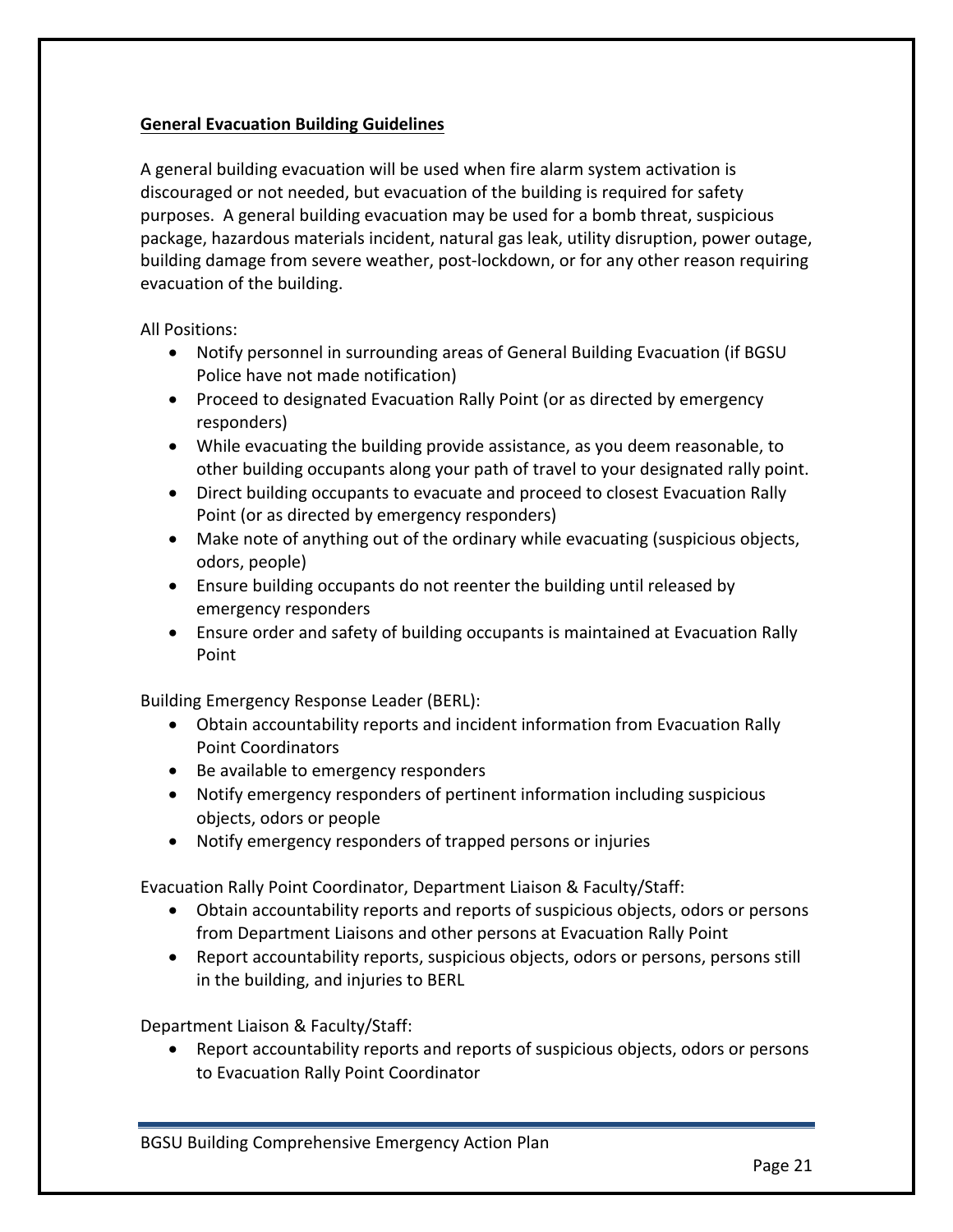# **Evacuation Relocation**

Evacuation relocation may be needed when further response to, recovery from, or investigation of an incident involving the building is necessary. Evacuation relocation will require the building occupants to relocate due to the need to remain outside of the building for an extended period of time. The building occupants will be relocated to the temporary shelter rally point. This may also require cancellation or postponement of classes and events to be held in the building.

Building Emergency Response Leader (BERL):

- Notify Evacuation Rally Point Coordinators of the need for a evacuation relocation and location for temporary shelter rally point
- Notify immediate supervisor of the need to relocate to temporary shelter rally point
- Appoint secondary BERL to establish leadership at temporary shelter rally point
- While evacuating the building, provide assistance as you deem reasonable to other building occupants along your path of travel to your designated rally point.
- Ensure contact information is exchanged between on-site BERL and secondary BERL
- Be readily available to emergency responders
- Provide information to secondary BERL as directed by emergency responders
- If extended relocation is necessary, determine the need for and ability to retrieve personal belongings from the building
- Make contact with the Provost's office to determine the need for classes and events to be cancelled or postponed in the building
- If required to relocate to temporary shelter rally point (Also role of secondary BERL):
	- $\circ$  Provide contact information to BGSU Police Department
	- $\circ$  Proceed to temporary shelter rally point
	- $\circ$  Provide information to BERL as needed from Evacuation Rally Point Coordinators and Department Liaisons
	- $\circ$  Provide information to Evacuation Rally Point Coordinators and Department Liaisons as directed by BERL

Evacuation Rally Point Coordinator:

- While evacuating the building, provide assistance, as you deem reasonable, to other building occupants along your path of travel to your designated rally point.
- Provide information and instructions to persons at the evacuation rally point in regards to relocating to temporary shelter rally point
- Provide directions to temporary shelter rally point and proceed to location
- If extended relocation is necessary, determine need for retrieving personal belongs from the building and provide information to temporary shelter rally point BERL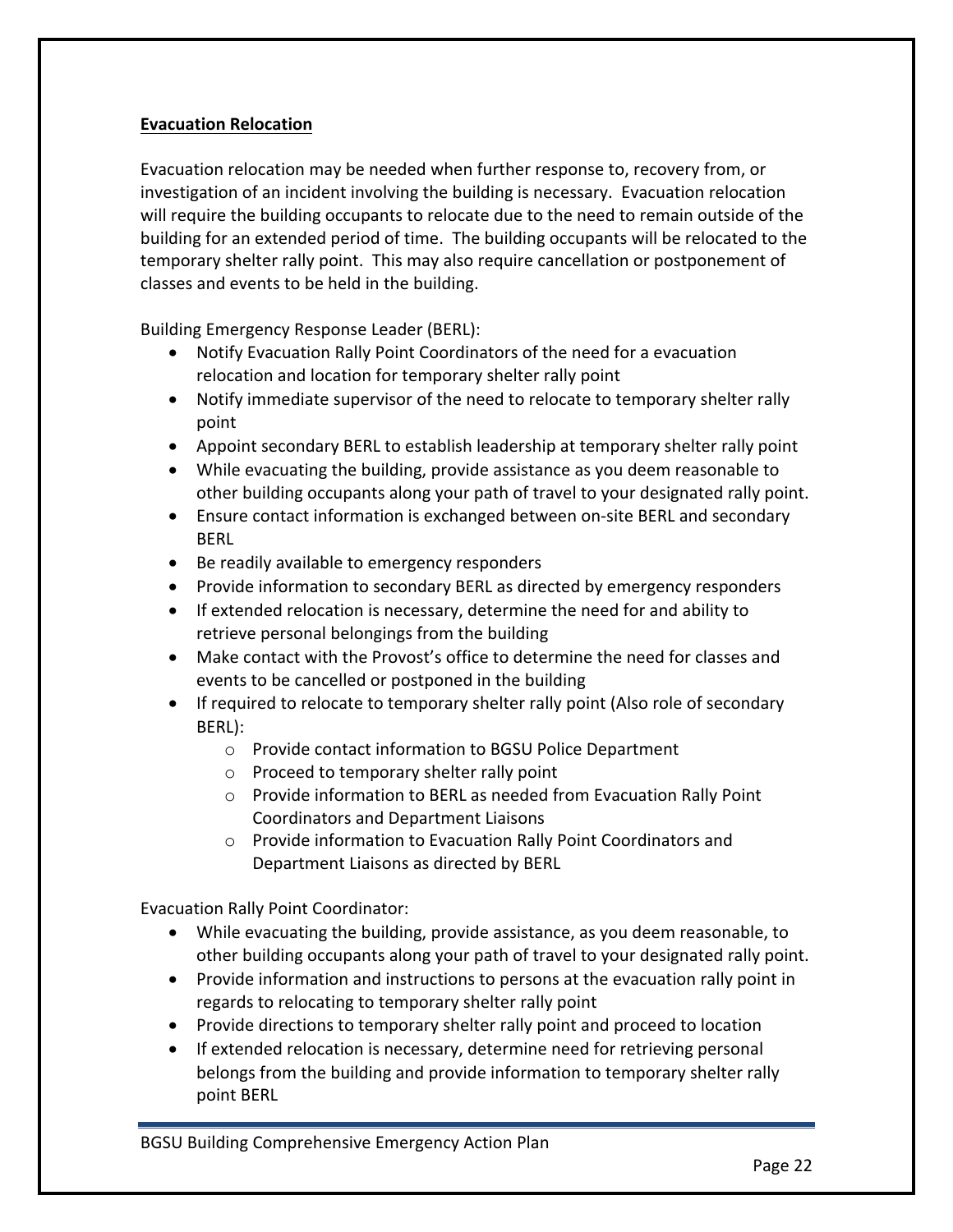- Provide important information to temporary shelter rally point BERL
- Provide information as directed by BERL to persons at temporary shelter rally point
- Ensure order is maintained by persons at temporary shelter rally point

Department Liaison and Faculty/Staff:

- Proceed to temporary shelter rally point
- While evacuating the building provide assistance, as you deem reasonable, to other building occupants along your path of travel to your designated rally point.
- Provide necessary information to Evacuation Rally Point Coordinators to be relayed to BERL
- Assist Evacuation Rally Point Coordinators in ensuring order is maintained at temporary shelter rally point

# **Shelter-In-Place Guidelines**

Sheltering-In-Place will be ordered when the act of leaving the building poses a higher risk to the health and safety of the building occupants. A Shelter-In-Place may be ordered in response to hazardous materials incidents, transportation accidents or severe weather events. A Shelter-In-Place may require the building occupants to move to a lower or higher level if available, or to stay in their current location.

**All Positions:** 

- Follow orders from emergency responders to report to higher or lower ground, or to stay in place
- Report to designated shelter-in-place location as directed by emergency responders
- While relocating within the building, provide assistance, as you deem reasonable, to other building occupants along your path of travel to your designated rally point
- Report any important information to emergency responders via BGSU Police dispatcher
- Assist as able to with closure of exterior openings (doors, windows) as directed by emergency responders
- Assist with ensuring order is maintained at designated shelter-in-place location

Building Emergency Response Leader (BERL):

- Immediately implement notification of Building Emergency Response Team members of shelter-in-place order
- Be available for contact with emergency responders
- Relay information to Evacuation Rally Point Coordinators as directed by emergency responders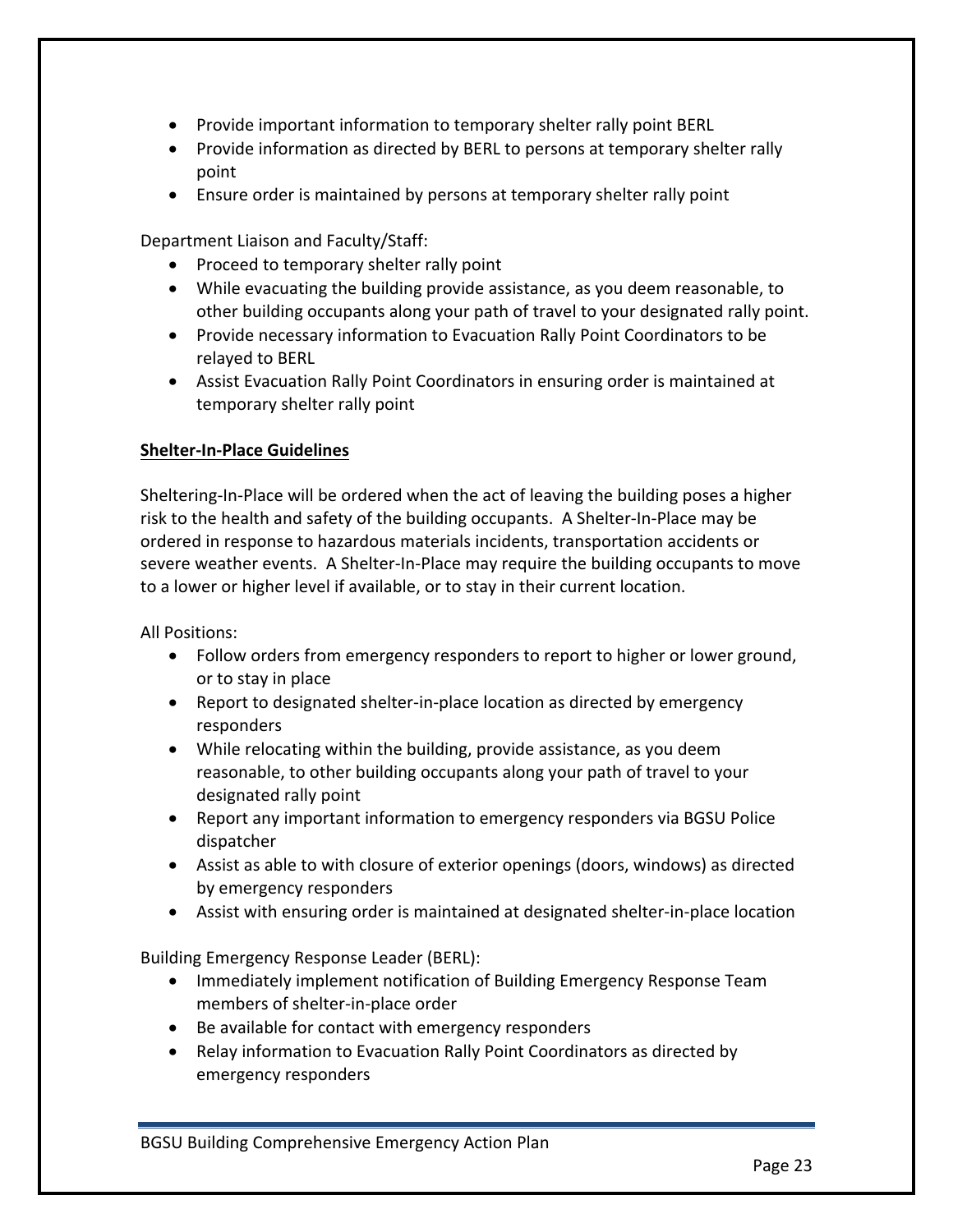- Relay important information to emergency responders via the BGSU Police dispatcher as received from building occupants
- Relay instructions to Evacuation Rally Point Coordinators concerning closure of exterior openings (doors, windows) as instructed by emergency responders

Evacuation Rally Point Coordinator:

- Relay information to Department Liaisons concerning shelter-in-place order
- Relay other important information to Department Liaisons/Faculty/Staff as needed
- Relay information to BERL as needed
- While relocating within the building provide assistance, as you deem reasonable, to other building occupants along your path of travel to your designated rally point.
- Assist with and relay instructions concerning closure of outside openings (doors, windows) as directed by emergency responders
- Ensure order is maintained at designated shelter-in-place location

Department Liaison:

- Relay information concerning shelter-in-place order to Faculty/Staff
- Report to designated shelter-in-place location as directed by emergency responders
- Assist with closure of exterior openings (doors, windows) as directed by emergency responders
- Report important information to Evacuation Rally Point Coordinator
- While relocating within the building provide assistance, as you deem reasonable, to other building occupants along your path of travel to your designated rally point.
- Assist with ensuring order is maintained at designated shelter-in-place location

Faculty/Staff:

- Report to designated shelter-in-place location as directed by emergency responders
- While relocating within the building provide assistance, as you deem reasonable, to other building occupants along your path of travel to your designated rally point.
- Report important information to Department Liaison

# **Building Lockdown Guidelines**

A building lockdown will be used when a threat (violent individual) is identified in an adjacent building and securing the exterior doors is the safest response to the situation. Building occupants will be asked to remain inside until the situation is under control or resolved. Those individuals occupying the building under lockdown may continue with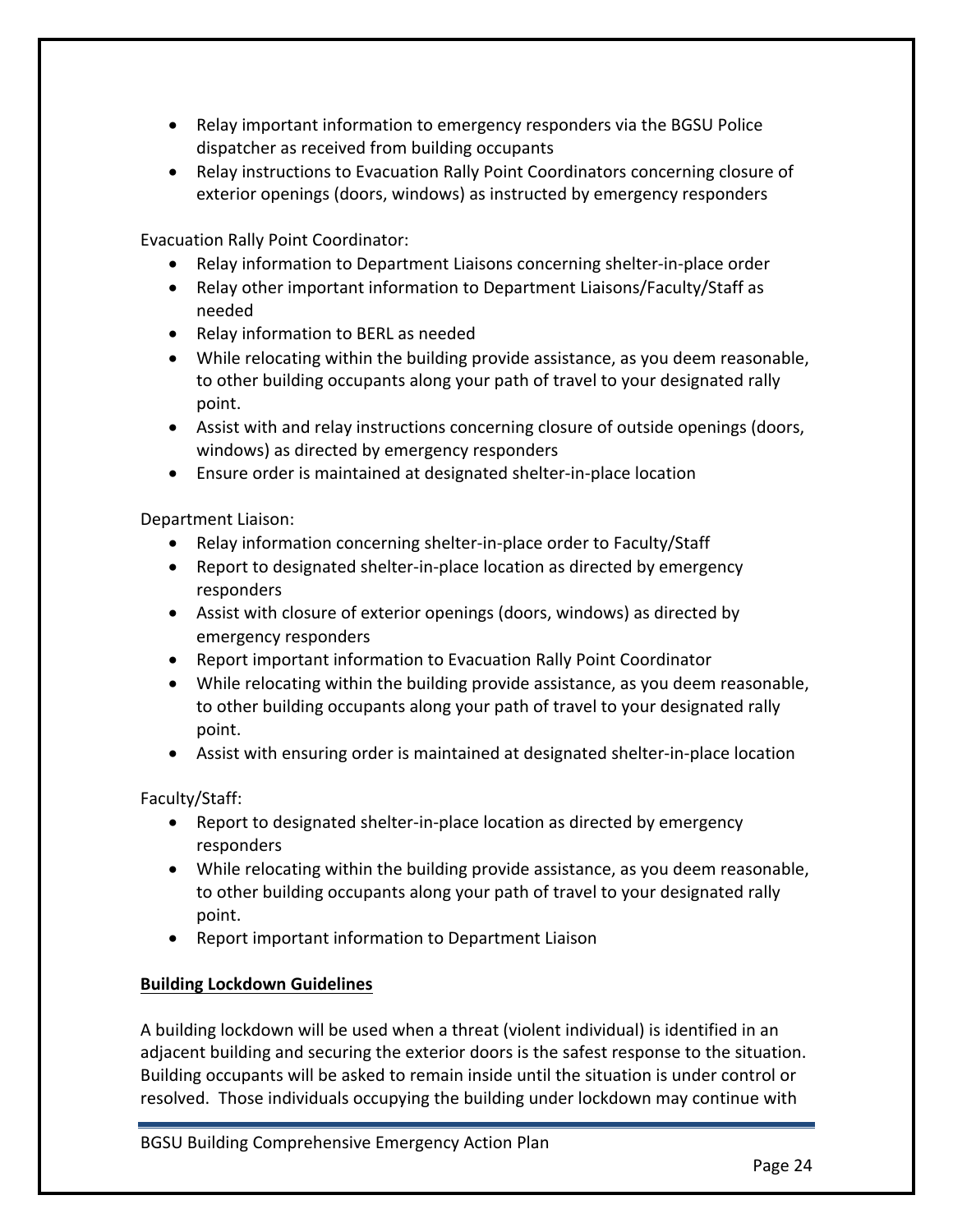their normal activities unless otherwise directed. A building lockdown does not require building occupants to lockdown their personal spaces (offices, classrooms) unless the violent individual has entered the building and is now an immediate threat. Building occupants should, however, prepare to implement full lockdown at a moment's notice.

BERL

- Implement phone tree notification of building lockdown implementation
- Immediately proceed to exterior doors to secure with hex-key
- Notify BGSU Police dispatch of exterior doors that cannot be secured
- Return to office area and remain for further instructions
- Unsecure doors when instructed by BGSU Police
- Implement Phone Tree Notification of building lockdown termination

**All Positions** 

- Implement phone tree notification as directed by BERL
- Notify other building occupants of building lockdown implementation
- Instruct building occupants to remain inside until building lockdown is terminated or situation is resolved
- Be prepared to implement full lockdown if the threatening individual enters the building
- Implement phone tree notification of building lockdown termination as directed by BERL

#### **Considerations for Individuals with Disabilities**

Building personnel should be aware of occupants with disabilities utilizing their facilities and ensure that they are successfully evacuated or sheltered during an emergency. Appropriate measures and proper procedures should be followed to ensure a safe evacuation or sheltering of those with disabilities.

#### **Specific Recommendations for Persons with Disabilities**

#### **Visually Impaired Persons**

- Tell the person the nature of the emergency
- Act as a "sighted guide" by offering an arm for guidance
- Tell the person where you are and where obstacles are located
- Upon reaching a safe location, orient the person to the location and ask if further assistance is needed

#### **Hearing Impaired Persons**

• Inform person using alternative methods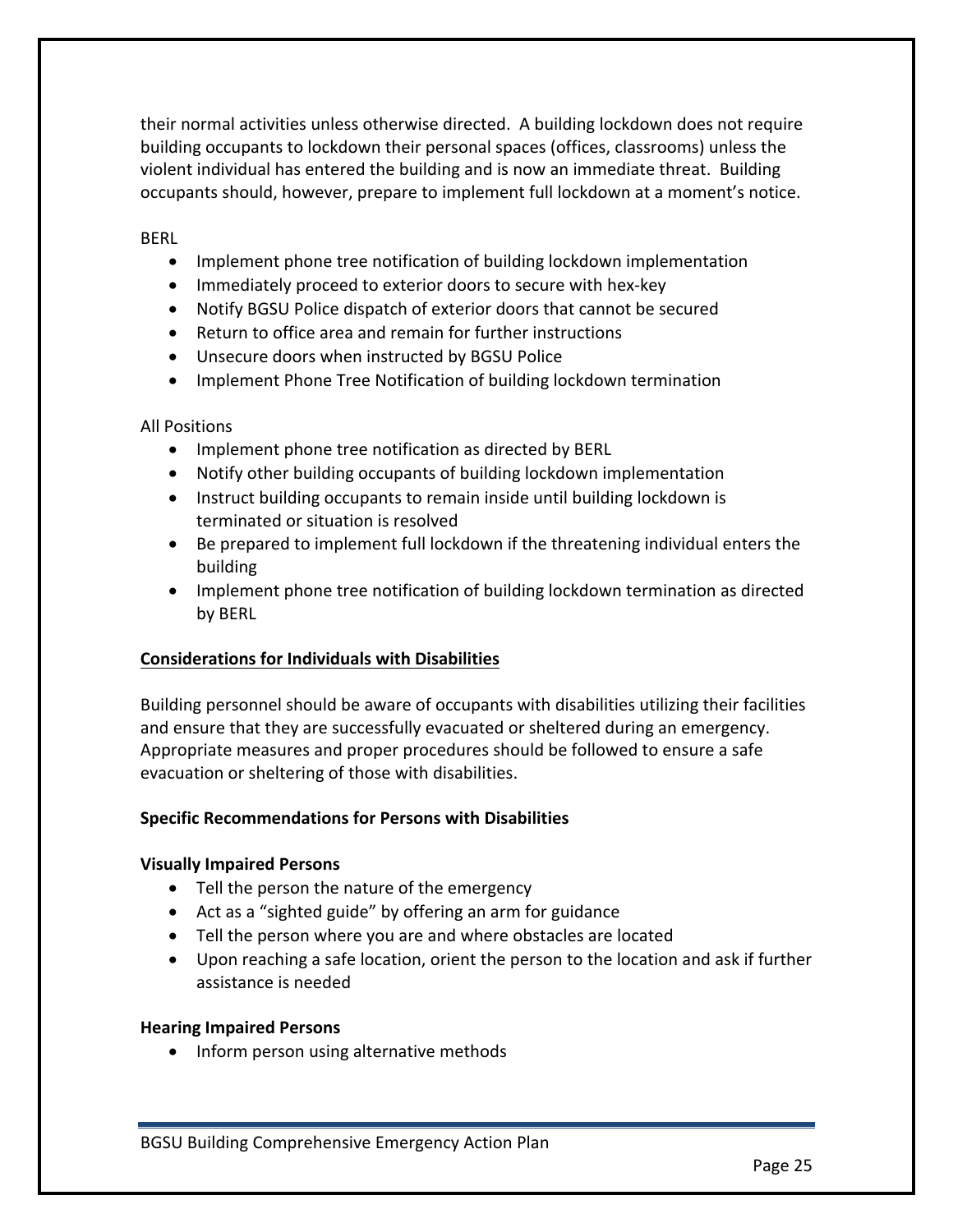- Write a note regarding the emergency situation, the nearest evacuation route and where to meet. (Sample script: "FIRE! Go out the rear door on your right. Now! Meet outside on the front lawn.")
- Turn the light switch on and off to gain attention, use gestures or a written note for further information and instructions. DO NOT USE THIS TECHNIQUE IF NATURAL GAS SMELL IS PRESENT.

# **Individuals using Wheelchairs/On Crutches (Non-ambulatory)**

- Assist with evacuation of building and proceed to closest Evacuation Rally Point (if access to exit does not require use of elevator)
- If person is on upper floor, assist to inner stairwell away from smoke, vapors or any other hazard. Most non-ambulatory persons will be able to exit safely without much assistance if they are located in an area that has exits that lead directly to the outside.
- If the individual is unable to evacuate, notify the Evacuation Rally Point Leader of their location within the building

If you are assisting a non-ambulatory person, be aware that some people have minimal ability to move and lifting them may be dangerous to their well-being. Some individuals have very little upper trunk and neck strength.

Frequently, non-ambulatory people have respiratory complications – remove them from smoke and vapors immediately. Some people who use wheelchairs may have electrical respirators; they should be given priority assistance, as their ability to breathe may be seriously in danger.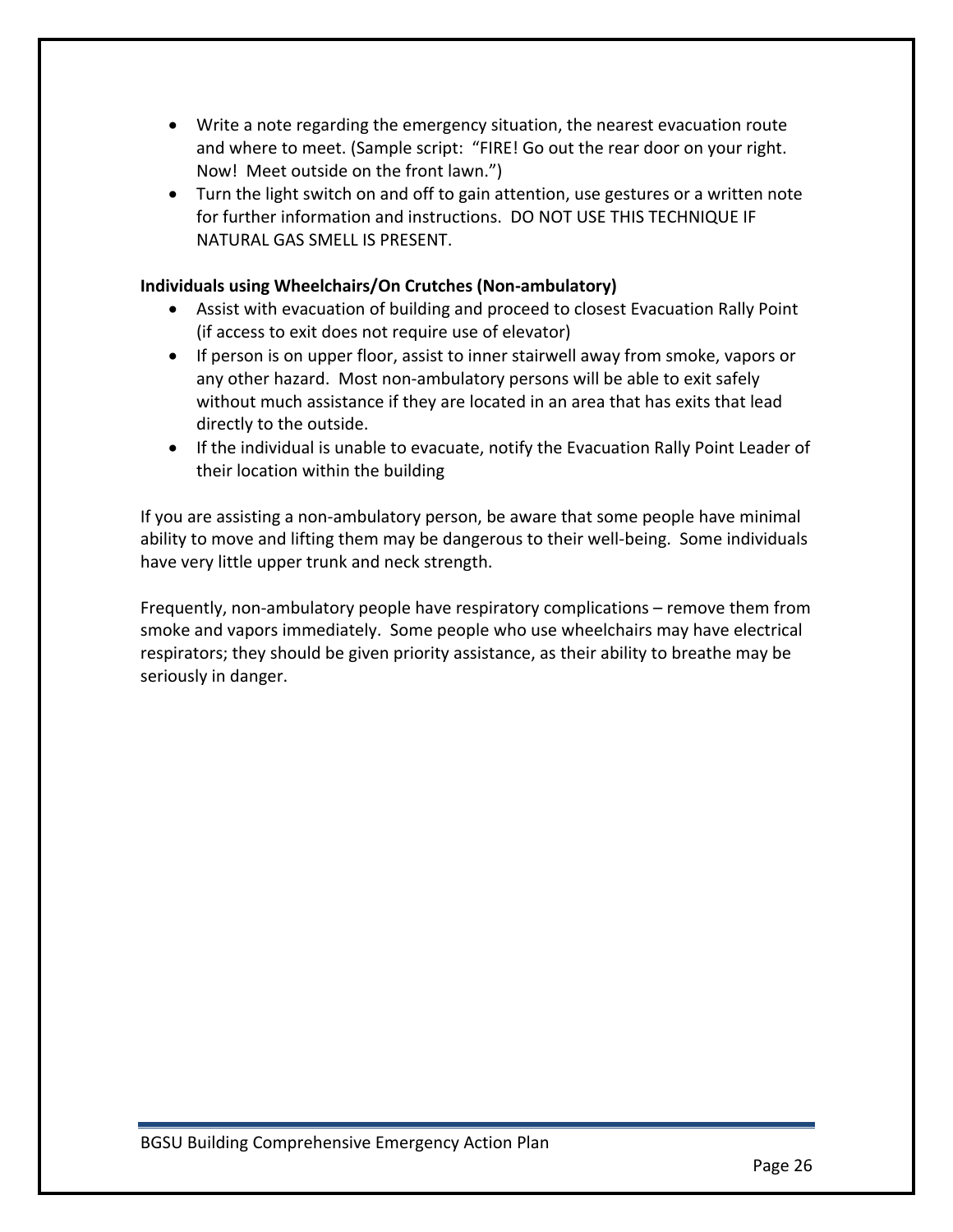# **Emergency Response Guidelines**

Natural hazards are natural events that threaten lives, property, and other assets. Often, natural hazards can be predicted. They tend to occur repeatedly in the same geographical locations because they are related to weather patterns or physical characteristics of an area. Natural hazards such as severe weather, fires, earthquakes, tornadoes, and windstorms have the potential of impacting Bowling Green State University.

Meteorological hazards may be predicted for a period of days, hours or minutes for weather conditions including severe thunderstorms, tornadoes, high winds and winter storms. Being aware of storm warnings and advisories is imperative for preparedness in the event such a condition arises. The National Weather Service is the lead agency in providing storm warnings, watches, advisories, and current weather conditions in areas that may be affected.

When dealing with severe weather, it is important to know the difference between a watch and a warning. The differences are as follows: A watch is used when the risk of a hazardous weather event has increased significantly, but its occurrence, location, and/or timing is still uncertain. It is intended to provide enough lead time so that those who need to set their plans in motion can do so. A **warning** is issued when a hazardous weather event is occurring, is imminent, or has a very high probability of occurring. A warning is used for conditions posing a threat to life or property. Watches and warnings, as well as other weather definitions, are defined in **Attachment I.** 

Technological hazards are those that lack a human component. These hazards involve malfunctions in equipment such as domestic water lines, fire suppression systems, and utility failures. These hazards may not be able to be predicted and may cause an interruption in the operations of the University.

Personal safety hazards are those in which the human component exists. These situations may pose the greatest danger due to the involvement of weapons or other harmful materials. Caution should be used when facing these hazards and involvement of the BGSU Police Department is almost always needed.

# **Tornado**

Severe weather can occur at any time of the year. This type of weather can produce a tornado at a moments notice, with or without warning. In Ohio, these conditions are typically present in late spring through early fall. However, a tornado can occur at any time during the year. The conditions that accompany a tornado usually include heavy downpours, hail, lightning, and high winds, but all of these conditions do not have to be present for a tornado to occur.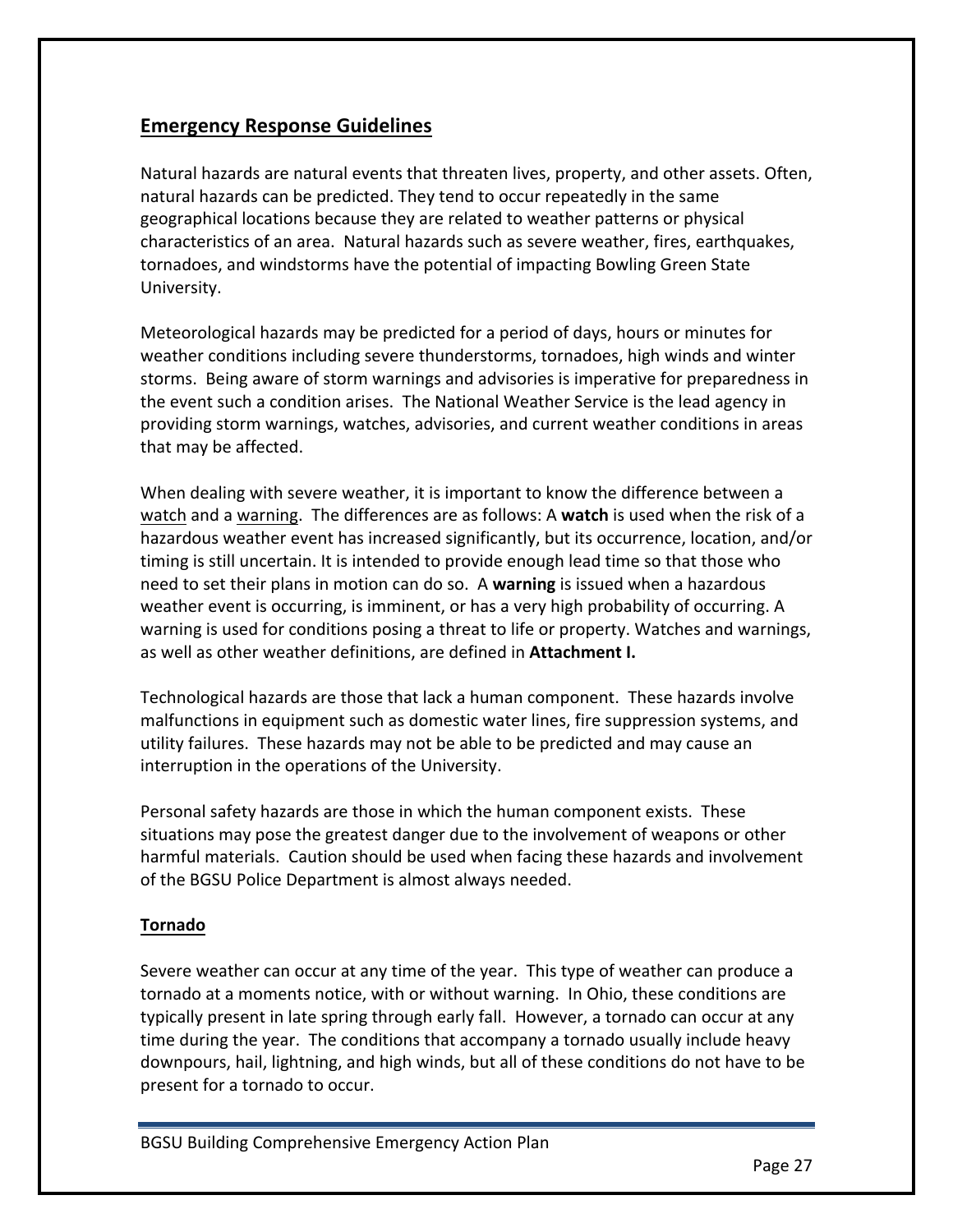# **Designated Tornado Shelter Areas**

Many campus buildings have pre-established tornado shelters. (**Attachment L**) These shelters are typically located on the lowest level of a building in an interior hallway, room, or stairwell. It is necessary to stay away from doors or windows as these may be avenues for debris to fly around causing injuries or death. If a tornado is imminent, building occupants should get into the "tornado safety position" (i.e., get down on your knees and elbows, lock fingers together around the back of the neck.).

# **Watch/Warning Notification**

Notification of a warning may occur through the county's tornado sirens and/or AlertBG. Local TV and radio stations will also advise of a tornado watch or warning.

Building Personnel

- Monitor local weather via weather radio, television, or the Internet for developing severe weather
- Ensure emergency supplies are readily available (**Attachment D**), in good working condition and, if necessary, move supplies to designated tornado shelter area

# **Tornado Warning Guidelines**

BERL

- Initiate building occupant evacuation to designated tornado shelter(s)
- Report to BGSU Police anyone who was unable to relocate to the designated shelter and may need assistance
- Report any injuries or damage to the building to BGSU Police

# All Faculty/Staff

- Alert all staff and faculty within the building that a tornado warning is in effect and when it expires
- Instruct building occupants to proceed to the designated tornado shelter areas
- Proceed to designated tornado shelter areas
- Assist and direct all occupants of your area to the designated tornado shelter areas
- Assist those with special needs and are unable to move to the tornado shelter into a room with no windows or glass. Report to the BERL the location of this person to be relayed to BGSU Police
- Take accountability if possible and report to the BERL
- Report any injuries or damage the BERL
- Follow the instructions of the BERL or BGSU Police for further instructions
- Return to normal operations once the warning has expired or the all-clear has been given by BGSU Police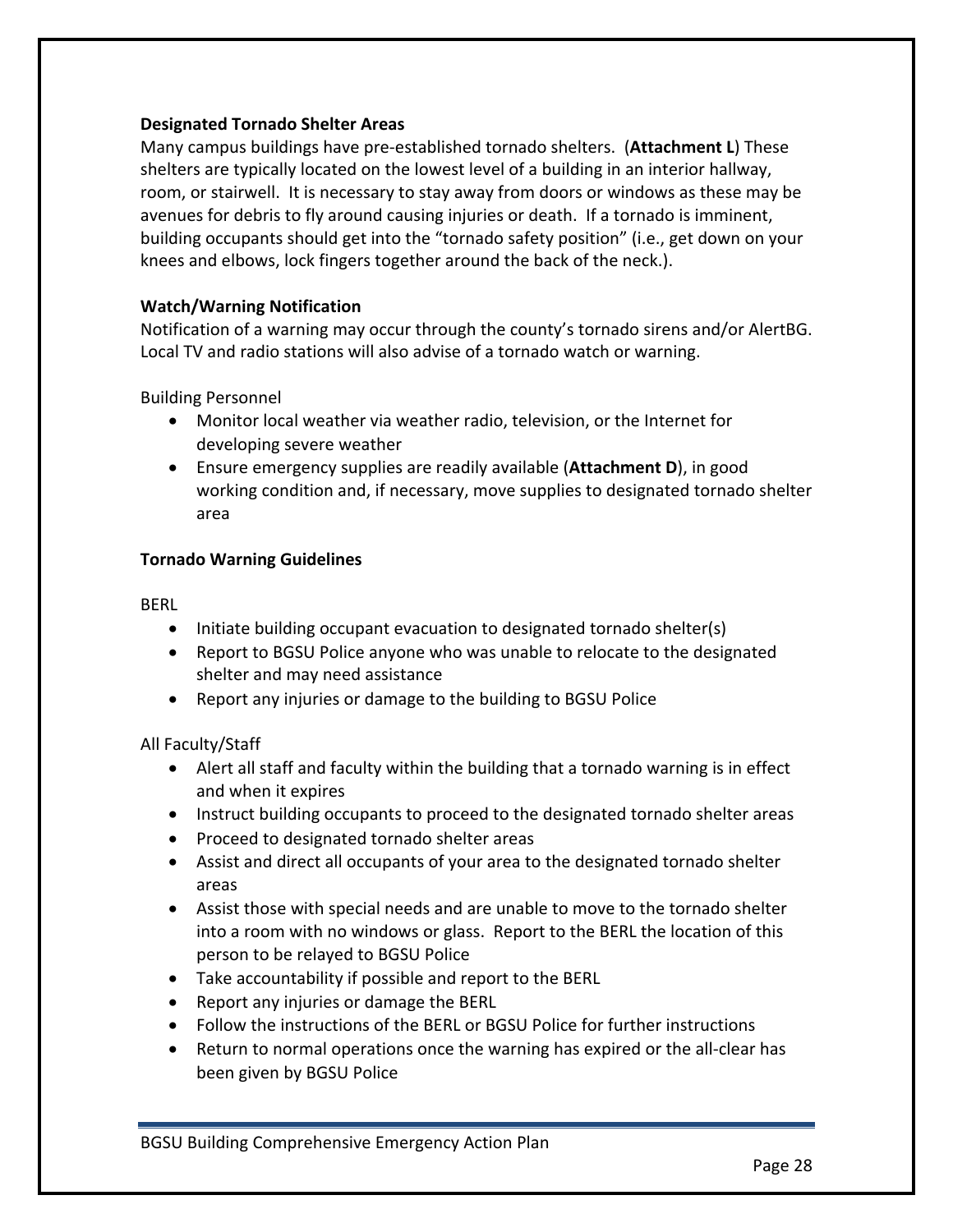**If the facility has sustained damage, the BERL should do the following:** 

- Implement the general evacuation guidelines after the severe weather has passed
- Follow instructions from emergency responders regarding reentry, evacuation relocation, or emergency closure of the building

# **Winter Storm**

Disruption of transportation, closed facilities, road closures, and damaged utilities are just a few of the effects of winter storms. Winter storms occur in the state of Ohio between the months of October and April. The following actions should be considered depending on the nature of the event to ensure the protection of life and property. Campus closures due to winter weather will be announced via the systems linked to AlertBG and through local TV and radio stations.

Building Personnel

- Monitor the weather for advisories, watches, and warnings by using a weather radio, media outlets, or the internet
- Be prepared to close the building if the BGSU President or designee calls for an emergency closure of the campus
- Ensure that snow, ice, and debris removal has been accomplished. If not, have the Building Coordinator or BERL contact Campus Operations.

# **Earthquake**

Although earthquakes are rare in the state of Ohio, it is still important to be prepared for the possibility. Besides structural damage, an earthquake can cause flooding, fires, and utility disruption. But unlike inclement weather, earthquakes cannot be predicted.

# Earthquake Safety Tips "DROP, COVER, AND HOLD ON"

- Stay away from any glass doors or windows
- Move away from any loose objects that could fall down
- Get under a table, desk or anything else that will provide a "void space"
- If you are not near table or desk, drop to the floor against an interior wall and cover your head and neck with your arms.
- All occupants should remain under desks or tables until the earthquake has subsided

# **Earthquake Guidelines**

BERL

- Notify BGSU Police of any injuries or occupants trapped inside the building
- If necessary, implement general evacuation procedures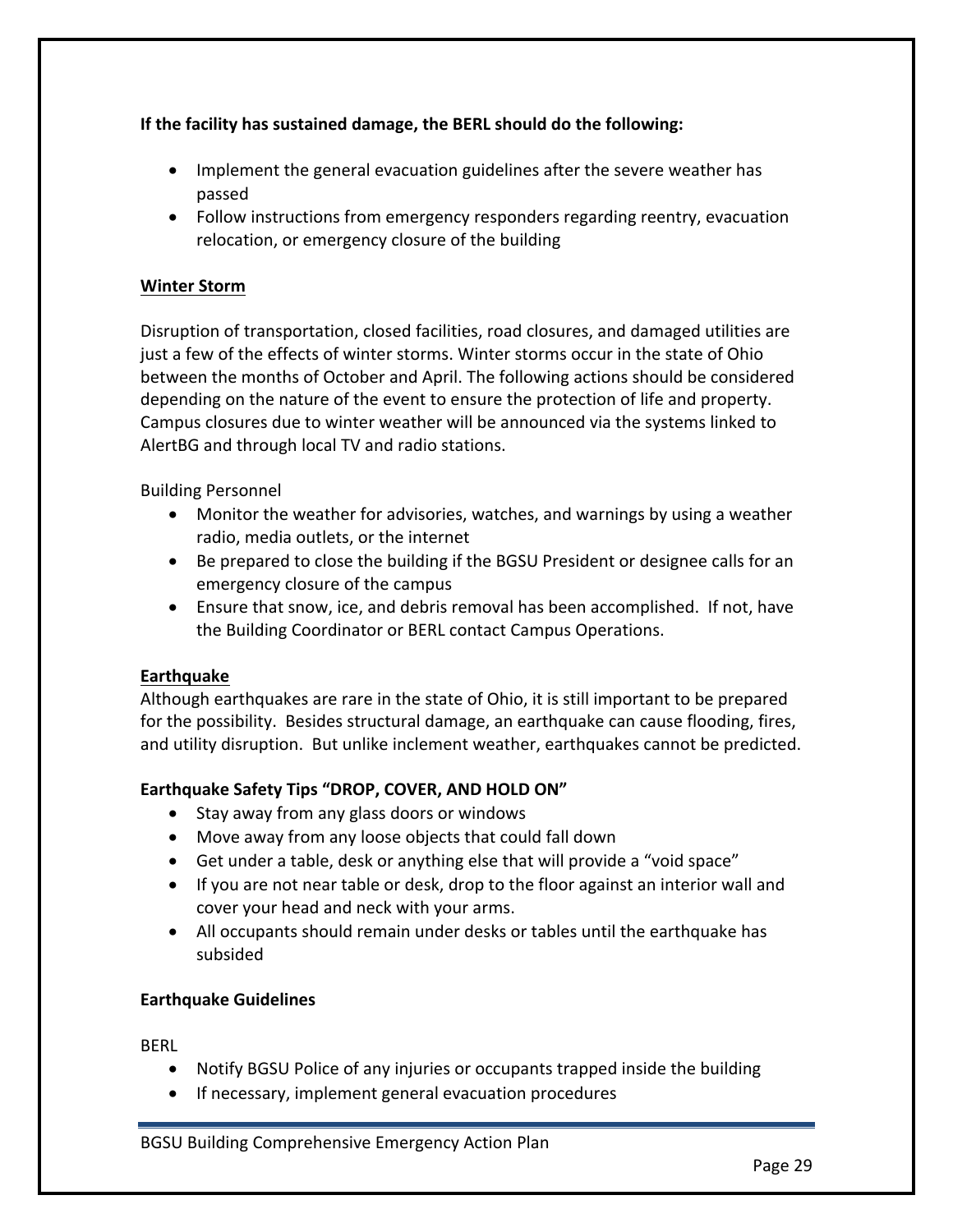• Notify BGSU Police of any damage to the building

Building Personnel

- Notify the BERL of any injuries and/or occupants trapped inside your area
- Perform a rapid interior and exterior damage assessment of your area and report damage to the BERL
- If necessary, follow the general evacuation procedures to evacuate the building

# **Emerging Disease**

The following steps should be taken by building personnel if there is recognition that multiple people are becoming ill while working, taking classes, or visiting.

# **Emerging Disease Guidelines**

Building Personnel

- Notification
	- $\circ$  Immediately contact the BGSU Police Department
	- $\circ$  The police will contact the BG Fire Division if needed and BGSU Health Services, who will in turn contact other emergency health services
- Response
	- $\circ$  If there is a possibility of an environmental reason for the illness, evacuate the building using the General Evacuation Building Guidelines
	- $\circ$  If there is any possibility that food or beverage is involved, do not throw it away. Package the food in leak-proof containers, keep cold, and save for possible testing through the health department.
- Document the following:
	- $\circ$  How many people have become ill?
	- $\circ$  Names and contact numbers of people who became ill.
	- $\circ$  What type of symptoms were people experiencing?
	- $\circ$  Keep a list of any information that could help in determining cause; here are some examples:
		- $\blacksquare$  Where within the facility were the people located when they became ill?
		- Were any unusual odors, tastes, or other changes reported?
		- Had the people recently been eating food from a common source (i.e., a reception, party, common food or beverage containers)?
		- Were all of the affected people from the same location (e.g., a dorm, a particular work area)?

If necessary, BGSU will work with the Wood County Health Department and other agencies to develop the appropriate investigation, testing, clean-up, and other recommendations for a sudden outbreak of illness.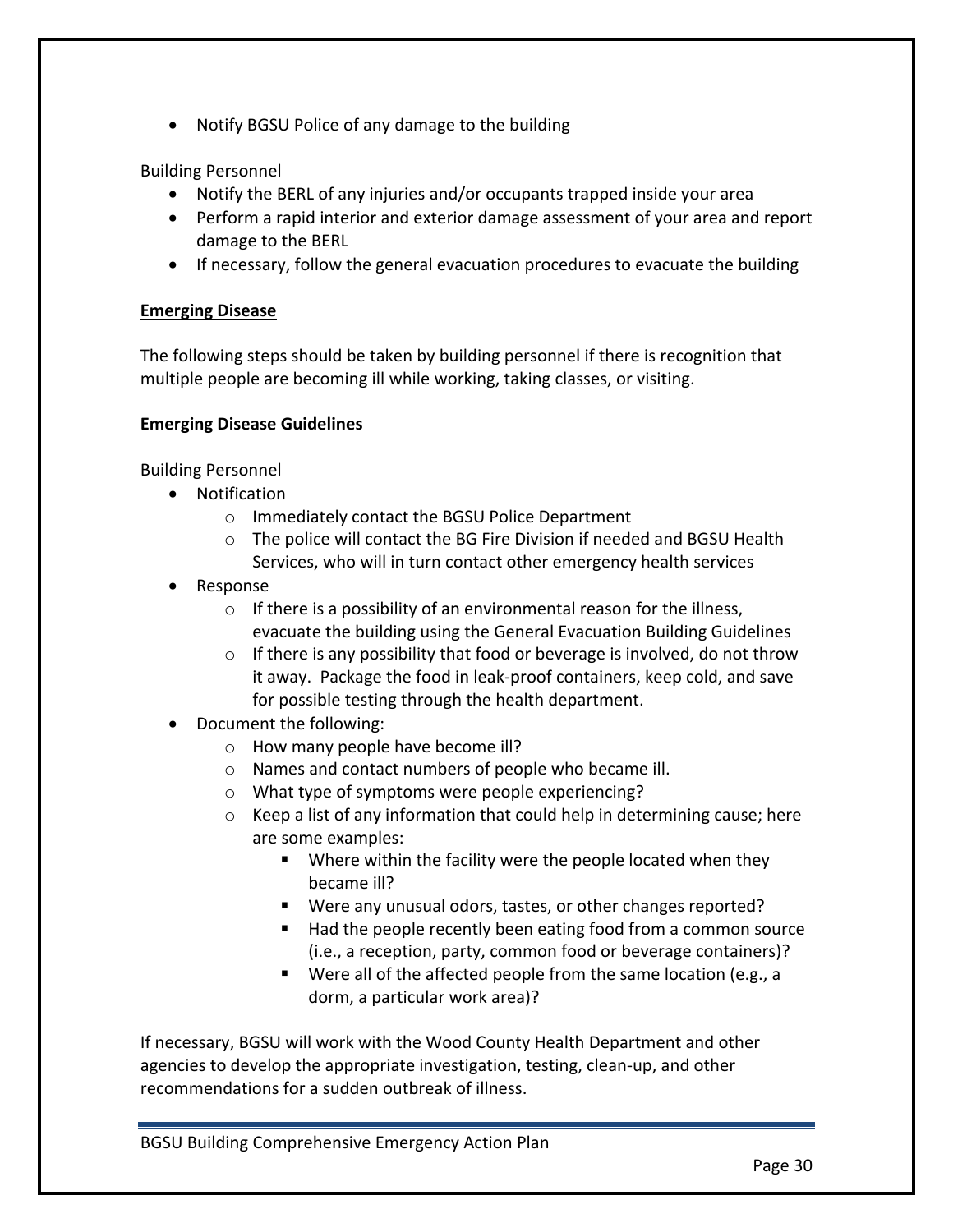# **Fire**

Fires can occur due to many types of causes including arson, electrical malfunctions, discarding of smoking materials, and improper cooking. Fire response guidelines should be immediately implemented upon discovery of smoke, fire or any other burning smell within the building.

# **Burning Odor Presence Guidelines (No visible smoke or fire)**

Building Personnel

- Immediately notify BGSU Police dispatch with location of burning smell
- Remain in area unless smoke or fire becomes present
- Direct emergency responders (police or fire) to location of burning odor
- Activate Fire Alarm Pull Station if smoke or fire become visible

#### **Smoke Presence Guidelines (No visible fire)**

Building Personnel

- Immediately activate Fire Alarm Pull Station
- Evacuate area and close doors when exiting
- Notify BGSU Police dispatch of location of smoke
- Implement fire alarm evacuation procedures

# **Fire Presence Guidelines (Flames visible)**

Building Personnel

- Immediately activate Fire Alarm Pull Station
- Implement fire alarm evacuation procedures
- If properly trained and safely able to do so, obtain one fire extinguisher and attempt to extinguish fire
- $\bullet$  If unable to extinguish fire, immediately evacuate the building
- Evacuate the area and close doors when exiting
- Notify BGSU Police dispatch of location of the fire

# **Hazardous Materials**

Bowling Green State University's Department of Environmental Health and Safety (EHS) has developed the following information which shall constitute the standard operating guidelines in case of a chemical spill, leak, hazardous substance release, fire, or explosion at or near BGSU buildings.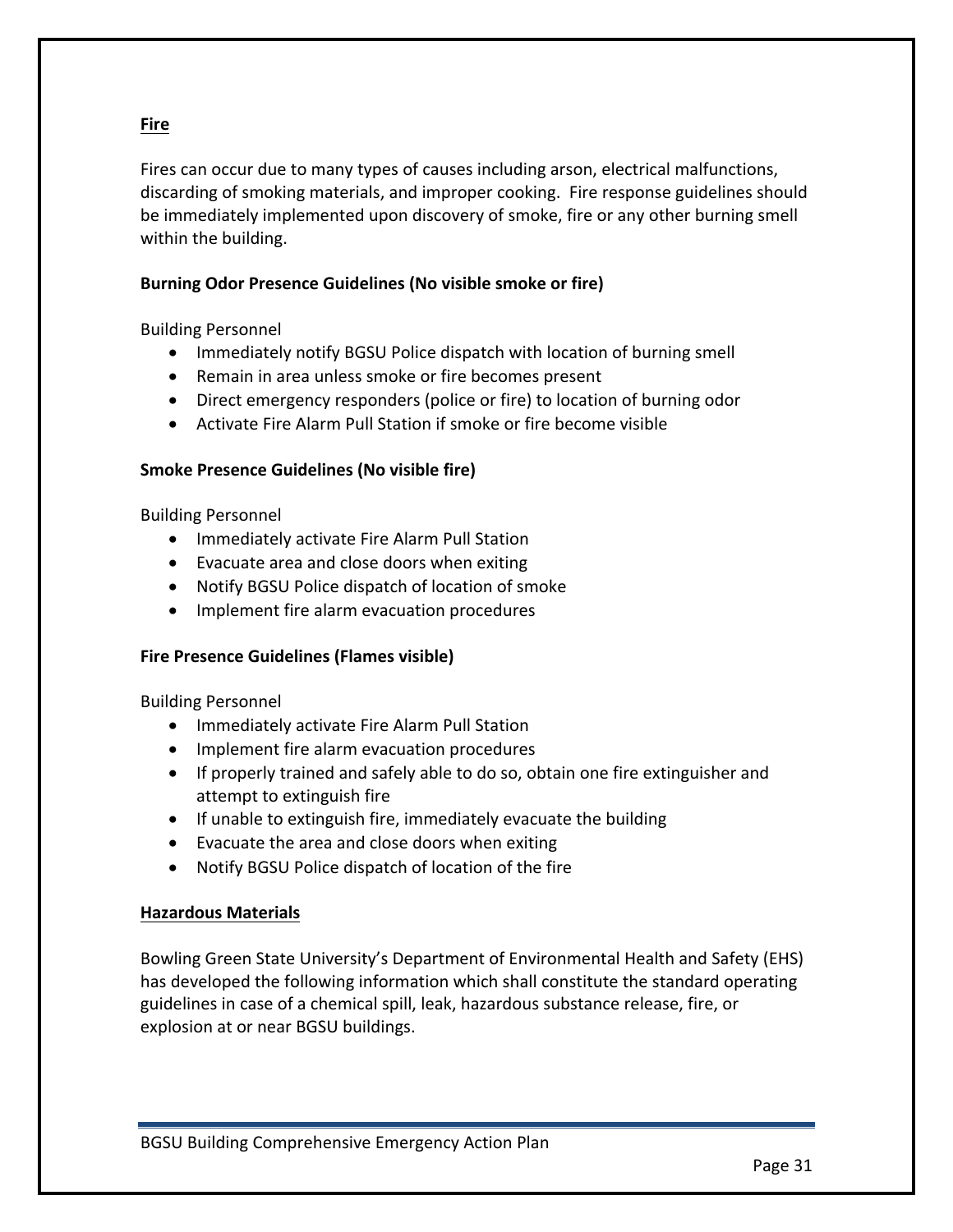# **Incidents That Must Be Reported:**

- Any chemical release (spill, explosion, fire, or leak) capable of affecting the health and safety of a person
- Any chemical release (spill, explosion, fire or leak) with the potential to impact the environment (sewers, HVAC, water systems, and atmosphere)

#### **Hazardous Materials Guidelines**

Building Personnel

- Safety Data Sheets (SDS) must be available in laboratories (electronic or hard copy) stock rooms (hard copy only) and storage areas (hard copy only) where potentially hazardous materials are delivered, stored, maintained or used.
- Notification:
	- $\circ$  Call BGSU Police Department and provide information regarding the hazardous materials release
	- o Make sure EHS is notified in the process of contacting BGSU Police dispatcher
	- $\circ$  Provide information including:
		- Hazardous materials involved, quantity, and location of the release
		- Any injuries or damage to the building or equipment
	- $\circ$  Notify the Department Chair and the Principle Investigator of the laboratory to advise that there has been a hazardous materials incident
- Response
	- $\circ$  Evacuate the area where the spill is located
	- $\circ$  Restrict access to the spill area except to those individuals responding to the hazardous materials incident
	- $\circ$  If safely able to do so, collect safety data sheets (SDS) of the involved chemicals to provide to those individuals responding to the hazardous materials incident

# **Emergency Notification List (contact at least BGSU Police or EHS):**

| Department                                                                          | <b>Hours</b>        | Phone          |
|-------------------------------------------------------------------------------------|---------------------|----------------|
| <b>BGSU Police Department</b>                                                       | 24/7 Operations     | (419) 372-2346 |
| <b>Environmental Health and Safety</b>                                              | M-F 8 A.M. - 5 P.M. | (419) 372-2171 |
| Kyle Schlarman                                                                      | 24/7                | (419) 733-6584 |
| Rader Environmental Services, Inc.                                                  | 24/7                | (419) 424-1222 |
| If you have any questions please contact:<br><b>Environmental Health and Safety</b> |                     |                |
| <b>Radiation Safety Officer</b><br>$\bullet$                                        |                     | (419) 372-2173 |
| <b>Chemical Hygiene Officer</b><br>$\bullet$                                        |                     | (419) 372-2173 |
| <b>Environmental Safety and Health Specialist</b><br>$\bullet$                      |                     | (419) 372-2173 |
| Industrial Hygienist<br>$\bullet$                                                   |                     | (419) 372-9601 |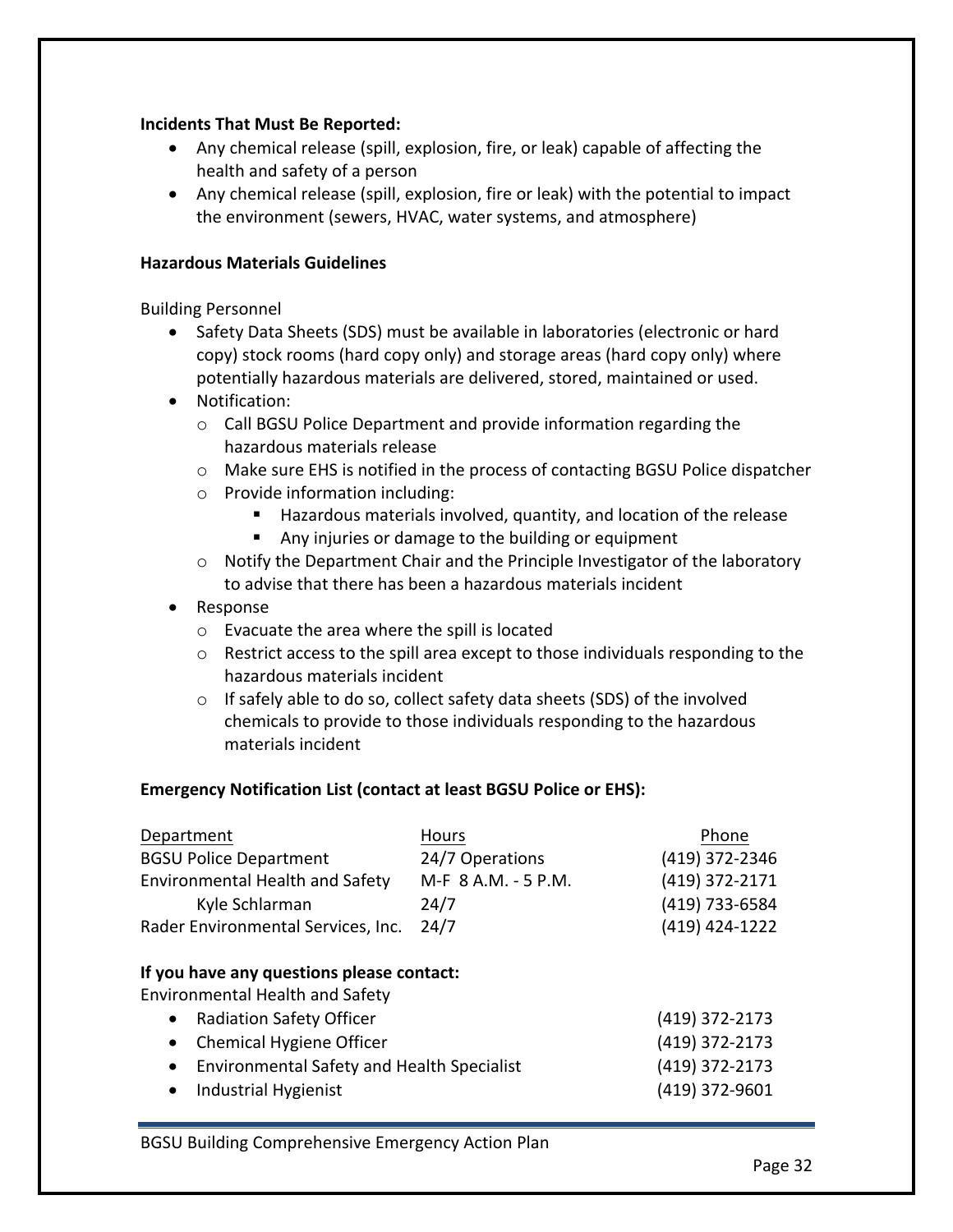• Director of Risk Management (419) 372-2127

#### **Utility Disruption**

With a campus community the size of Bowling Green State University, a utility disruption can be a very serious issue. Events such as floods, tornadoes, winter storms, and technological hazards can cause the disruption. With this in mind, the President or a designee will make the determination as to whether classes or events will continue as scheduled. A decision to continue or cancel classes or events will be based on the information available at the time of the incident.

Usually, utility disruptions do not pose an immediate threat to life safety, but there are some hazards of which personnel and occupants need to be aware.

These hazards consist of:

- Tripping or falling due to lack of light
- Extreme temperature changes
- Severed emergency communications
- Sanitation disruption
- Frozen or broken water pipes

Building personnel will become aware of utility disruptions by the absence or presence of problems with these particular utilities:

#### **Electricity:**

- No lights or flickering on and off
- No HVAC
- Electrically run equipment quits running

#### **Note:**

Burning of candles or use of any devices producing an open flame is **strictly prohibited**.

#### **Water**

- Drinking fountains will not work
- No water from faucets
- No water in the toilets or urinals after flushing

#### **Telephone**

• Inability to make or receive calls

#### **Natural Gas**

• If you smell natural gas, contact BGSU Police dispatch immediately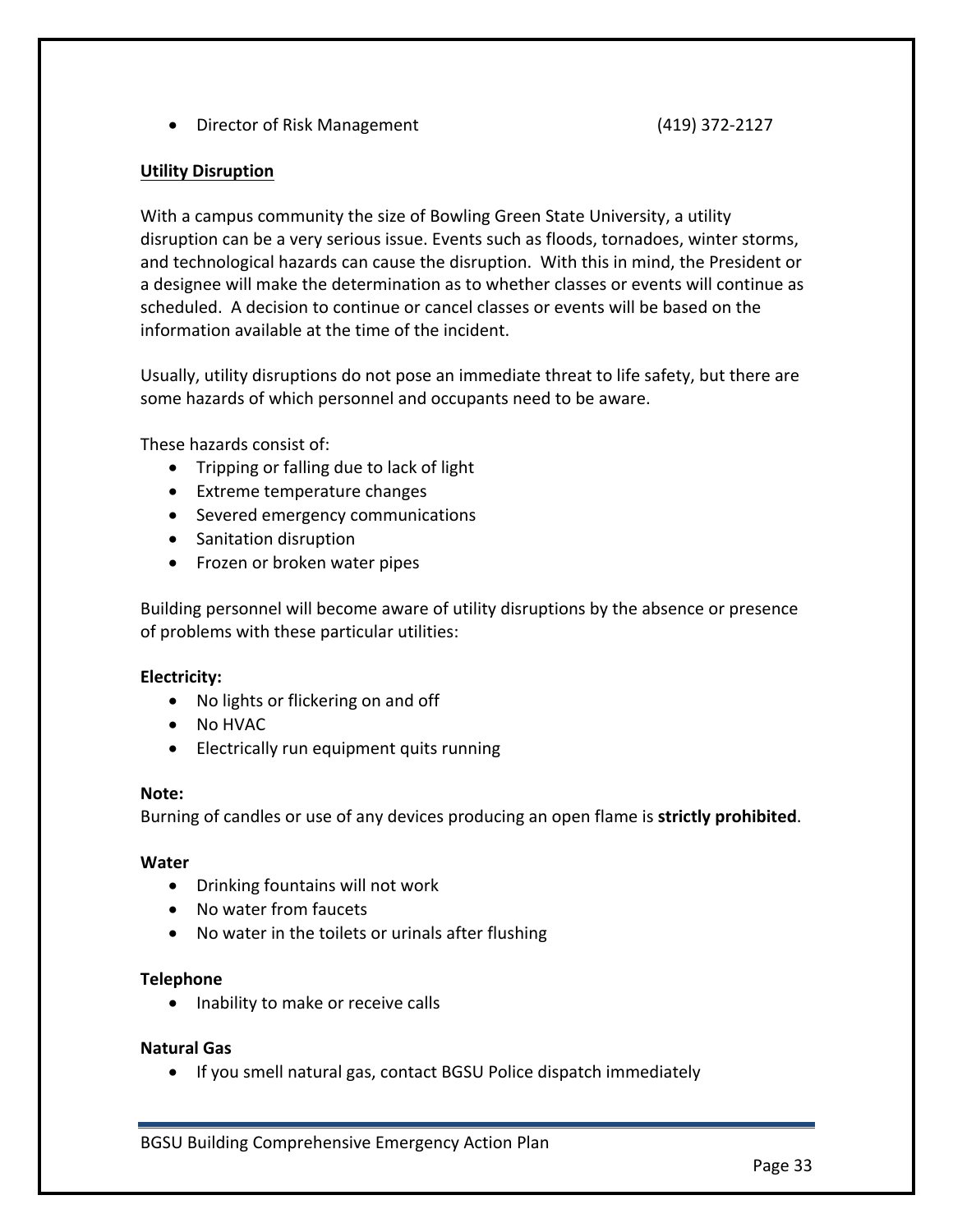• If you know that a natural gas line has been compromised, follow the general evacuation guidelines

# **Utility Disruption Guidelines**

Building Personnel

- Notify BGSU Police immediately, followed by immediate supervisor
- Response
	- $\circ$  Follow the general building evacuation procedures if the building needs to be evacuated
	- $\circ$  If safe, investigate the problem and report any findings to the BERL
	- $\circ$  Walk through your area to see if anyone is in need of assistance

# **Power Outage**

During a power outage/blackout, phone lines may or may not work. If they are not working, use a cell phone to notify BGSU Police dispatch.

#### **Power Outage Guidelines**

BERL

- Notify BGSU Police of the power outage
- If the situation becomes prolonged, wait for further instructions from BGSU Police and contact the administrator who oversees operations inside the building to advise that the building is experiencing a power outage and that you may have to end operations and evacuate for safety reasons
- Make sure that all faculty and staff are aware that an evacuation may be necessary and, if so, general building evacuation procedures should be followed
- If the building is equipped with a back-up generator, notify BGSU Police dispatch if the generator does not activate during the power outage

Department Coordinator, Faculty & Staff

- Shut down all equipment and machines that should be turned off during a prolonged power outage
- Implement General Evacuation Guidelines if necessary
- Contact Information Technology Services if computers, phones or print devices were affected  $-$  they may want to perform safety checks prior to powering machines back on.

# **Building Flooding**

Building flooding may occur as a result of frozen pipes or other ruptures in domestic or fire protection water lines. Flooding can be slow-progressing or involve rapidly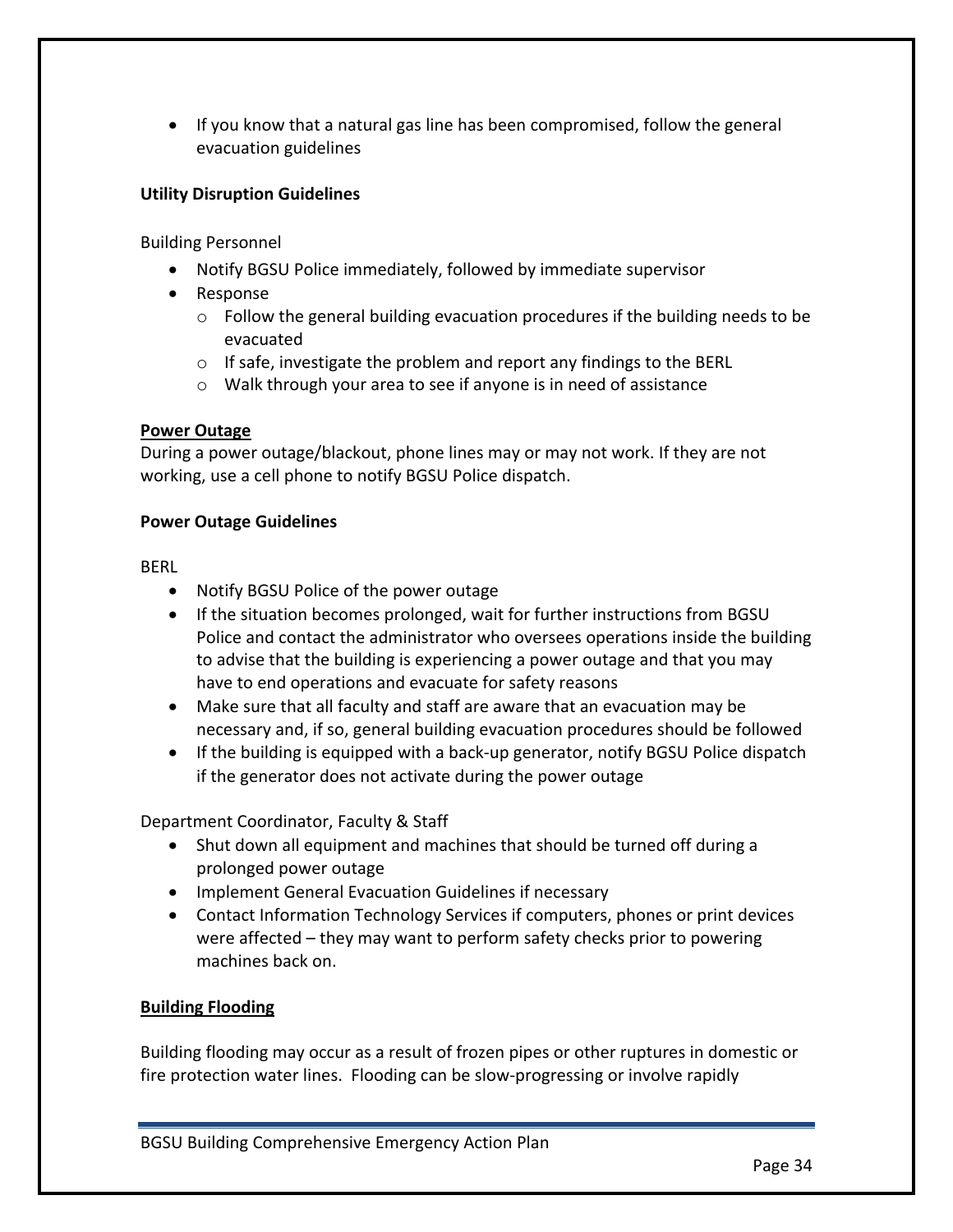discharging water that can collect and pool in low lying areas. Safety concerns during building flooding include electrical hazards and chemical releases.

# **Building Flooding Guidelines**

All Personnel

- Contact and notify BGSU Police dispatch of location where building flooding is occurring (if not already contacted)
- Report any secondary hazards to the flooding (electrical, chemical, mechanical)
- Notify BERL of location where flooding is occurring
- If safely able to do so, ensure materials in flooding area are elevated or removed to prevent damage

BERL

- If flooding is a safety hazard, implement General Building Evacuation or evacuation of the area experiencing flooding
- Contact Information Technology Services if computers, phones or print devices were affected – they may want to perform safety checks on these devices.

# **Medical Emergency**

# **Medical Emergency Guidelines**

Building Personnel

- If the building is equipped with an Automated External Defibrillator (AED), know where it is located, when it should be used and how to use it
- Notify BGSU Police dispatch of the medical emergency
- Provide the following information to the dispatcher:
	- $\circ$  Your name
	- $\circ$  Type of emergency
	- $\circ$  Location of the victim(s)
	- $\circ$  Condition of the victim(s)
	- $\circ$  Any dangerous conditions
	- $\circ$  Phone number where emergency personnel can call you back
- Stay on the line until directed otherwise
- If necessary and only if a person is trained and certified in First Aid/CPR, may provide treatment and/or life support measures
- Ensure area is clear of non-essential personnel to provide an area for responding personnel to work in
- Ensure someone meets emergency responders to escort them to the patient's location
- Provide information to emergency responders including patient's condition when the medical emergency was discovered and any treatment that may have been performed on the patient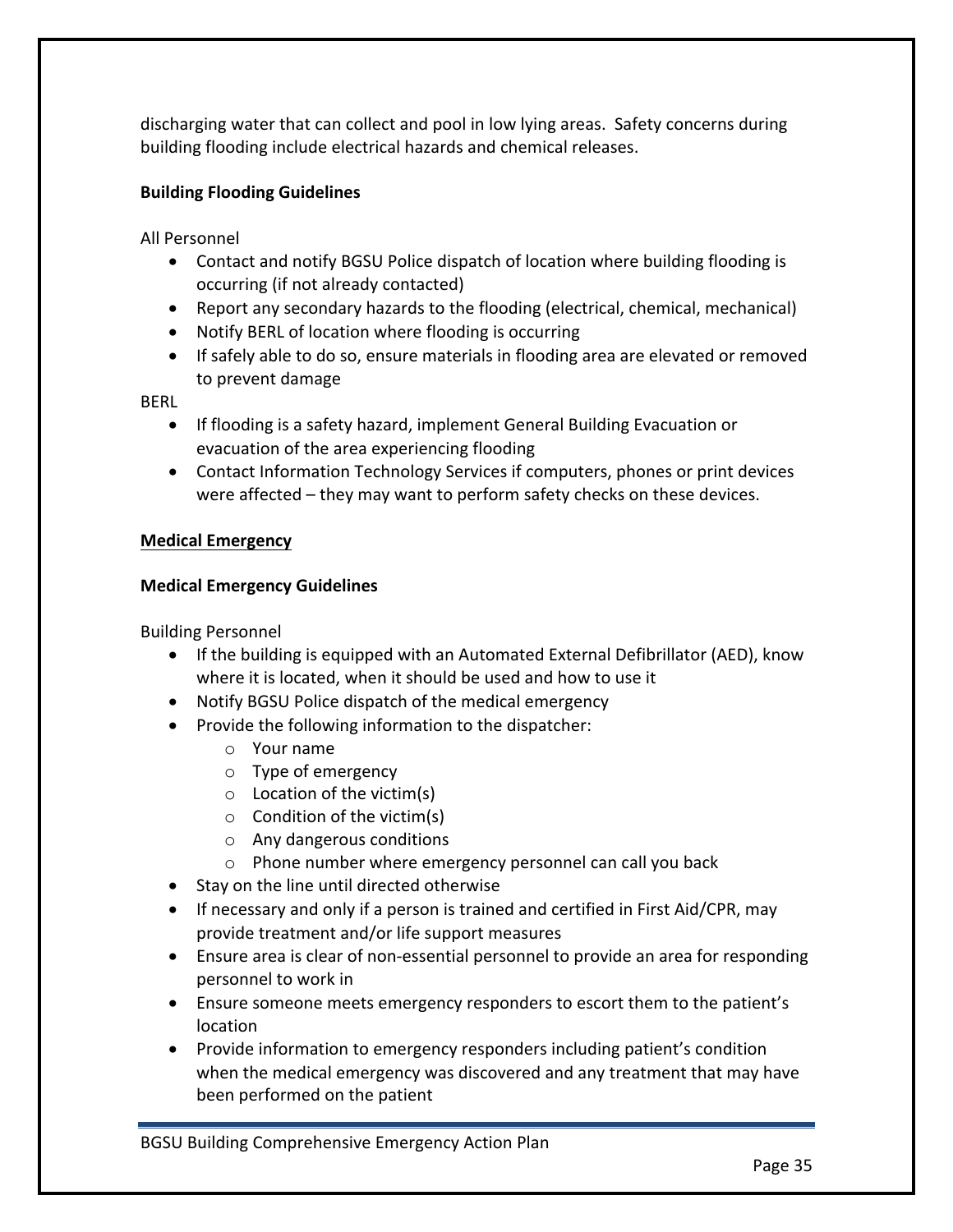- If patient is a faculty or staff member, ensure their immediate supervisor is notified of the medical emergency
- Fill out any accident/incident report and submit it as required

# **Blood Borne Pathogens Information**

- DO NOT ATTEMPT TO CLEAN UP BLOOD OR OTHER BODILY FLUIDS UNLESS YOU HAVE BEEN PROPERLY TRAINED
- If staff members responding to an incident do not have the proper blood borne pathogens training, they must contact Campus Operations custodial staff that have had the proper training to clean up blood borne pathogens

# **Civil Disturbance**

For the purpose of this plan, civil disturbances include riots, protests, fights, and labor strikes. All civil disturbances should be reported to the BGSU Police Department immediately. Do not try to resolve a civil disturbance on your own.

# **Civil Disturbance Guidelines**

Building Personnel

- Notify BGSU Police dispatch immediately and provide the following information:
	- $\circ$  Where the disturbance is occurring
	- $\circ$  What is occurring
	- $\circ$  The number of people involved
	- $\circ$  Descriptions and names of the people involved
	- $\circ$  Any injuries or damage to the building
	- $\circ$  Give your name and call back number
- Wait for further instructions from BGSU Police
- Notify BERL of location where Civil Disturbance is occurring
- Send someone to meet responding BGSU officers and escort them to the disturbance
- Attempt to keep persons not involved in the disturbance away from the area

BERL

• Implement local evacuation or General Building Evacuation if necessary

# **Bomb Threat**

Bomb threats are made for various reasons, with most designed to cause disruption of campus daily operations. Once a bomb threat is received and analyzed by BGSU Police, appropriately trained personnel will search the facility. This may include searching the building while people are inside or by evacuating the building first using the General Evacuation Building Guidelines.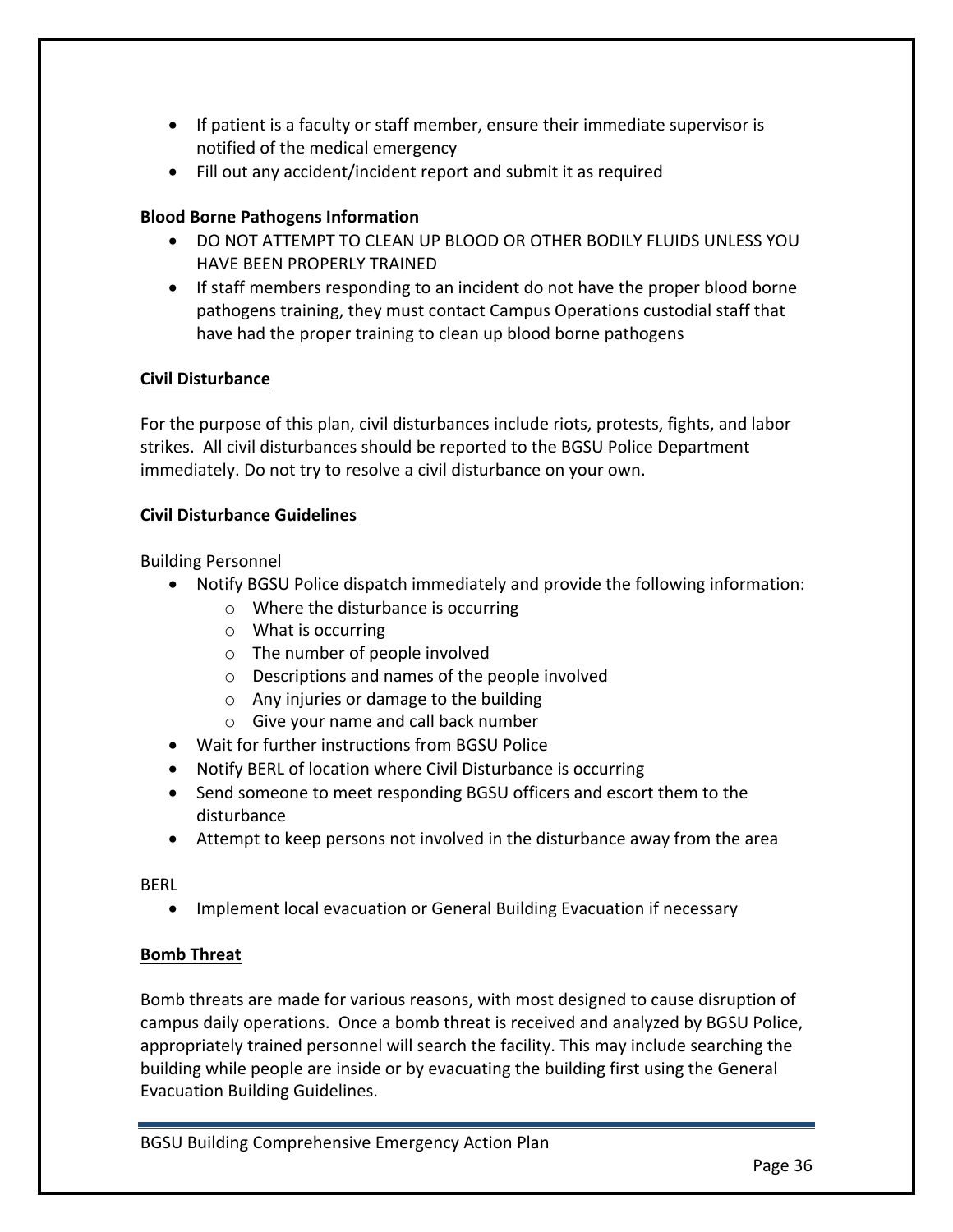# **Types of Bomb Threats:**

Bomb threats are categorized into two different categories:

- General Bomb Threat implies a threat that is very broad in nature with minimal specific information (Ex. bomb threat for the entire campus)
- Specific Bomb Threat contains information which is specific to the type of target, location, time and other particular information. (Ex. bomb threat for a specific building, specific location in that building and the time the explosive device will go off).

# **Bomb Threat Delivery Methods**

- **•** Threatening Phone Call
	- $\circ$  Guidelines for person taking the call:
		- Try to remain calm and try to keep the caller talking
		- If possible, instruct someone to call BGSU Police
		- Fill out the Bomb Threat Checklist located in Attachment C
		- Cooperate and be courteous to the caller as much as possible
		- After the call has ended, turn in the Bomb Threat Checklist to an immediate supervisor and provide to police if requested
	- $\circ$  Notify BGSU Police immediately after the call has been received (if notification has not already been made)
	- $\circ$  Notify an immediate supervisor and the BERL
	- $\circ$  Stay available to answer questions from the BGSU Police

# • **Threatening E-mail:**

- $\circ$  Notify BGSU Police immediately after the e-mail has been received
- $\circ$  After notification to BGSU Police, notify an immediate supervisor and the **BERL**
- $\circ$  Do not close the e-mail
- $\circ$  Do not delete the e-mail
- $\circ$  Print the e-mail if able to do so
- $\circ$  Stay available to answer questions from the BGSU Police

# **•** Threatening Text Message:

- $\circ$  Notify BGSU Police immediately after the text message has been received
- $\circ$  Notify an immediate supervisor and the BERL
- $\circ$  Do not close the text message
- $\circ$  Do not delete the text message
- $\circ$  Stay available to answer questions from the BGSU Police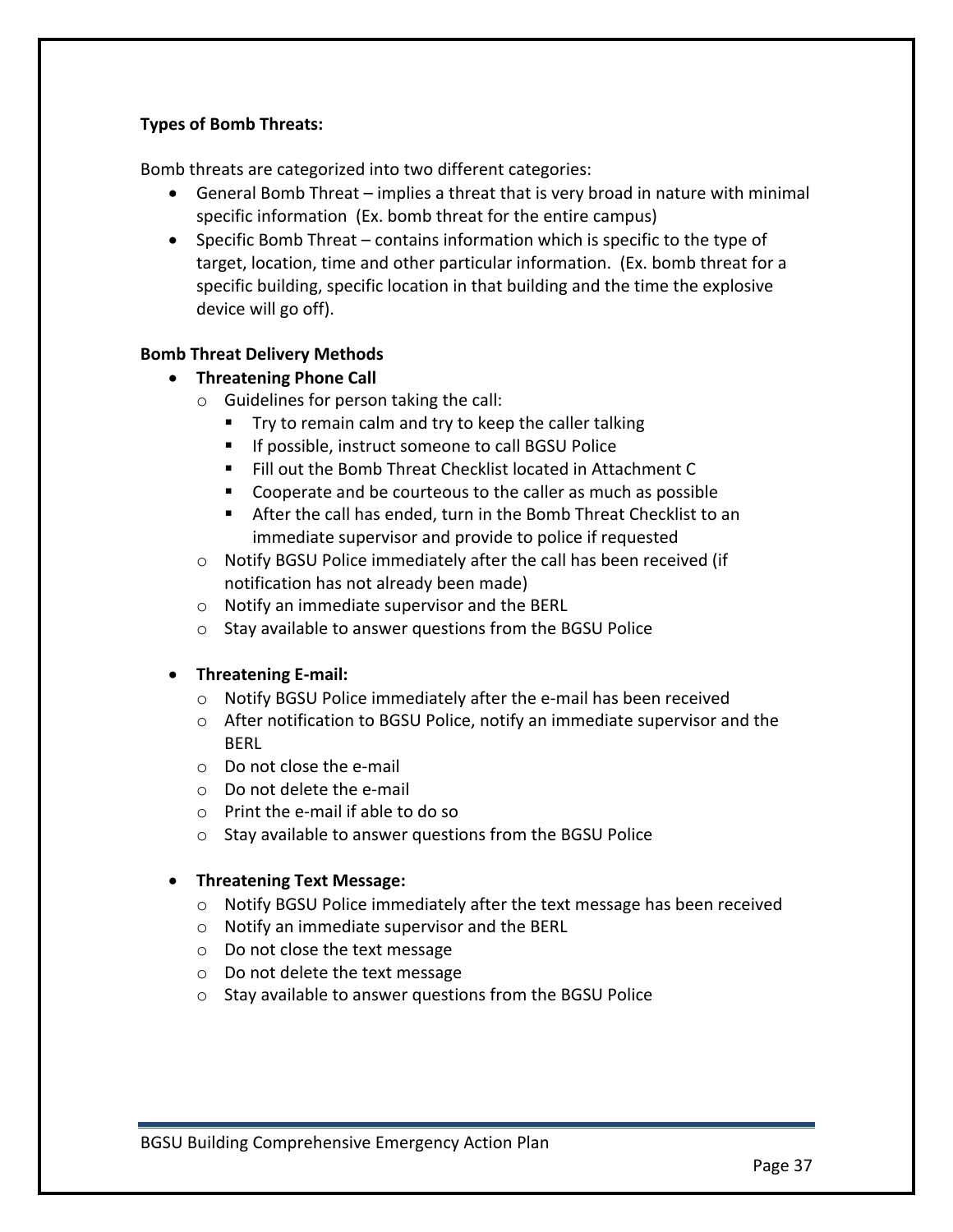# **Bomb Threat Guidelines**

BERL

- Make sure BGSU Police dispatch has been notified
- Notify Evacuation Rally Point Coordinators, and keep them updated on the situation until more information is known.
- Retrieve Bomb Threat Checklist if threat was made by phone. (See Attachment C)
- Give bomb threat checklist to BGSU Police personnel upon their arrival
- Prepare to implement a General Building Evacuation if the order has been given by the police
- Implement General Building Evacuation if ordered
- Instruct building personnel to look for suspicious objects while evacuating
- Report to emergency responders command post if requested
- Notify Evacuation Rally Point Coordinators when occupation of the building can be resumed

Evacuation Rally Point Coordinators

- Notify Department Liaisons of bomb threat
- Implement General Building Evacuation as ordered by BERL
- If evacuated, instruct Faculty/Staff to identify suspicious objects while evacuating and report to Evacuation Rally Point Coordinators
- Relay incident information from Department Liaisons to BERL
- Do not allow anyone to re-enter the building until BGSU Police have given the "all-clear" signal

Department Liaisons

- Implement General Building Evacuation if ordered
- If evacuated, instruct Faculty/Staff to identify suspicious objects and report to Department Liaison
- Relay incident information (suspicious package, injuries, person with disability) to Evacuation Rally Point Coordinator
- Do not allow anyone to re-enter the building until BGSU Police have given the "all-clear" signal

# **Lost/Abandoned/Missing Child**

# **Lost/Abandoned Child (Found) Guidelines:**

Building Personnel

- Try to keep the child calm by comforting him or her
- $\bullet$  Ask the child his or her name
- Ask the child who brought him or her to the building (family or friend)
- Ask the child, if they know that person's first and/or last name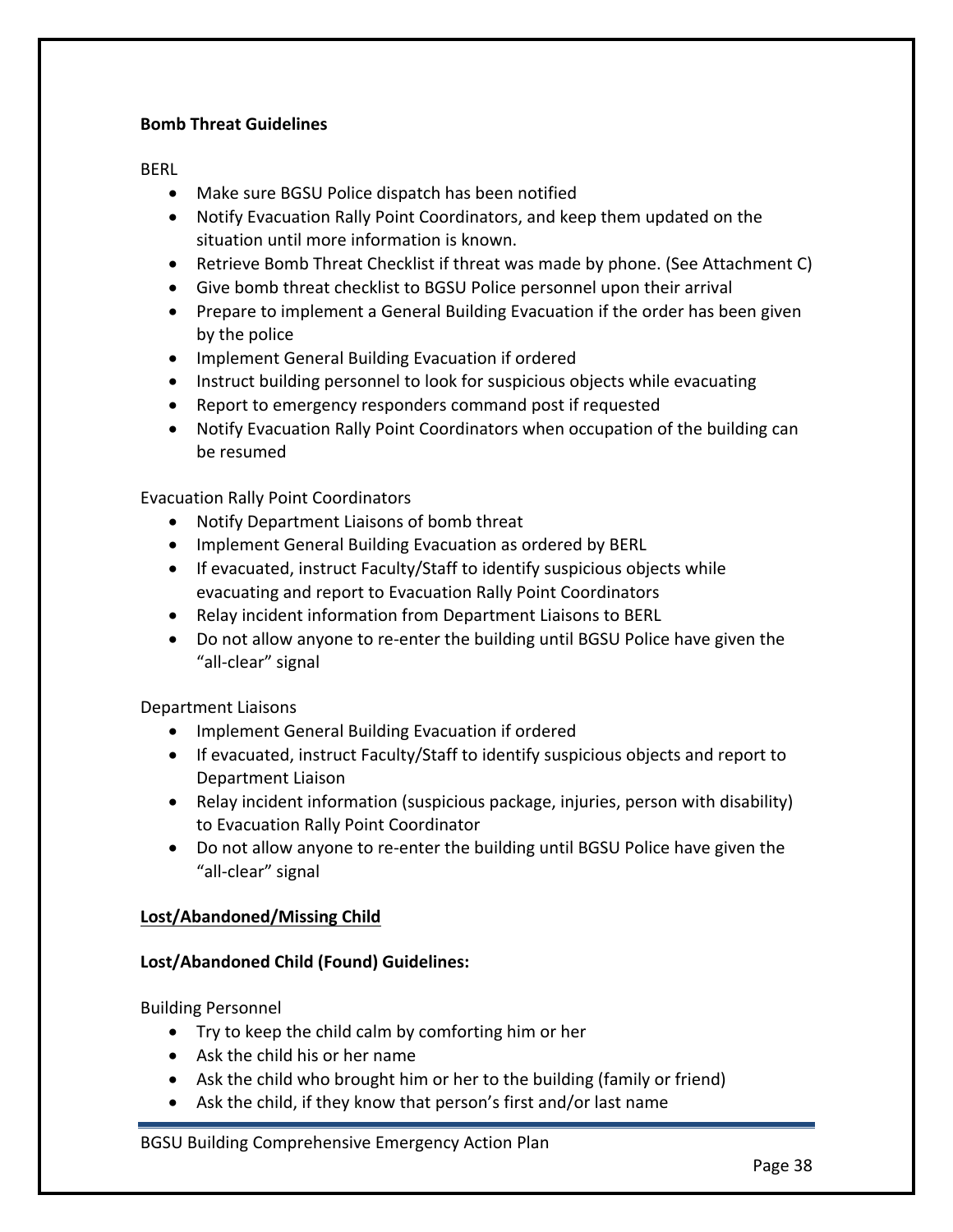- Notify BGSU Police of the Lost/Abandoned Child
- Have someone meet with BGSU Police and escort them to the location of the child
- Have someone search the hallways and corridors for anyone looking for a child
- Wait for BGSU Police to arrive or until you are given further instructions

# **Missing or Abducted Child (Location Unknown) Guidelines**

Building Personnel

- Immediately report situation to the BGSU Police Department
- $\bullet$  Get a description of the child:
	- $\circ$  Time and location where child was last seen
	- o Name
	- $\circ$  Male or Female
	- o Race/Ethnicity
	- $\circ$  Height and weight
	- $\circ$  Hair color and style
	- $\circ$  Type and color of clothing
	- $\circ$  Type and color of shoes (Although the clothes may be changed, an abductor usually does not remove or change the child's shoes)
- Get a description of any possible suspect abductors
- Have parent/guardian remain in area to meet with BGSU Police Department
- Report the situation to the BERL
- Provide description of child to other faculty, staff, and students present in the area
- Have available faculty, staff, and student workers proceed to exits and corridors to monitor the area and search for the child (search concealed areas including restrooms, back hallways, closets)
- Ask all children resembling the description of the lost child who they are and if they know who they are with
- $\bullet$  If the child is found with an abductor:
	- $\circ$  Use reasonable effort to delay the departure of the abductor
	- $\circ$  Do not put yourself or other building occupants at risk
	- $\circ$  Report the description of the abductor to BGSU Police
	- $\circ$  If the suspect is seen leaving the building with the child, give BGSU Police the direction of travel and, if a vehicle is used, try to write down the license plate number and the make, model, and color of the vehicle
- $\bullet$  If the child is found:
	- o Immediately notify BGSU Police
	- $\circ$  Reunite the child with their parent/guardian
	- $\circ$  Notify the search party that the child has been found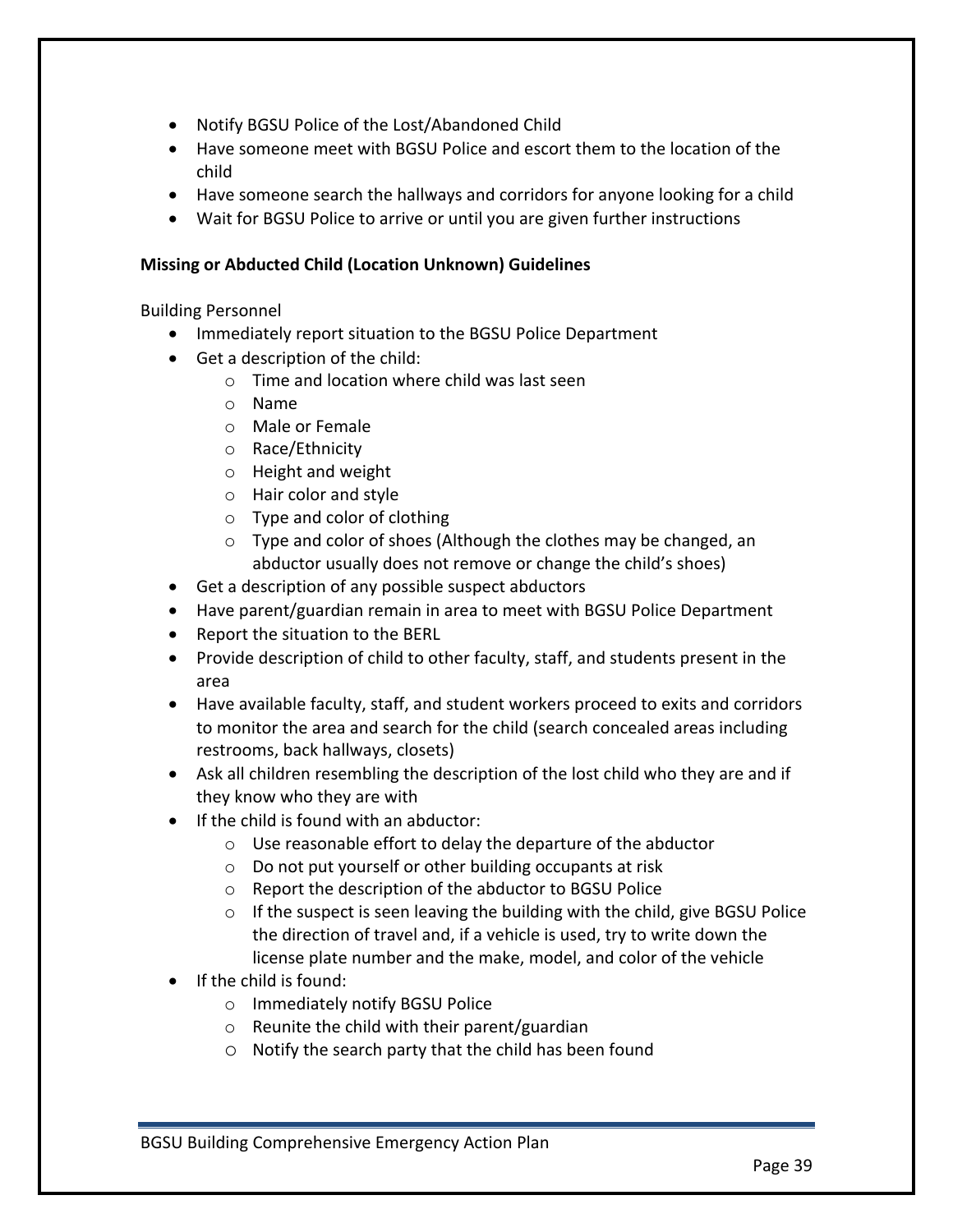# **Violent Intruder**

In the event of an active shooter or person using a weapon within the building, the following guidelines should be followed.

#### **Violent Intruder Guidelines:**

Building Personnel

- Occupants should escape the building and area or begin using Lockdown Guidelines immediately upon hearing gunshots or being notified of a hostile situation occurring in the building
- Do not try to overtake the shooter unless they have entered your safe area
- Notify BGSU Police of the situation and provide the following information:
	- $\circ$  Description of what is happening
	- $\circ$  Location of the incident
	- $\circ$  Number of suspects
	- $\circ$  Description of the suspects
		- § Male/Female
		- Age
		- Height and Weight
		- Hair
		- Skin Color/Race/Ethnicity
		- Clothing
	- $\circ$  Location and direction of travel of the suspects
	- $\circ$  Any injuries
	- $\circ$  Your name and call back number
- Wait for further instructions from BGSU Police
- If the suspect enters your safe area, attempt to do the following:
	- $\circ$  Scream and throw object(s) at the suspect
	- $\circ$  Quickly escape the area and run far away from the danger
	- $\circ$  If you have had A.L.I.C.E. training and/or feel confident that subduing the shooter(s) is the best or only option, carefully proceed with the following:
		- Swarm the person and attempt to take them to the ground using body weight
		- **F** If available, have someone secure the weapon under an object in the room (trash can, box). DO NOT HANDLE THE WEAPON.
		- Have someone notify BGSU Police of the situation and location
		- Control the suspect until BGSU Police arrives on scene and takes control of the situation
- Be prepared to implement General Building Evacuation if ordered by BGSU Police or other emergency responders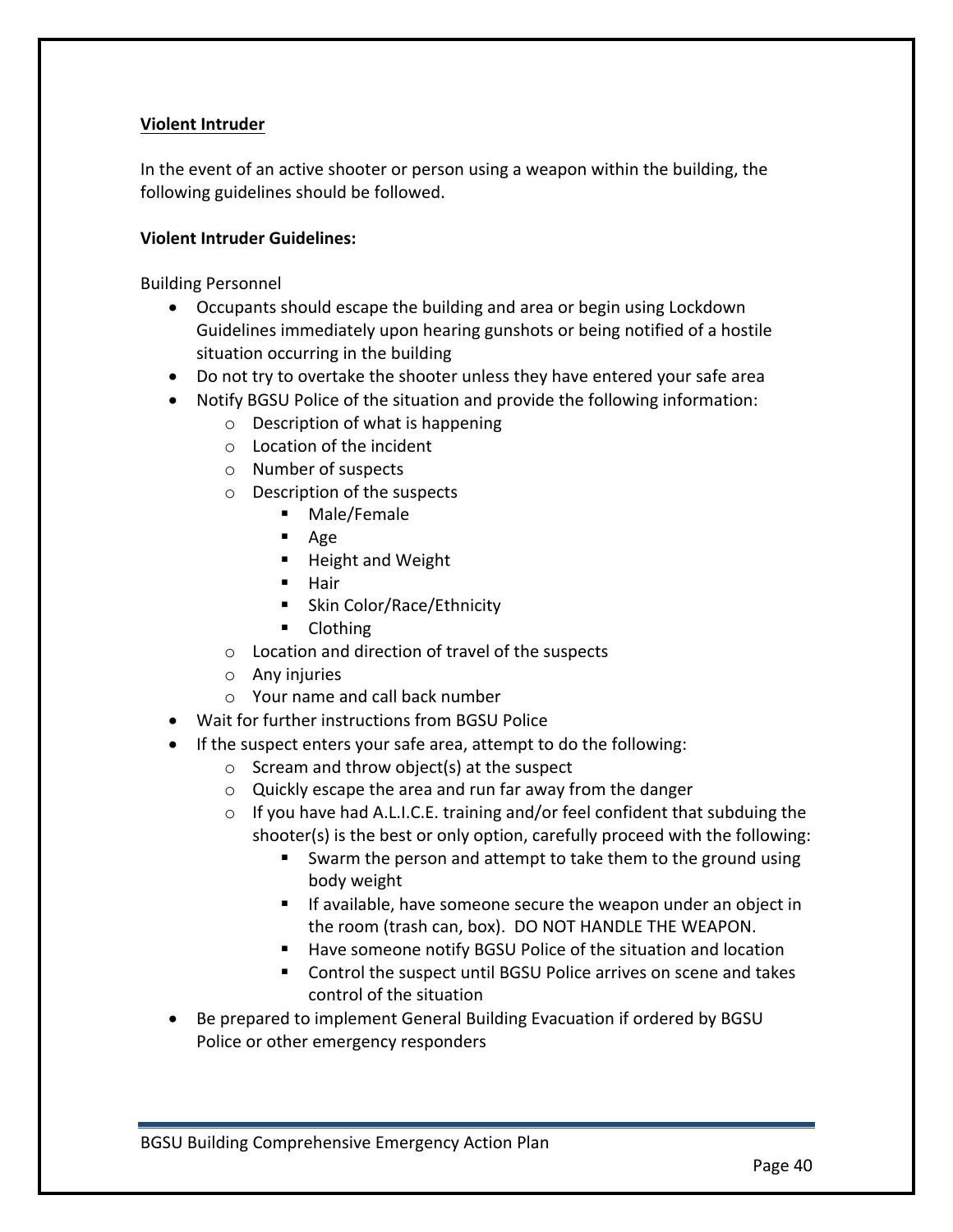# **Suspicious Envelope/Package**

# The following is a list of common indicators of suspicious envelopes or packages:

- No return address
- Restrictive marking such as "Personal" or "Special Delivery"
- Mailed from a foreign country
- Excessive postage
- Misspelled words
- Addressed to title only or incorrect title
- Badly typed or written
- Package or letter is lopsided or uneven
- Wire protruding from package or letter
- Letter is rigid or bulky
- $\bullet$  Wrong title with name
- Oily stains, wet areas, openings, strange odors, discolorations, or crystallization on wrapper
- Excessive tape or string
- Unusually heavy envelope and/or the presence of small bulges of powder or granules

# **Suspicious Envelope/Package Guidelines:**

Building Personnel

- Envelope/package that has not been opened:
	- $\circ$  What to Do:
		- Remain calm.
		- Isolate the package from all building occupants
		- Notify BGSU Police immediately
		- E Leave the immediate area; however, stay in the building until given instructions by BGSU Police or other emergency responders
		- Be ready to initiate a General Building Evacuation if necessary
	- $\circ$  What NOT to Do:
		- DO NOT OPEN
		- Do NOT put in water or a confined space such as a desk drawer or filing cabinet
		- DO NOT pass the item to others or share with co-workers
		- DO NOT ignore any threat or suspicious parcel
		- DO NOT disturb the contents of the parcel
		- $\blacksquare$  DO NOT use cell phones or two way radios around the package if for any reason you believe there is an explosive device in the parcel
- Envelope/package is opened and accompanied by a written threat:
	- $\circ$  Remain calm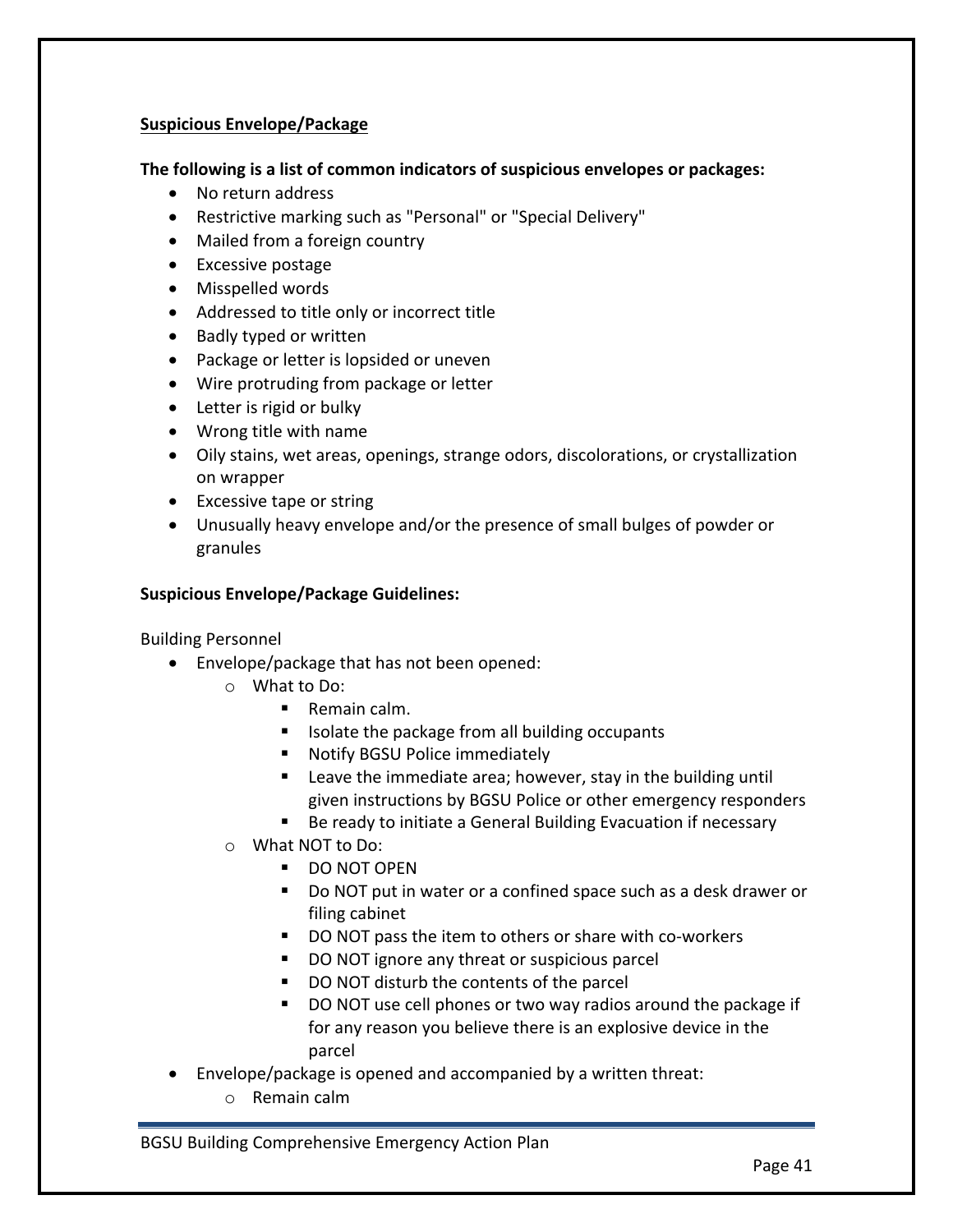- $\circ$  Carefully lay the package down
- $\circ$  Ask a co-worker to notify BGSU Police immediately
- $\circ$  If possible, close doors and windows in the area of the suspicious package
- $\circ$  If possible, wash hands with soap and water
- $\circ$  Do not allow others in the room until BGSU Police or other emergency responders have informed you that it is safe to enter
- $\circ$  Exposure does not mean that you will become ill.
	- **F** If needed, information and instructions for treatment will be provided.
- Envelope/package is opened and a substance is inside:
	- $\circ$  Set the package down gently at the location you opened it
	- $\circ$  If possible, have a co-worker notify BGSU Police
	- $\circ$  If possible, wash your hands with soap and water
	- $\circ$  Move to an area that will minimize your exposure to others
	- $\circ$  Avoid direct contact with objects such as doorknobs and telephones
	- $\circ$  Remain where you are until directed by emergency responders

# **Suicide/Attempt**

All references to suicide must be taken seriously rather than discounted or ignored. It is wise to check out any concerns with the individual and to consult the BGSU Counseling Center or the BGSU Police Department for advice. If a student/individual identifies a specific suicide plan, an immediate referral is critical.

Persons considering attempting suicide may exhibit the following warning signs:

- Depression, moodiness, sadness, or lack of energy
- Talking directly or indirectly about dying or committing suicide
- Changes in sleeping habits (too much, too little)
- Changes in eating habits (sudden weight gain, weight loss)
- Discouragement about the future, self-criticism
- Recent lack of concern about physical appearance, hygiene
- Withdrawal from social contacts or communication difficulty
- Giving away prized possessions
- Drop in school grades or work performance
- Acquiring the means for suicide (gun, drugs, rope)
- $\bullet$  Making final arrangements, writing a will
- Taking unusual risks
- Increased drug or alcohol use
- Previous suicide attempts

Personal situations that may preempt a suicide attempt include:

- Situational cues
- End of a serious relationship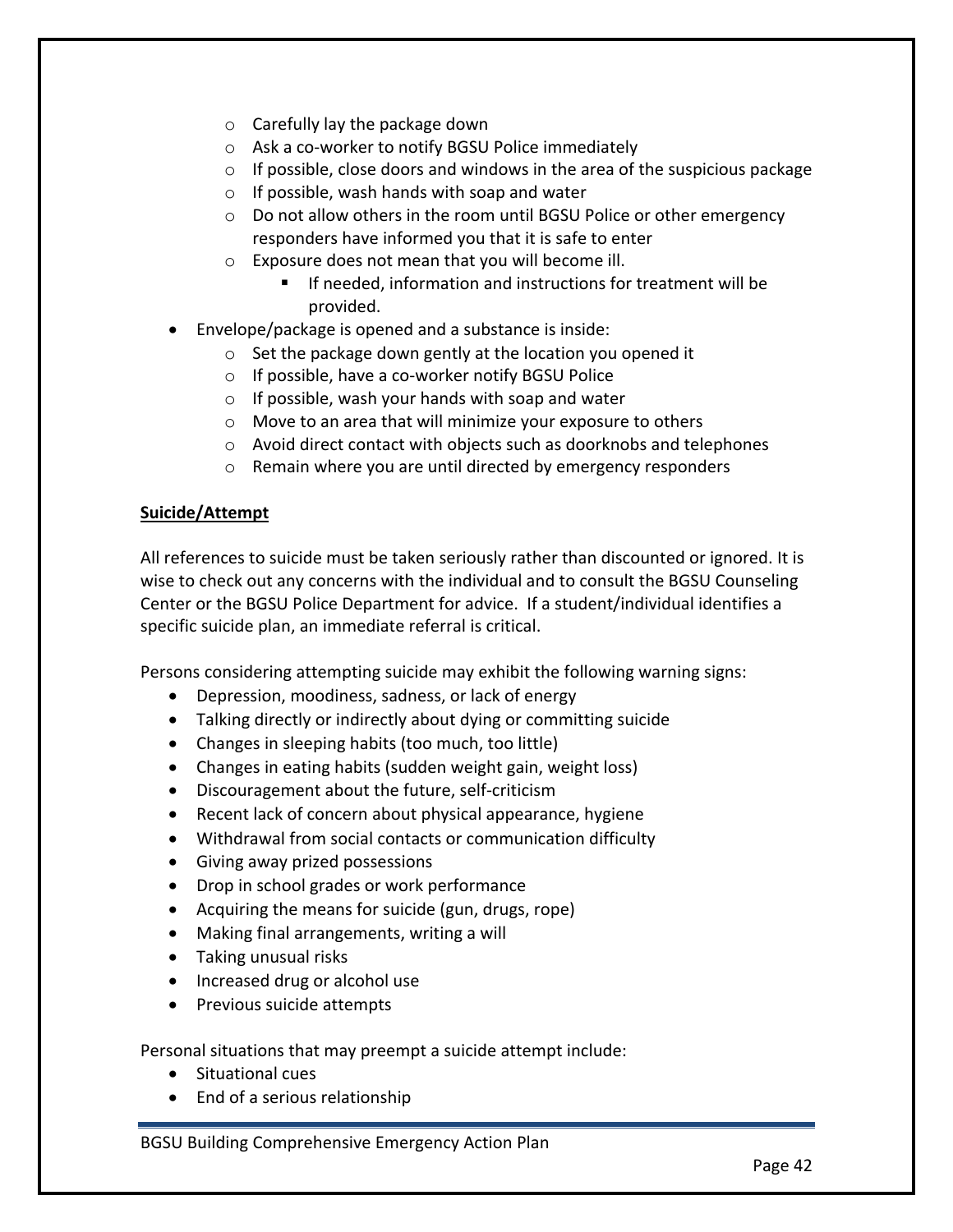- Death of a loved one
- Divorce
- Loss of a job
- Financial difficulties
- Moving to a new location
- Isolation

#### **Threatened/Attempted Suicide Response Guidelines**

Building Personnel

- Have someone notify BGSU Police dispatch immediately about the situation
- Remain calm
- $\bullet$  Be non-judgmental
- Treat the person's problems and threats seriously
- Do not try to talk the person out of it
- Ask direct questions, such as, "Have you been thinking of killing yourself?"
- Don't be afraid that you will be suggesting something the individual has not yet considered; usually mentioning the topic is a relief.
- Communicate your concern and support.
- Offer yourself as a caring listener until professional help can be arranged.
- Try to evaluate the seriousness of the risk in order to make the appropriate referral. Referral options include the BGSU Police Department if there is an imminent risk, or to the Employee Assistance Program (IMPACT), the BGSU Counseling Center or The Link Crisis Hotline at 419.352.1545 or 1.800.472.9411
- Do not swear to secrecy. Contact someone who can help the individual if he or she will not do it personally.
- Do not leave the person alone if you feel the threat is immediate.
- $\bullet$  If a suicide attempt is made, follow the following guidelines:
	- $\circ$  Notify BGSU Police that an attempt has been made
	- $\circ$  Secure the area and direct people to vacate the area immediately
	- $\circ$  Do not put anyone in a dangerous situation
	- $\circ$  If properly trained and certified, perform First Aid/CPR if necessary
	- $\circ$  Stay in the area until emergency responders arrive on scene

# **Suspicious/ Persons Exhibiting Behaviors of Concern**

A suspicious person is anyone who appears to be out-of-place or doing an activity that is out of the norm or possibly with criminal intent. It is important to remember that Bowling Green State University is generally open to the public, and suspicious behavior may not always be prohibited behavior. Suspicious, odd or unusual behavior should still always be reported to the BGSU Police so they can evaluate the situation. The following guidelines should be used when confronted with a person acting suspicious or exhibiting behaviors of concern.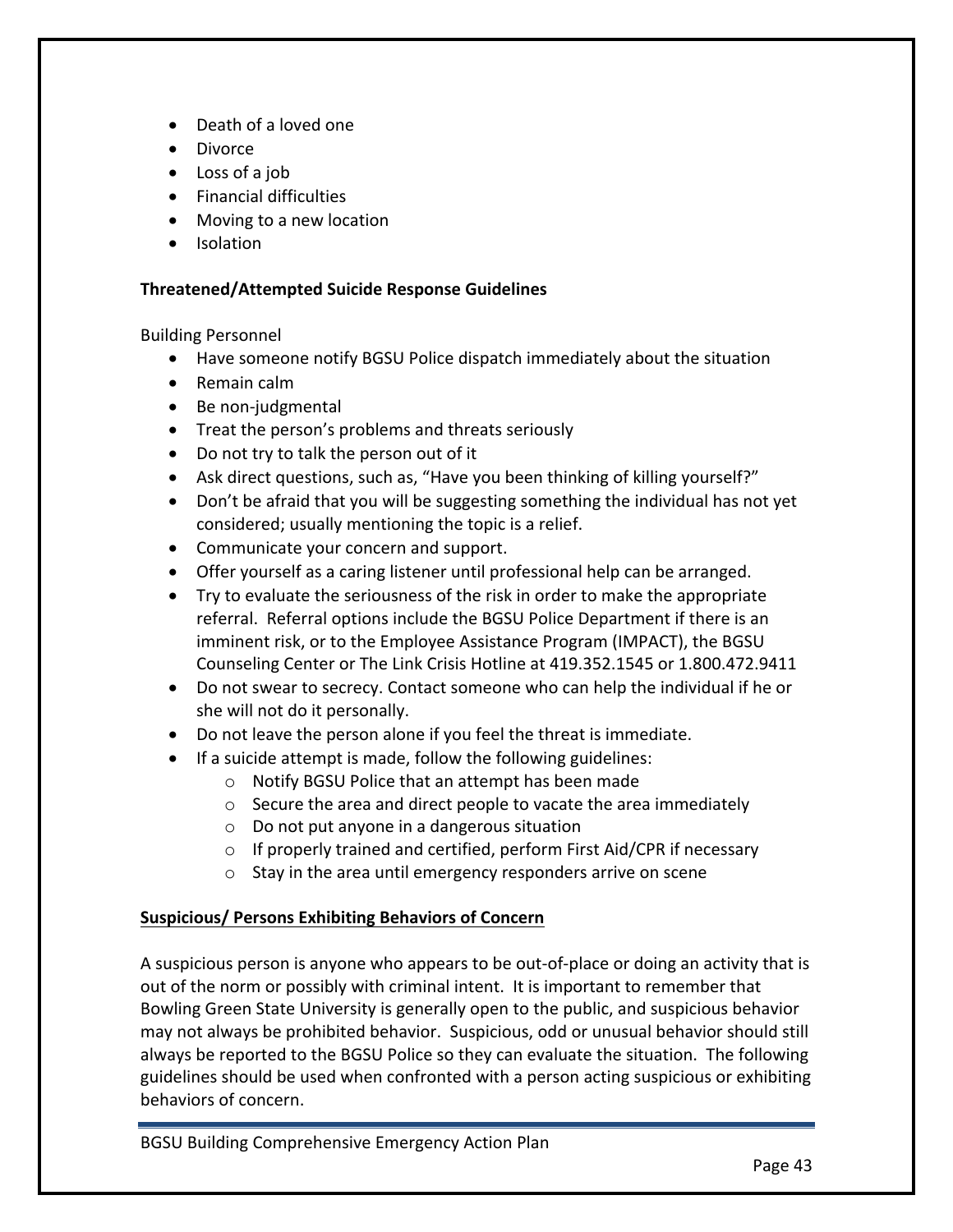# **Suspicious/ Persons Exhibiting Behaviors of Concern**

Building Personnel

- Notify BGSU Police dispatch of the location of suspicious person and describe in detail the behavior that is suspicious
- Provide description of suspicious person
	- o Gender
	- o Race
	- o Hair Color/Type
	- o Clothing/Shoes
	- $\circ$  Location and direction of travel
- Maintain visual contact with person as personal safety allows
- Direct responding BGSU officer to the suspicious person

# **Removal of Person from Building**

At some point, students, faculty, staff, and visitors may need to be removed from the premises for various reasons. When it becomes necessary to have a person(s) removed from a BGSU building or premises, there are certain procedures that should be followed.

# Guidelines for Removal of Disgruntled Staff, Student, or Visitor

Building Personnel

- Politely ask the person to leave the area
- Notify BGSU Police if the person refuses to leave the area
- Wait for BGSU Police Officers to arrive if it is safe to do so

# **Person(s) Trapped in an Elevator**

Elevators may malfunction causing those inside of the elevator to become trapped. Elevators may stop between floors or the doors may not open because of an elevator problem or a power outage. Campus Operations staff or the Bowling Green Fire Division will be dispatched to free the trapped individuals. The following guidelines should be followed in the event someone is found to be trapped in an elevator.

# **Elevator Entrapment Guidelines:**

Building Personnel

- Instruct the person(s) in elevator to use emergency phone. This will connect him/her directly with BGSU Police dispatch
- If the call button in the elevator is not working properly, send someone to call **BGSU Police**
- Try to keep person(s) in the elevator calm so they can answer questions for the dispatcher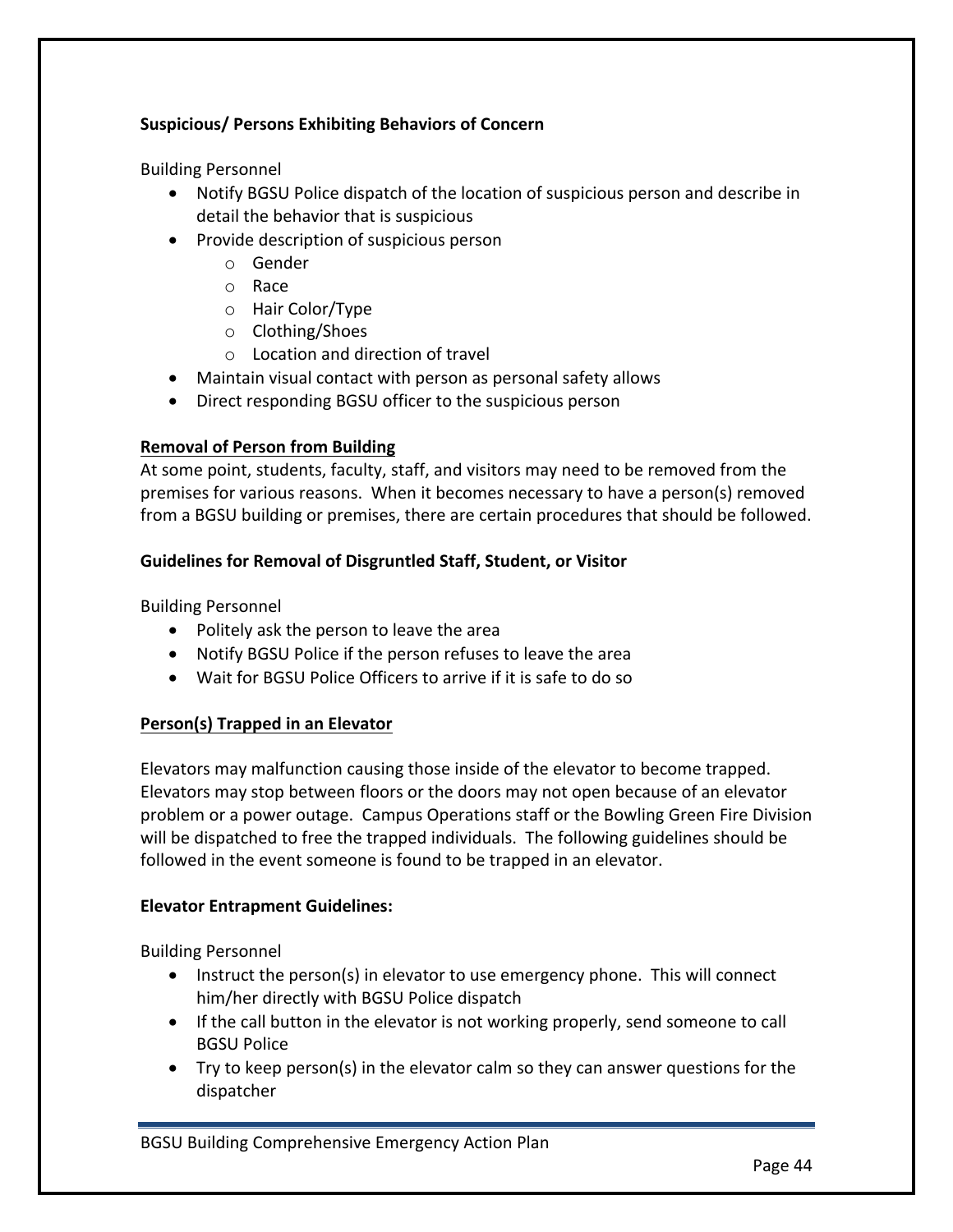- DO NOT TRY TO PRY OPEN ELEVATOR DOORS, AS THIS MAY CAUSE THE ELEVATOR'S SAFETY FEATURES TO FAIL
- The person notifying BGSU Police dispatch should provide the following information:
	- $\circ$  Which elevator the person(s) is trapped in
	- $\circ$  Number of occupants
	- $\circ$  How long they have been trapped
	- o Any medical conditions of trapped persons (claustrophobia)
	- $\circ$  Any injuries
	- $\circ$  A call back number
- Wait for BGSU Police to give you further instructions

# **Robbery/Theft**

Any theft, whether a suspect is known or not, should be reported to the BGSU Police Department. Caution should always be used when confronting a robbery or theft suspect as they may be armed with a weapon.

# **Robbery/Theft Guidelines**

Building Personnel

- Remain calm
- DO NOT, under any circumstance, challenge the perpetrator give him/her whatever they ask for.
- Contact the BGSU Police Department as soon as possible
- Provide BGSU Police dispatch with the following information:
	- $\circ$  Description of incident (what was stolen, approximate value, etc.).
	- $\circ$  Location incident took place
	- $\circ$  Description of perpetrator(s)
	- o Height
	- o Weight
	- $\circ$  Skin, hair and eye color
	- o Clothing
	- $\circ$  Direction of travel
	- $\circ$  Description of vehicle
	- $\circ$  Any injuries
	- $\circ$  Your name and call back number
- Notify area faculty and staff of the situation and tell them that BGSU Police have been notified
- Notify immediate supervisor of the incident
- Obtain the names of any witnesses who were in the area at the time